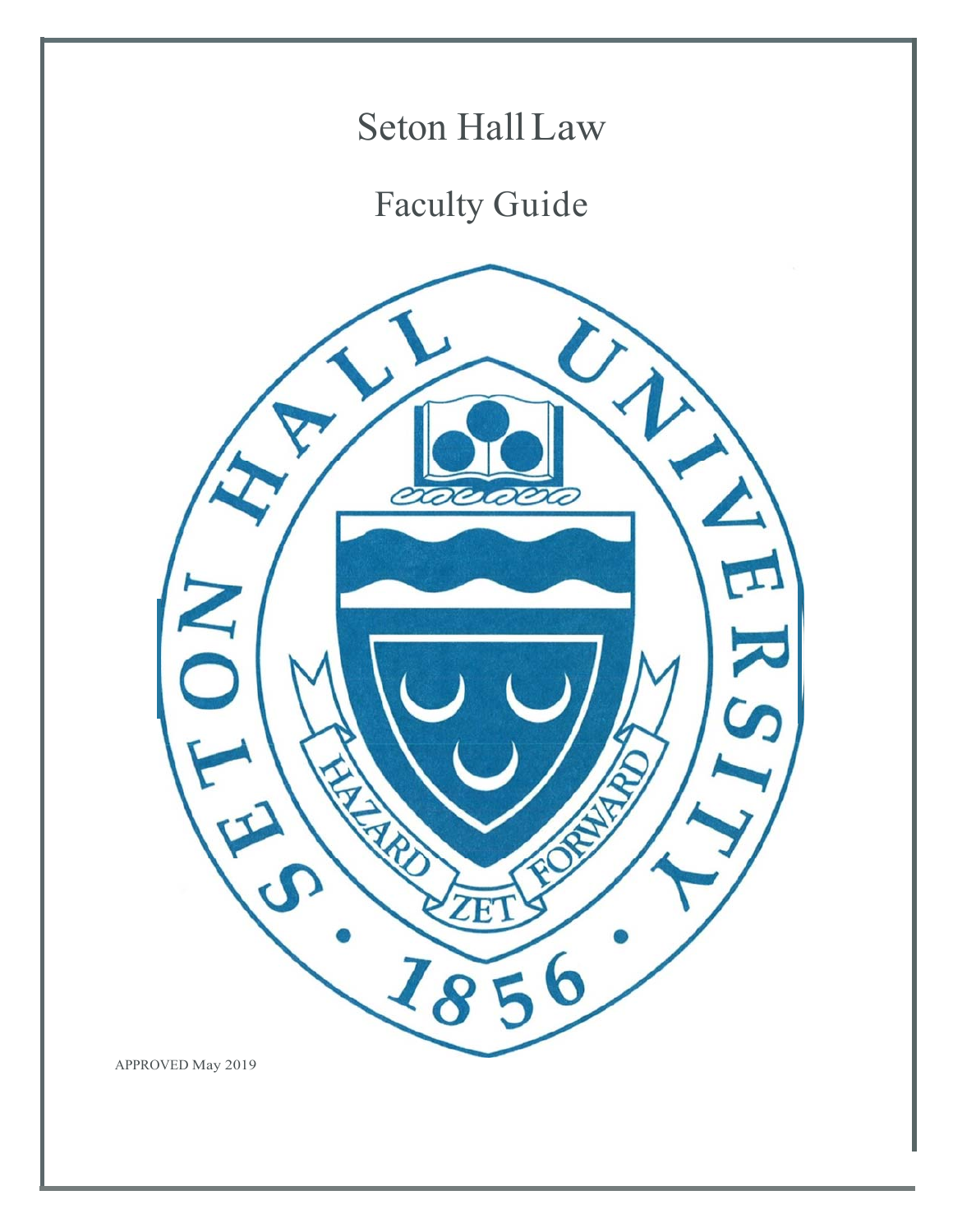# Table of Contents

| 1.1    | Association of American Law Schools Statement of Good Practices by Professors in the  2              |  |
|--------|------------------------------------------------------------------------------------------------------|--|
|        |                                                                                                      |  |
| 1.2    |                                                                                                      |  |
| 1.3    | Policy of Seton Hall University School of Law Regarding Discrimination and Harassment  12            |  |
| 1.4    | Policy for Investigating Faculty Complaints of Discrimination at the Law School Against the Dean and |  |
| 1.5    |                                                                                                      |  |
| 1.6    |                                                                                                      |  |
| 1.7    |                                                                                                      |  |
|        | SECTION 2: STANDARDS AND PROCEDURE FOR FACULTY APPOINTMENT, TENURE, PROMOTION, DISMISSAL             |  |
| 2.1    |                                                                                                      |  |
| 2.1.1  |                                                                                                      |  |
| 2.1.2  |                                                                                                      |  |
| 2.1.3  |                                                                                                      |  |
| 2.1.4  |                                                                                                      |  |
| 2.1.5  |                                                                                                      |  |
| 2.2    |                                                                                                      |  |
| 2.2.1  |                                                                                                      |  |
|        |                                                                                                      |  |
| 2.2.2  |                                                                                                      |  |
|        |                                                                                                      |  |
| 2.3    |                                                                                                      |  |
| 2.3.1  |                                                                                                      |  |
| 2.3.2  |                                                                                                      |  |
| 2.3.3  |                                                                                                      |  |
| 2.3.4  |                                                                                                      |  |
| 2.3.5  |                                                                                                      |  |
| 2.3.6  |                                                                                                      |  |
| 2.3.7  |                                                                                                      |  |
| 2.3.8  |                                                                                                      |  |
| 2.3.9  |                                                                                                      |  |
| 2.3.10 |                                                                                                      |  |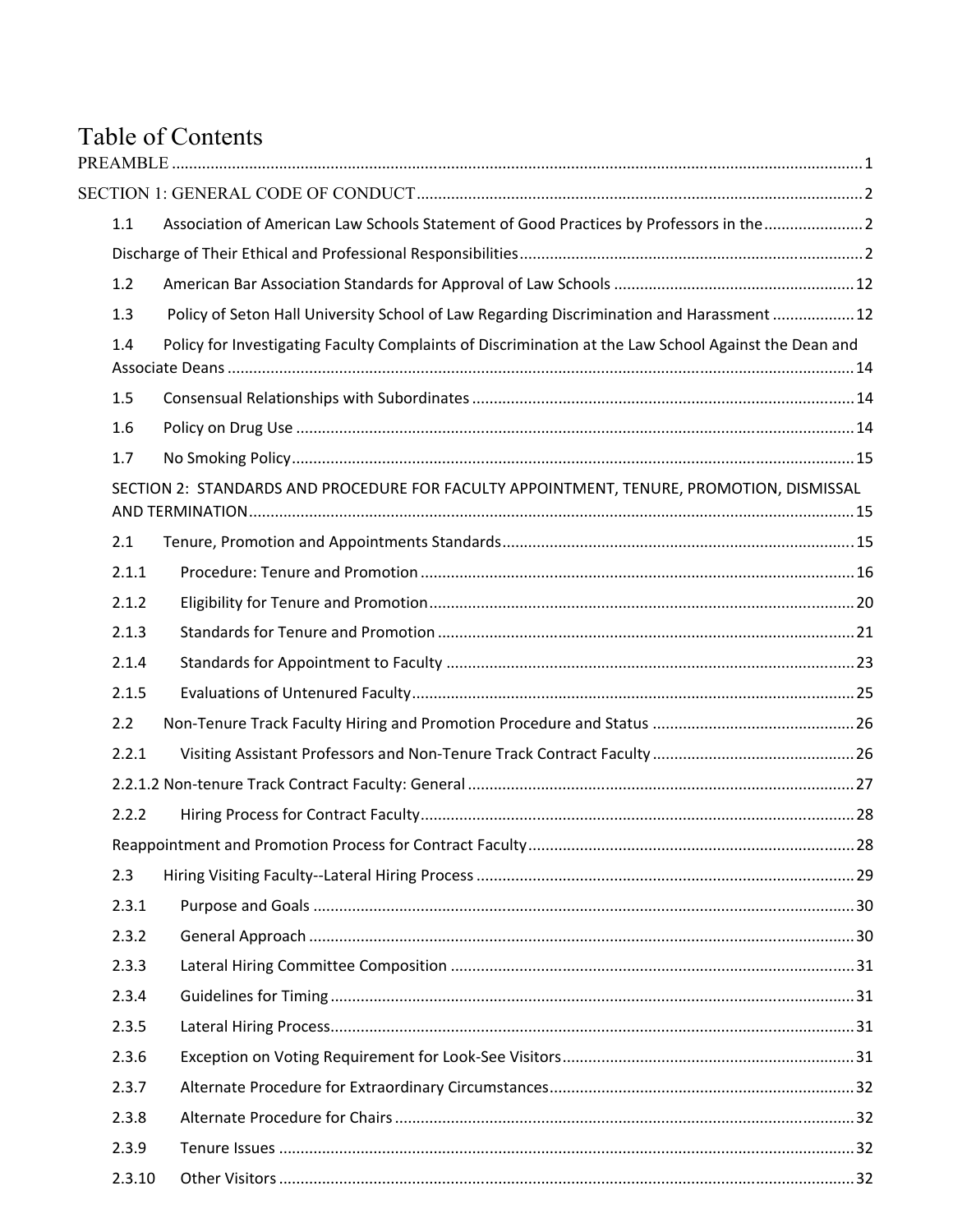|     | 2.5.   |  |  |  |
|-----|--------|--|--|--|
|     | 2.5.1: |  |  |  |
|     | 2.5.2  |  |  |  |
|     | 2.5.3  |  |  |  |
|     | 2.5.4  |  |  |  |
|     |        |  |  |  |
|     | 3.1    |  |  |  |
|     | 3.1.6  |  |  |  |
|     | 3.1.7  |  |  |  |
|     | 3.2    |  |  |  |
|     |        |  |  |  |
|     | 4.1    |  |  |  |
|     | 4.2    |  |  |  |
|     | 4.3    |  |  |  |
|     | 4.4    |  |  |  |
|     | 4.5    |  |  |  |
|     | 4.6    |  |  |  |
|     | 4.7    |  |  |  |
|     | 4.8    |  |  |  |
|     |        |  |  |  |
| 5.1 |        |  |  |  |
| 5.2 |        |  |  |  |
|     | 5.2.1  |  |  |  |
|     | 5.2.2  |  |  |  |
| 5.3 |        |  |  |  |
| 5.4 |        |  |  |  |
| 5.5 |        |  |  |  |
|     | 5.5.1  |  |  |  |
|     | 5.5.2  |  |  |  |
|     | 5.5.3  |  |  |  |
|     | 5.5.4  |  |  |  |
| 5.6 |        |  |  |  |
| 5.7 |        |  |  |  |
|     | 5.7.1  |  |  |  |
|     | 5.7.2  |  |  |  |
|     | 5.7.3  |  |  |  |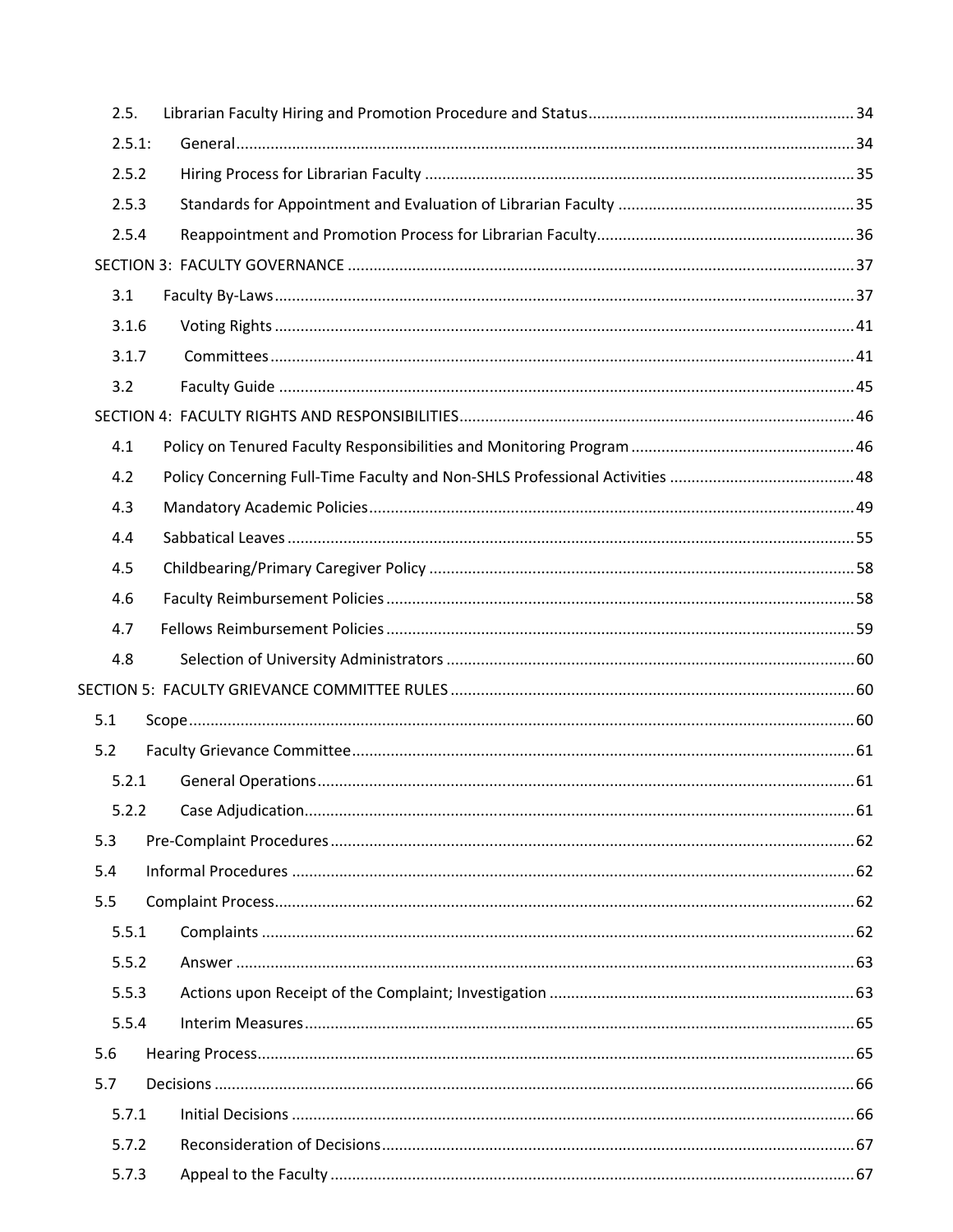| 5.7.4   |                                                                               |  |
|---------|-------------------------------------------------------------------------------|--|
| 5.7.5   |                                                                               |  |
|         |                                                                               |  |
| 5A.1    |                                                                               |  |
| 5A.2    |                                                                               |  |
| 5A.3    |                                                                               |  |
| 5A.3.1  |                                                                               |  |
| 5A.3.2  |                                                                               |  |
| 5A.3.3  |                                                                               |  |
| 5A.4    |                                                                               |  |
| 5A.5    |                                                                               |  |
| 5A.5.1  |                                                                               |  |
| 5A.5.2  |                                                                               |  |
| 5A.5.3  |                                                                               |  |
| 5A.5.4  |                                                                               |  |
| 5A.5.5  |                                                                               |  |
|         |                                                                               |  |
| 2.4     |                                                                               |  |
| 2.4.1   |                                                                               |  |
|         |                                                                               |  |
|         |                                                                               |  |
| 2.4.1.3 |                                                                               |  |
|         |                                                                               |  |
| 2.4.2   |                                                                               |  |
| 2.4.3   | Granting a Committee Vote for All Long Term Contract Track Clinical Faculty77 |  |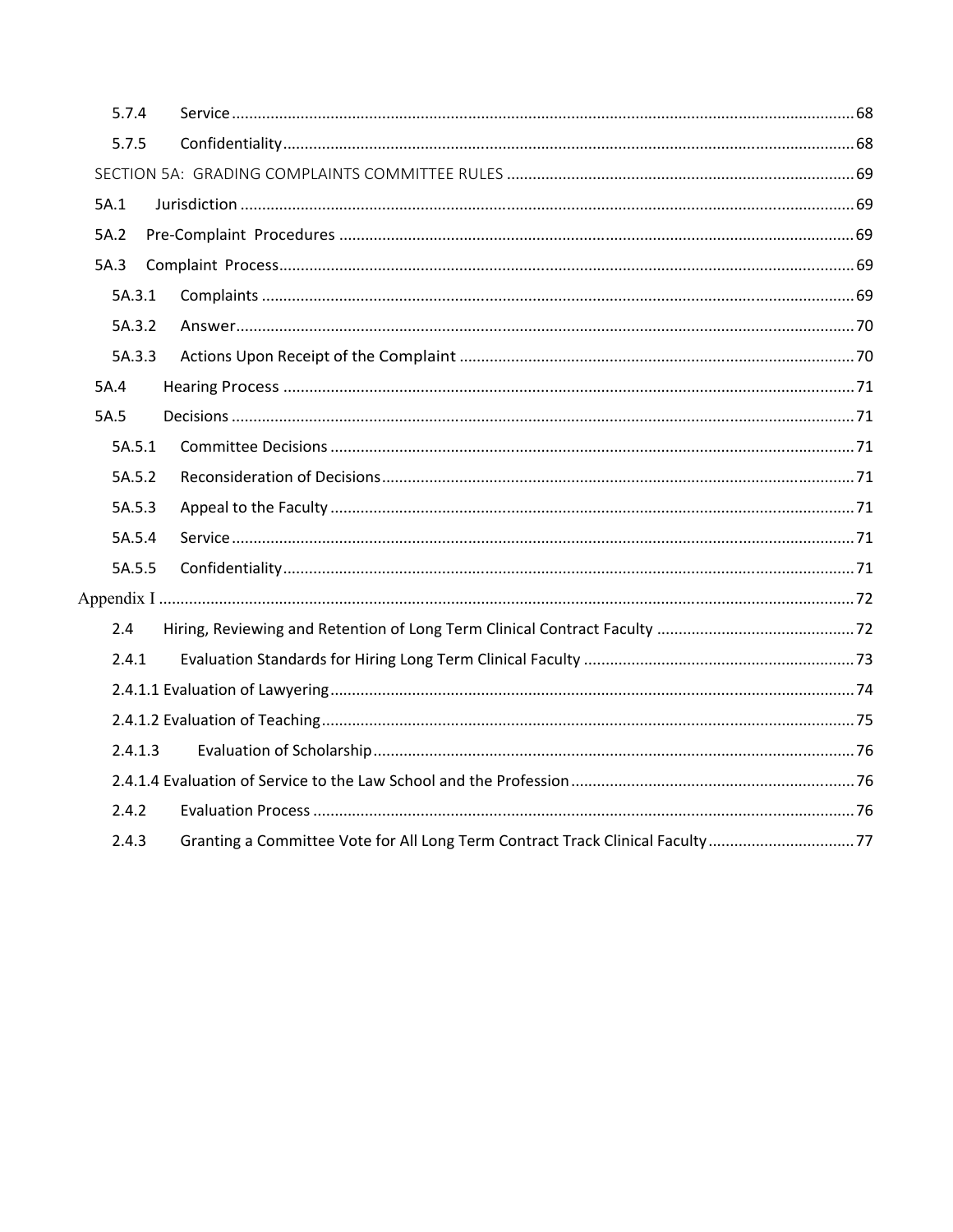## PREAMBLE

This Faculty Guide is a compilation of policies and procedures of continuing relevance to the faculty at Seton Hall University School of Law. Many have been directly adopted as faculty resolutions. Other sources include policies developed by the Law School Administration and/or the University Administration, and guidance from the Association of American Law Schools and from the American Bar Association accreditation standards. The authority to be given to each section varies by section and is to be determined by reading it and identifying its source. The substance of some sections, adopted by faculty resolution, is clearly intended to be determinative and binding, such as the rank and tenure standards. Other sections are to be guidance, such as the AALS Statement of Good Practices on the roles of law professors. Others are stated by the Law School Administration to be a Law School policy and could be altered by the Law School Administration.

This version of the Faculty Guide was compiled and re-organized in 2007-2008 from a collection of policies maintained and in some cases restated by the Associate Deans' office, with changes to provide an accessible structure and a consistent format, to delete out-of-date matters and to make corrections. It was revised again in 2019 to reflect modifications voted by the faculty to the Bylaws and other policies and to incorporate changed Law School Administration policies. It will be maintained on a webpage accessible to faculty in current form and will be reviewed regularly to make sure all relevant changes, from whatever source, have been incorporated.

This Guide does not include policies of relevance only to students (e.g., the Code of Student Conduct) or to employees and staff (e.g., the Policy for Investigating Complaints of Discrimination at the Law School against [non-faculty] Administrators and Staff Members).

November 2019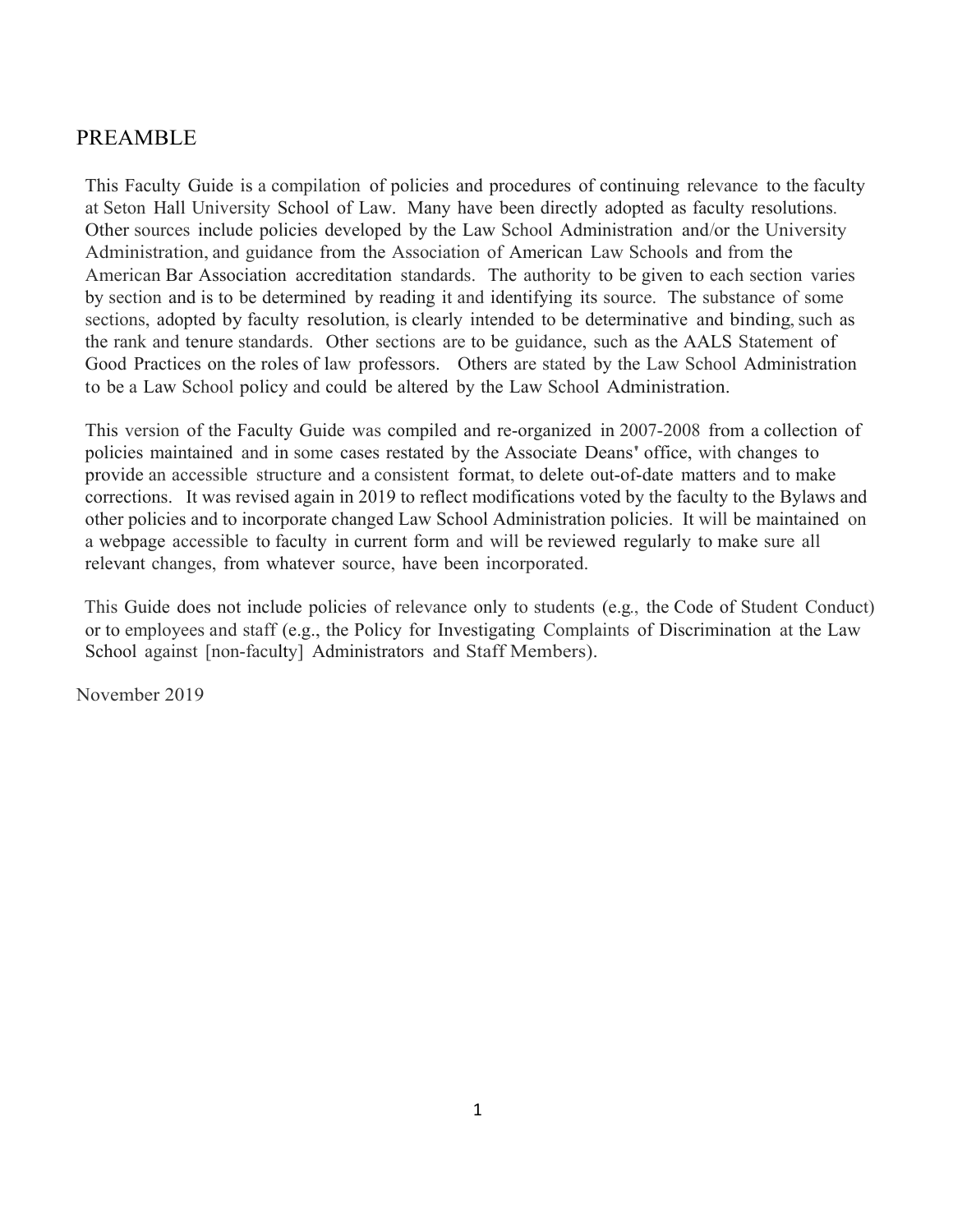# SECTION 1: GENERAL CODE OF CONDUCT

## **1.1 Association of American Law Schools Statement of Good Practices by Professors in the Discharge of Their Ethical and Professional Responsibilities**

Source: AALS statement of Good Practices, identified as a governing document in the faculty by-laws.

**Note:** Section 1 .1.7 (Conflict of Interest Policy) is not from the AALS Policy Statement. It was adopted by the faculty in May 2009, and supersedes the AALS Statement language previously set out in Section 1.1.3.

**Note:** Section 1.1.8 (Academic Freedom) is not from the AALS Policy Statement. It was adopted by the faculty in May 2010.

#### **1.1.1 Introduction**

American law professors typically are members of two professions and thus should comply with the requirements and standards of each. Law professors who are lawyers are subject to the law of professional ethics in force in the relevant jurisdictions. Non-lawyers, in tum, should be guided by the norms associated with their disciplines. In addition, as members of the teaching profession, all law faculty members are subject to the regulations of the institutions at which they teach and to guidelines that are more generally applicable, such as the Statement of Professional Ethics of the American Association of University Professors.

This statement does not diminish the commands of other sources of ethical and professional conduct. Instead, it is intended to provide general guidance to law professors concerning ethical and professional standards both because of the intrinsic importance of those standards and because law professors serve as important role models for law students. In the words of the American Bar Association's Commission on Professionalism, since "the law school experience provides the student's first exposure to the profession and . . . professors inevitably serve as important role models for students,…the highest standards of ethics and professionalism should be adhered to within law schools. $12$ 

Law professors' responsibilities extend beyond the classroom to include out of class associations with students and other professional activities. Members of the law teaching profession should have a strong sense of the special obligations that attach to their calling. They should recognize their responsibility to serve others and not be limited to pursuit of self-interest. This general aspiration cannot be achieved by edict, for moral integrity and dedication to the welfare of others cannot be legislated. Nevertheless, a public statement of good practices concerning ethical and professional responsibility can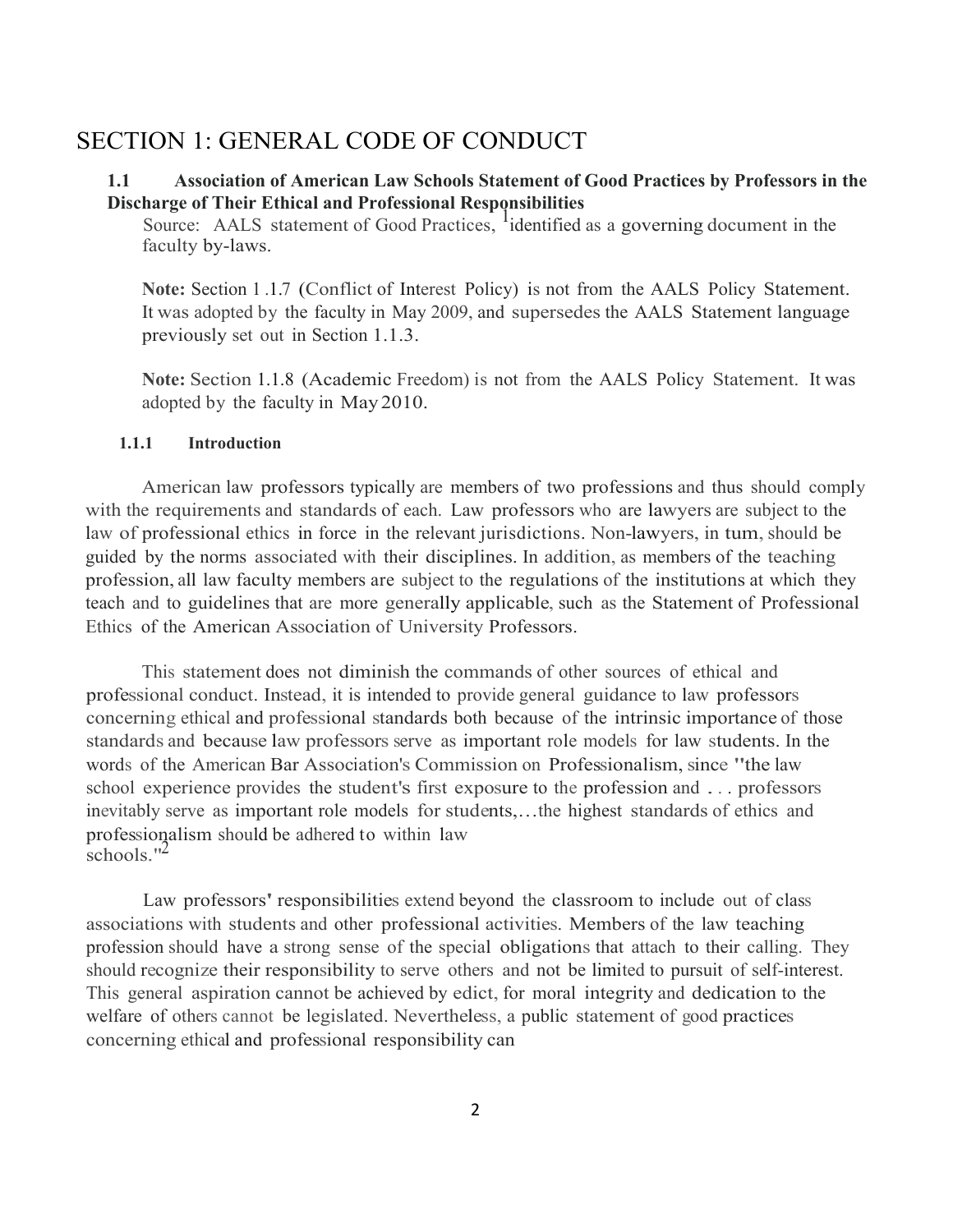<sup>1&</sup>quot;Statement of Good Practices by Law Professors in the Discharge of Their Ethical and Professional Responsibilities", Association of American Law Schools Handbook, adopted by AALS November, 1989, amended 2003, available at

https://www.aals.org/about/handbook/good-practices/ethics/ Accessed on March 4, 2019.

<sup>2 &</sup>quot;In the spirit of Public Service": A Blueprint for the Rekindling of Lawyer Professionalism 19 (1986).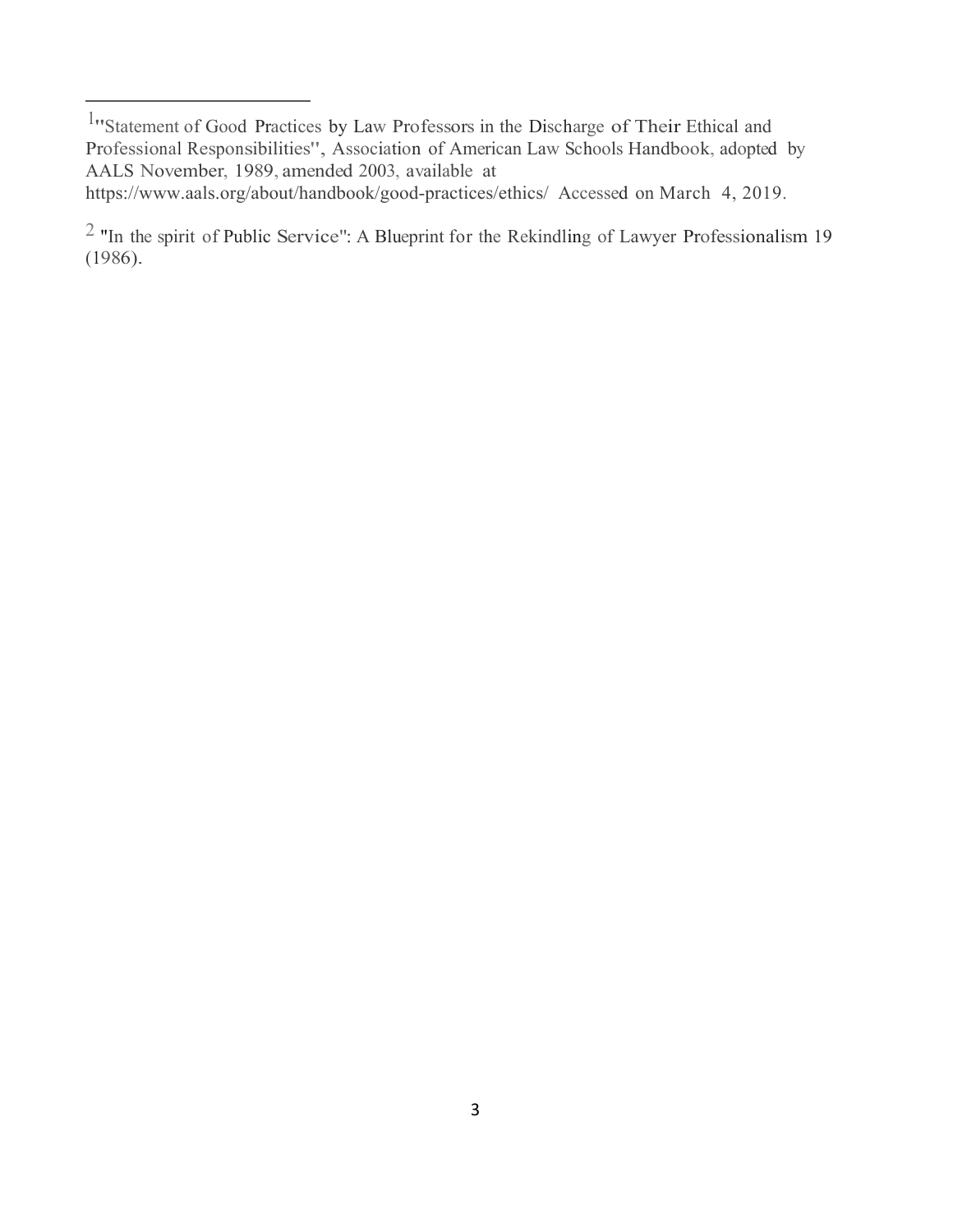enlighten newcomers and remind experienced teachers about the basic ethical and professional tenets-

the ethos-of their profession.

Although the norms of conduct set forth in this Statement may be relevant when questions concerning propriety of conduct arise in a particular institutional context, the statement is not promulgated as a disciplinary code. Rather, the primary purpose of the Statement--couched for the most part in general aspirational terms--is to provide guidance to law professors concerning their responsibilities (1) to students, (2) as scholars, (3) to colleagues, (4) to the law school and university at which they teach, and (5) to the bar and the general public.

## **1.1.2 Responsibilities to Students**

As teachers, scholars, counselors, mentors, and friends, law professors can profoundly influence students' attitudes concerning professional competence and responsibility. Professors should assist students to recognize the responsibility of lawyers to advance individual and social justice.

Because of their inevitable function as role models, professors should be guided by the most sensitive ethical and professional standards.

Law professors should aspire to excellence in teaching and to mastery of the doctrines and theories of their subjects. They should prepare conscientiously for class and employ teaching methods appropriate for the subject matters and objectives of their courses. The objectives and requirements of their courses, including applicable attendance and grading rules, should be clearly stated. Classes should be met as scheduled or, when this is impracticable, classes should be rescheduled at a time reasonably convenient for students, or alternative means of instruction should be provided.

Law professors have an obligation to treat students with civility and respect and to foster a

ꞏstimulating and productive learning environment in which the pros and cons of debatable issues are fairly acknowledged. Teachers should nurture and protect intellectual freedom for their students and colleagues. If a professor expresses views in class that were espoused in representing a client or in consulting, the professor should make appropriate disclosure.

Evaluation of student work is one of the fundamental obligations of law professors. Examinations and assignments should be conscientiously designed and all student work should be evaluated with impartiality. Grading should be done in a timely fashion and should be consistent with standards recognized as legitimate within the university and the profession. A student who so requests should be given an explanation of the grade assigned.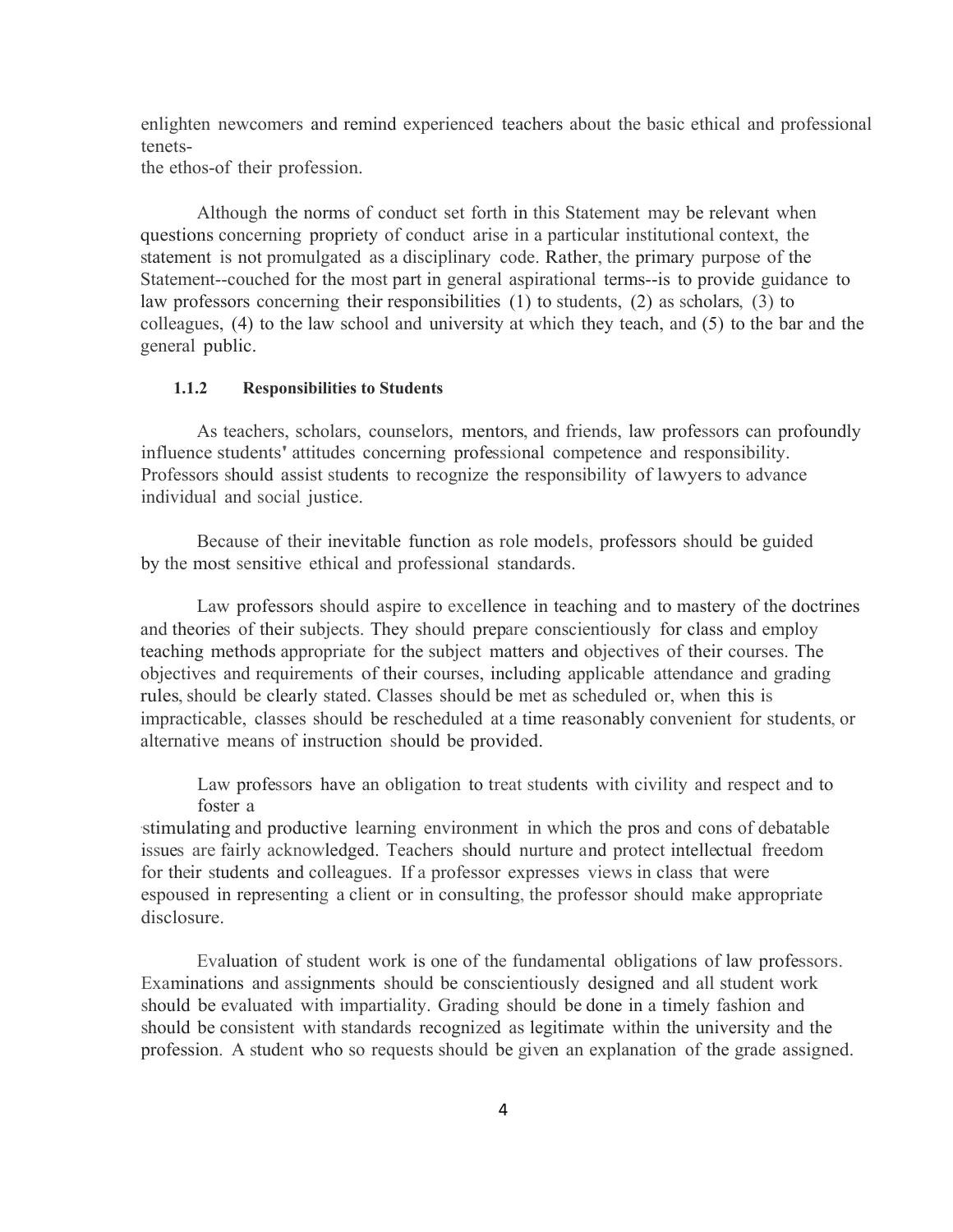Law professors should be reasonably available to counsel students about academic matters, career choices, and professional interests. In performing this function, professors should make every reasonable effort to ensure that the information they transmit is timely and accurate. When in the course of counseling a law professor receives information that the student may reasonably expect to be confidential, the professor should not disclose that information unless required to do so by university rule or applicable law. Professors should inform students concerning the possibility of such disclosure.

Professors should be as fair and complete as possible when communicating evaluative recommendations for students and should not permit invidious or irrelevant considerations to infect these recommendations. If information disclosed in confidence by the student to the professor makes it impossible for the professor to write a fair and complete recommendation without revealing the information, the professor should so inform the student and refuse to provide the recommendation unless the student consents to full disclosure.

Discriminatory conduct based on such factors as race, color, religion, national origin, sex, sexual orientation, disability or handicap, age, or political beliefs is unacceptable in the law school community. Law professors should seek to make the law school a hospitable community for all students and should be sensitive to the harmful consequences of professorial or student conduct or comments in classroom discussions or elsewhere that perpetuate stereotypes or prejudices involving such factors. Law professors should not sexually harass students and should not use their role or position to induce a student to enter into a sexual relationship, or to subject a student to a hostile academic environment based on any form of sexual harassment.

Sexual relationships between a professor and a student who are not married to each other or who do not have a preexisting analogous relationship are inappropriate whenever the professor has a professional responsibility for the student in such matters as, teaching a course or in otherwise evaluating, supervising, or advising a student as part of a school program. Even when a professor has no professional responsibility for a student, the professor should be sensitive to the perceptions of other students that a student who has a sexual relationship with a professor may receive preferential treatment from the professor or the professor's colleagues. A professor who is closely related to a student by blood or marriage, or who has a preexisting analogous relationship with a student, normally should eschew roles involving a professional responsibility for the student.

#### **1.1.3 Responsibilities as Scholars**

A basic responsibility of the community of higher education in the United States is to refine, extend, and transmit knowledge. As members of that community, law professors share with their colleagues in the other disciplines the obligation to discharge that responsibility. Law schools are required by accreditation standards to limit the burden of teaching so that professors will have the time to do research and to share its results with others. Law schools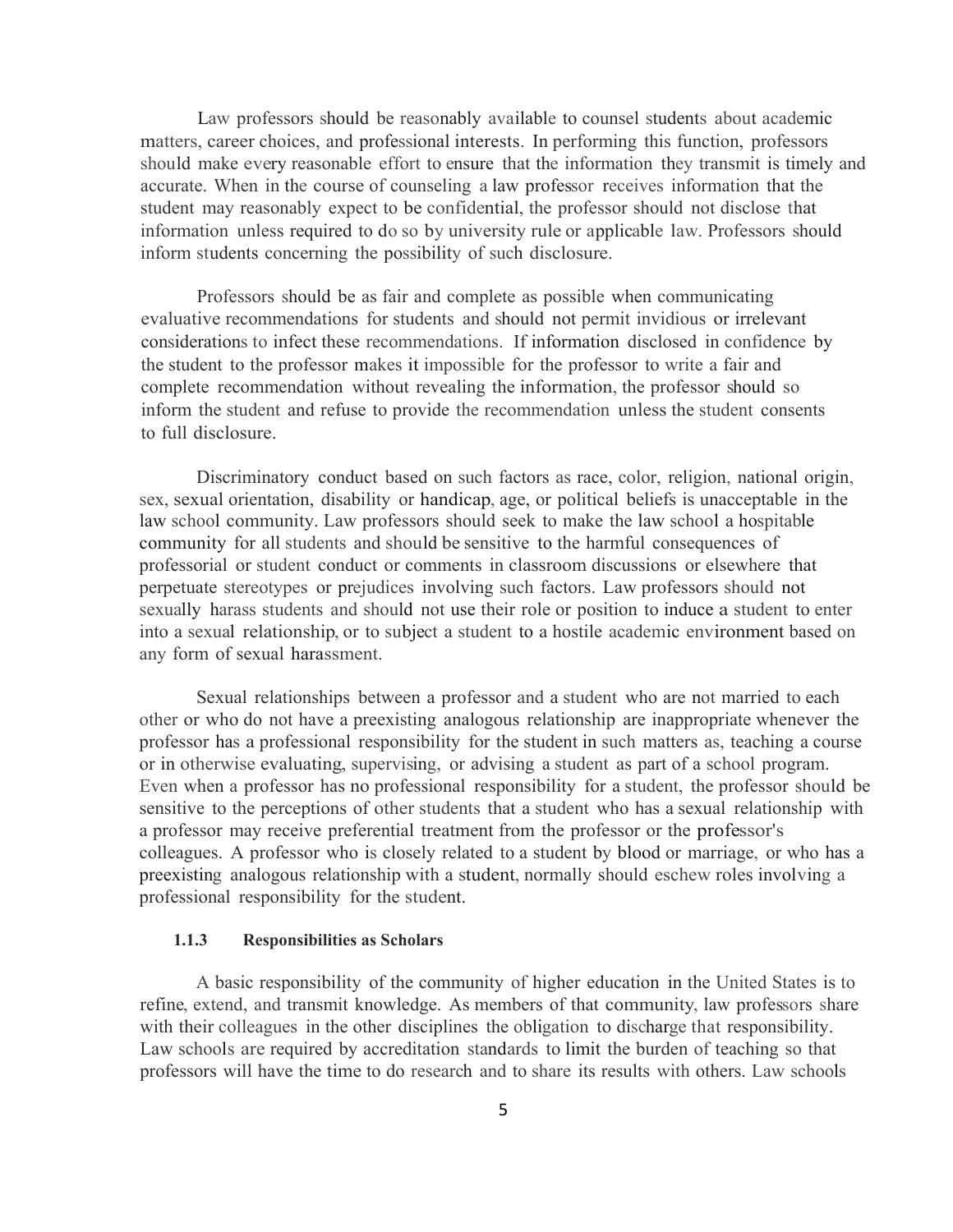also have a responsibility to maintain an atmosphere of freedom and tolerance in which knowledge can be sought and shared without hindrance. Law professors are obligated, in tum, to make the best and fullest use of that freedom to fulfill their scholarly responsibilities.

In teaching, as well as in research, writing, and publication, the scholarship of others is indispensable to one's own. A law professor thus has a responsibility to be informed concerning the relevant scholarship of others in the fields in which the professor writes and teaches. To keep current in any field of law requires continuing study. To this extent the professor, as a scholar, must remain a student. As a corollary, law professors have a responsibility to engage in their own research and publish their conclusions. In this way, law professors participate in an intellectual exchange that tests and improves their knowledge of the field, to the ultimate benefit of their students, the profession, and society.

The scholar's commitment to truth requires intellectual honesty and open-mindedness. Although a law professor should feel free to criticize another's work, distortion or misrepresentation is always

unacceptable. Relevant evidence and arguments should be addressed. Conclusions should be frankly stated, even if unpopular.

When another's scholarship is used--whether that of another professor or that of a student--it should be fairly summarized and candidly acknowledged. Significant contributions require acknowledgement in every context in which ideas are exchanged. Publication permits at least three ways of doing this: shared authorship, attribution by footnote or endnote, and discussion of another's contribution within the main text. Which of these will suffice to acknowledge scholarly contributions by others will, of course, depend on the extent of the contribution.

A law professor shall disclose the material facts relating to receipt of direct or indirect payment for, or any personal economic interest in, any covered activity that the professor undertakes in a professorial capacity. A professor is deemed to possess an economic interest if the professor or an immediate family member may receive a financial benefit from participation in the covered activity. Disclosure is not required for normal academic compensation, such as salary, internal research grants, and honoraria and compensation for travel expenses from academic institutions, or for book royalties. Disclosure is not required for funding or an economic interest that is sufficiently modest or remote in time that a reasonable person would not expect it to be disclosed. Disclosure of material facts should include: (1) the conditions imposed or expected by the funding source on views expressed in any future covered activity; and (2) the identity of any funding source, except where the professor has provided legal representation to a client in a matter external to legal scholarship under circumstances that require the identity to remain privileged under applicable law. If such a privilege prohibits disclosure the professor shall generally describe the interest represented.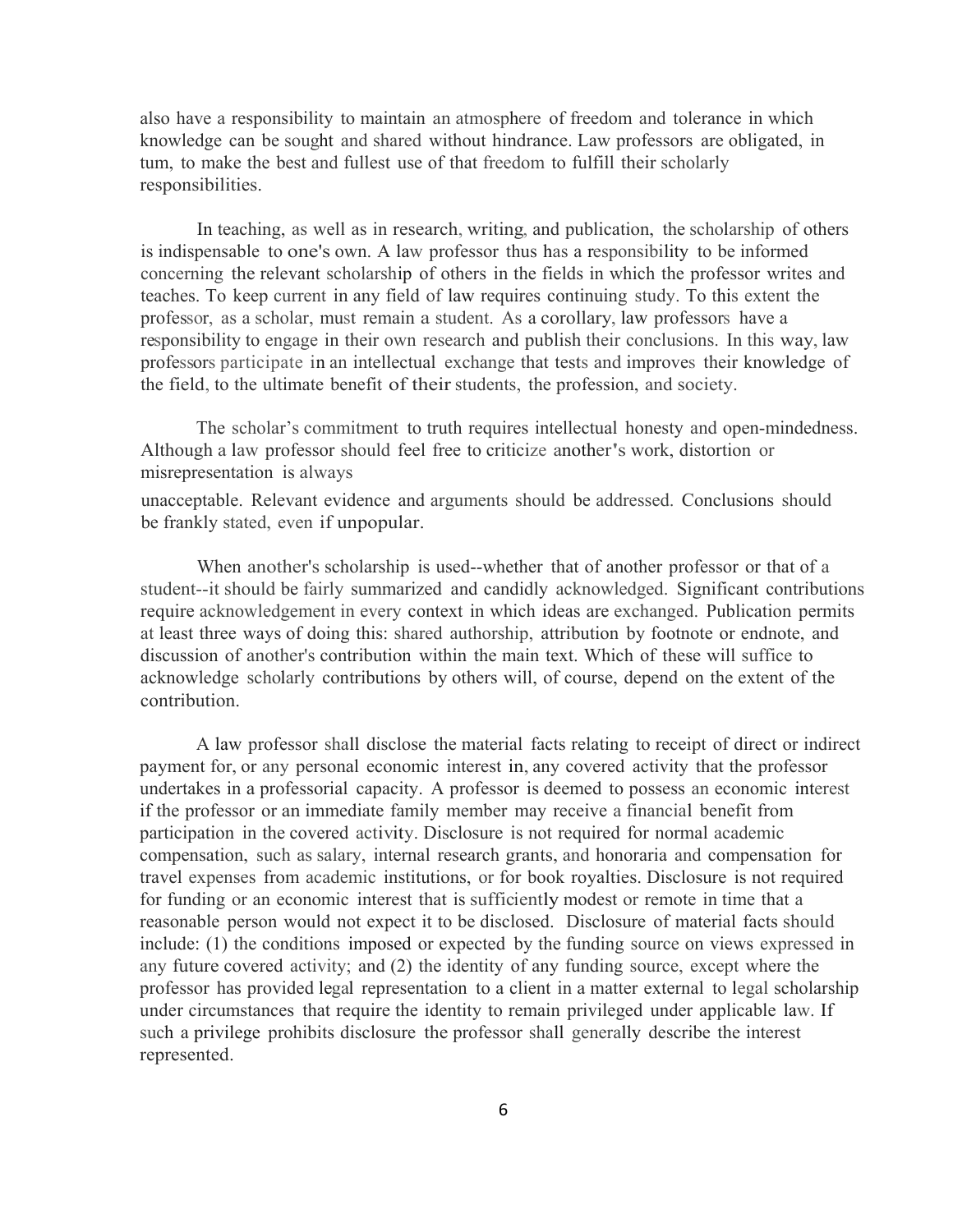**[Note:** The rest of this section of the AALS Statement is superseded by more specific Conflict of Interest Policy adopted by the faculty in May 2009, and codified here in Section 1.1.7**]**

#### **1.1.4 Responsibilities to Colleagues**

Law professors should treat colleagues and staff members with civility and respect. Senior law professors should be particularly sensitive to the terms of any debate involving their junior colleagues and should so conduct themselves as junior colleagues will understand that no adverse professional consequences would follow from expression of, or action based upon, beliefs or opinions contrary to those held by the senior professor.

Matters of law school governance deserve the exercise of independent judgment by each voting member of the faculty. It is therefore inappropriate for a law professor to apply any sort of pressure other than persuasion on the merits in an effort to influence the vote of another member of the faculty.

Law professors should comply with institutional rules or policies requiring confidentiality concerning oral or written communications. Such rules or policies frequently will exist with respect to personnel matters and evaluations of student performance. If there is doubt whether such a rule or policy is in effect, a law professor should seek clarification.

An evaluation made of any colleague for purposes of promotion or tenure should be based exclusively upon appropriate academic and service criteria fairly weighted in accordance with standards understood by the faculty and communicated to the subject of the evaluation.

Law professors should make themselves reasonably available to colleagues for purposes of discussing teaching methods, content of courses, possible topics of scholarship, scholarly work in progress, and related matters. Except in rare cases and for compelling reasons, professors should always honor requests from their own law schools for evaluation of scholarship in connection with promotion or tenure decisions. Law professors should also give sympathetic consideration to similar requests from other law schools.

As is the case with respect to students (Part 1), sexual harassment, or discriminatory conduct involving colleagues or staff members on the basis of race, color, religion, national origin, sex, sexual orientation, disability or handicap, age, or political beliefs is unacceptable.

#### **1.1.5 Responsibilities to the Law School and University**

Law professors have a responsibility to participate in the governance of their university and particularly the law school itself. Although many duties within modem universities are assumed by professional administrators, the faculty retains substantial collective responsibility to provide institutional leadership. Individual professors have a responsibility to assume a fair share of that leadership, including the duty to serve on faculty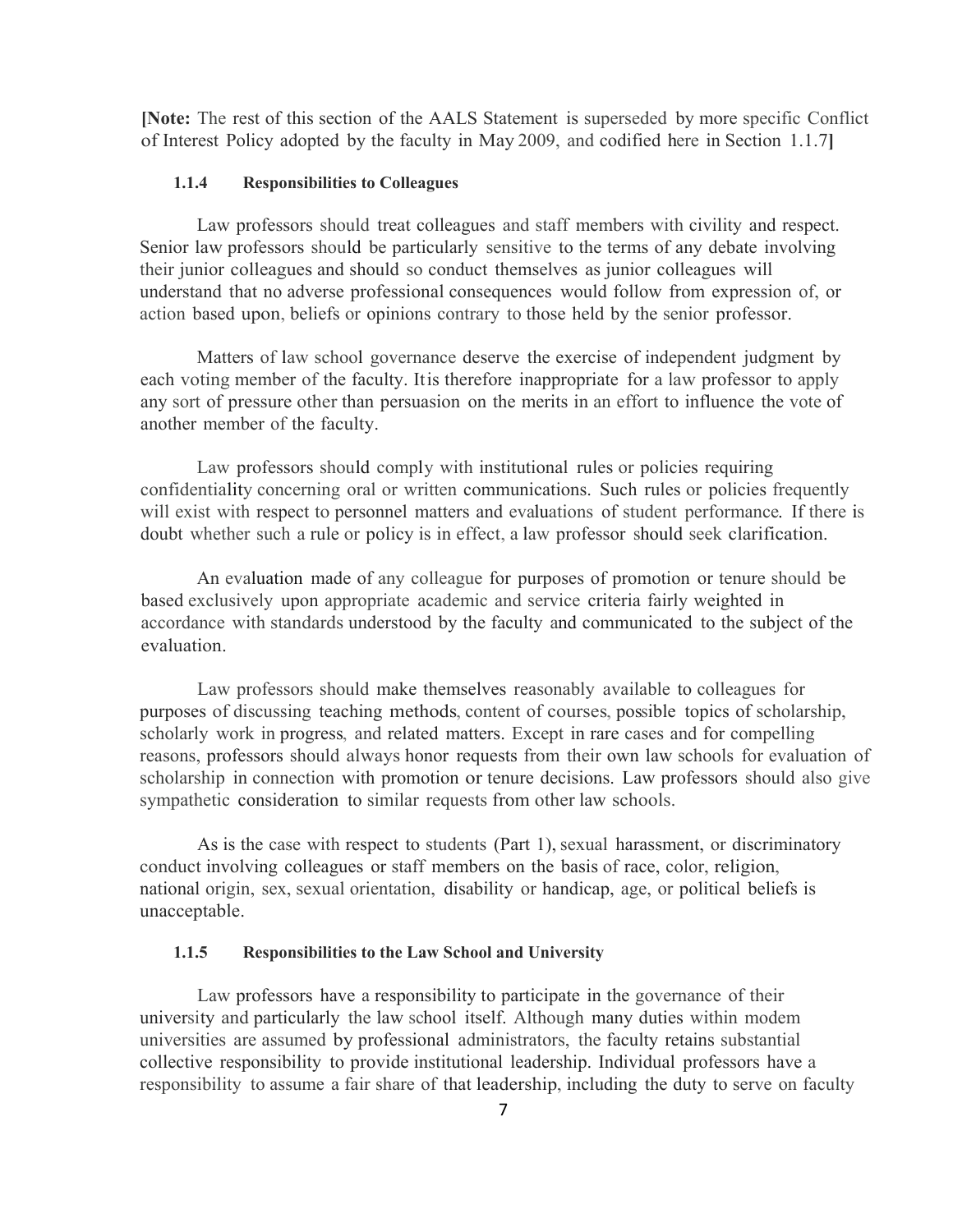committees and to participate in faculty deliberations.

Law professors are frequently in demand to participate in activities outside the law school. Such involvement may help bring fresh insights to the professor's classes and writing. Excessive involvement in outside activities, however, tends to reduce the time that the professor has to meet obligations to students, colleagues, and the law school. A professor thus has a responsibility both to adhere to a university's specific limitations on outside activity and to assure that outside activities do not significantly diminish the professor's availability to meet institutional obligations. Professors should comply with applicable laws and university regulations and policies concerning the use of university funds, personnel, and property in connection with such activities.

When a law professor resigns from the university to assume another position, or seeks a leave of absence to teach at another institution, or assumes a temporary position in practice or government, the professor should provide reasonable advance notice. Absent unusual circumstances, a professor should adhere to the dates established in the Statement of Good Practices for the Recruitment of and Resignation by Full-Time Faculty Members of the Association of American Law Schools.

Although all law professors have the right as citizens to take positions on public questions, each professor has a duty not to imply that he or she speaks on behalf of the law school or university. Thus, a professor should take steps to assure that any designation of the professor's institution in connection with the professor's name is for identification only.

#### **1.1.6 Responsibilities to the Bar and General Public**

A law professor occupies a unique role as a bridge between the bar and students preparing to become members of the bar. It is important that professors accept the responsibilities of professional status. At a minimum, a law professor should adhere to the Code or Rules of Professional Conduct of the state bars to which the law professor may belong. A law professor may responsibly test the limits of professional rules in an effort to determine their constitutionality or proper application. Other conduct warranting discipline as a lawyer should be a matter of serious concern to the professor's law school and university.

One of the traditional obligations of members of the bar is to engage in uncompensated public service or pro bono legal activities. As role models for students and as members of the legal profession, law professors share this responsibility. This responsibility can be met in a variety of ways, including direct client contact through legal aid or public defender offices (whether or not through the law school), participating in the legal work of public interest organizations, lecturing in continuing legal education programs, educating public school pupils or other groups concerning the legal system, advising local, state and national government officials on legal issues, engaging in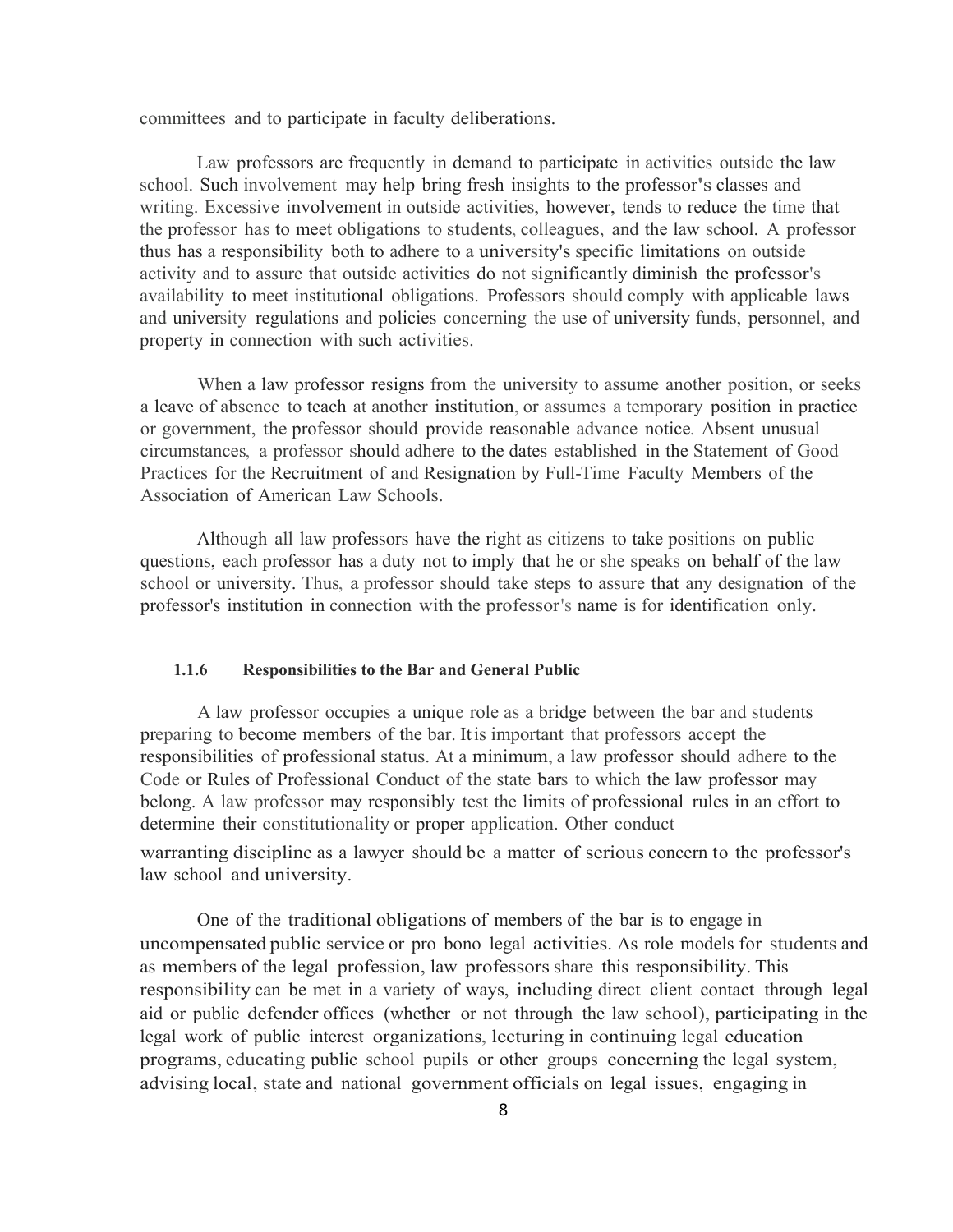legislative drafting, or other law reform activities. The fact that a law professor's income does not depend on serving the interests of private clients permits a law professor to take positions on issues as to which practicing lawyers may be more inhibited. With that freedom from economic pressure goes an enhanced obligation to pursue individual and social justice.

#### **1.1.7 Conflict of Interest Policy**

Source: Law School Faculty Policy, adopted by resolution, May 2009

#### **1.1.7.1 Statement of Principles**

The purpose of this policy is to safeguard the integrity and reputation of Seton Hall University School of Law, its faculty and researchers in the matter of conflicts of interest. The purpose of this policy is to safeguard the integrity and reputation of Seton Ha<br>University School of Law, its faculty and researchers in the matter of conflicts of intered<br>Independent judgment is essential for faculty teaching and service. Receipt of compensation or other direct or indirect benefits from various sources has the potential to compromise that independence, and may sometimes actually do so. Thus, each faculty member has the responsibility to avoid the receipt of benefits that will compromise his or her independent judgment exercised in his or her research, teaching and service to the Law School. Faculty members, under this policy, include full time and part-time professors and researchers. Additionally, this policy aims to ensure that external sponsors will not have an expectation of a particular result in any covered activity completed by a faculty member of the Law School.

Faculty members must avoid compromising their academic integrity through improper receipt of benefits that influence their independent judgment. Moreover, they must appropriately manage appearances of conflicts of interest by disclosure of the receipt of benefits.

When a faculty member is unsure about whether a conflict of interest requiring disclosure of benefits in regard to a covered activity exists, the faculty member should consult with a member of the administration designated by the administration as the conflicts management officer. Given the realm of concerns that are potentially unique to The Center for Health & Pharmaceutical Law and Policy, the Gibbons Institute of Law, Science and Technology, and any other uniquely situated centers within the Law School, it may be advisable to appoint different persons to advise on potential conflicts arising in those spheres.

To manage any conflict, the designated member of the Law School administration and the faculty member may consult with the Law School Dean (or a designated Associate Dean) and/or a committee of faculty representatives formed to assist in the resolution of the conflict. In most instances, appropriate disclosure will be sufficient.

#### **1.1.7.2 Financial Conflicts of Interest**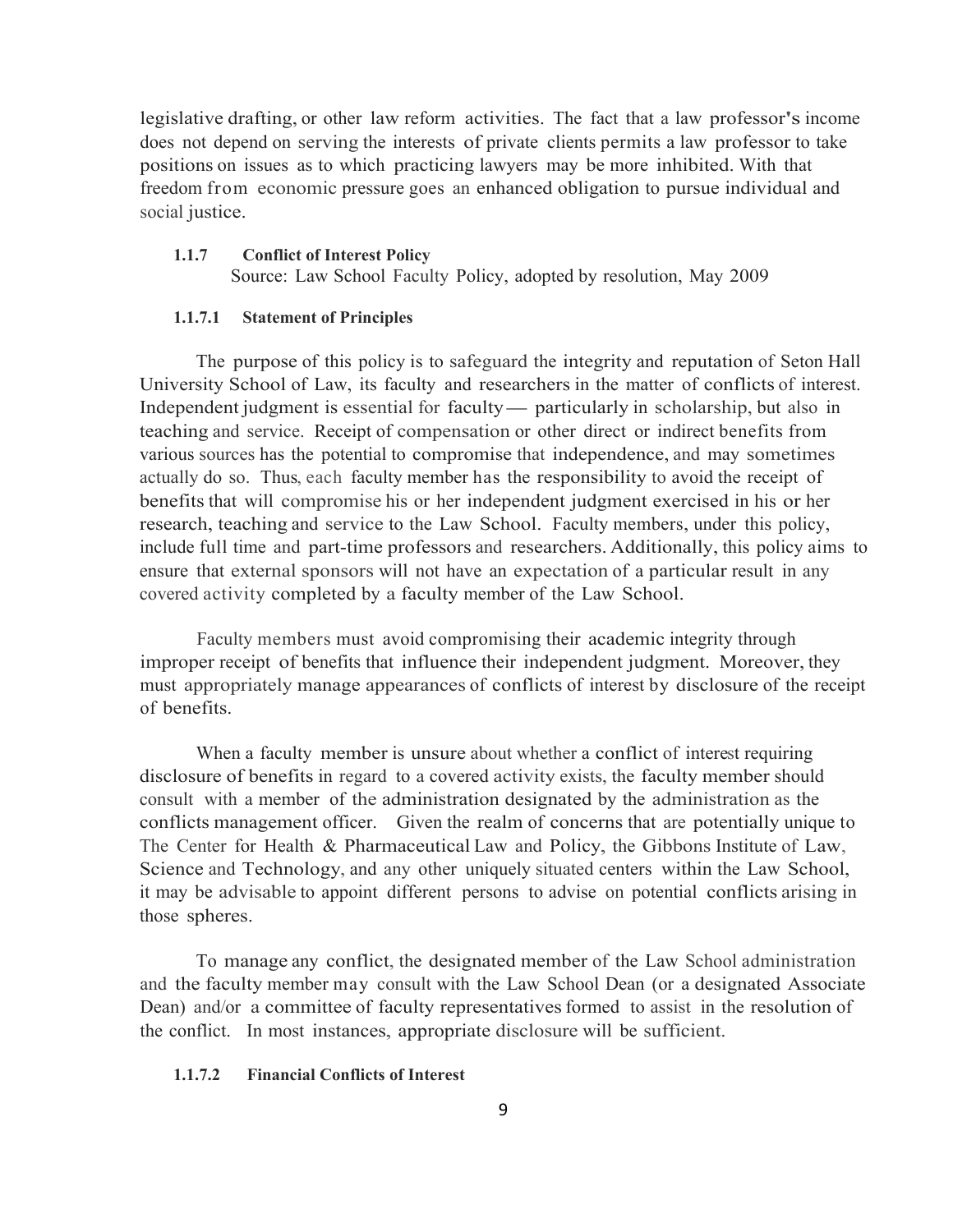A faculty member shall disclose the material facts relating to receipt of direct or indirect payment for, or any personal economic interest in, any covered activity that the professor undertakes in a professorial capacity, or take such other steps to manage the conflict as shall be agreed upon by the faculty member and Dean, Associate Dean, or committee, as appropriate. Covered activities under this policy include any published work, oral or written presentation to conferences, drafting committees, panels, legislatures, and the like, any expert testimony submitted in legal proceedings, and teaching and service performed in connection with his or her responsibilities to the Law School.

A faculty member is deemed to possess a material economic interest if they or an immediate family member has a material financial interest in the source of funding or in the subject matter of the covered activity, or if they or an immediate family member will receive or can reasonably be anticipated to receive a material financial benefit from the faculty member's participation in the covered activity. Immediate family members include parents, siblings, a spouse or partner, children or dependent relatives.

A faculty member shall disclose the fact that views or analysis expressed in any covered activity mentioned above were developed in the course of representation of or consultation with a client when a reasonable person would be likely to see that fact as having influenced the position taken by the faculty member. Disclosure is not required for representation or consultation that is sufficiently remote in time that a reasonable person would not expect it to be disclosed by the faculty member. Disclosure shall include the identity of any client where not prohibited by the governing Code or Rules of Professional Conduct. If such guidelines prohibit the disclosure of the identity of the client, then the faculty member shall generally describe the client, interest represented or both.

#### **1.1.7.3 Financial Conflicts of Interest for Externally Sponsored Projects**

This policy is aimed to avoid distortion of research results as well as address challenges that call into question the credibility and objectivity of the research and findings made by the faculty member, thereby harming the reputation of the Law School. The potential for improper influence is at its weakest when the given research involves doctrinal exposition or a policy argument that is informed by no claim to special access to realities of the physical and social world beyond common sense. By contrast, research that results in making a claim to special authoritative knowledge of some aspect of the physical world which is then used to inform policy arguments and/or make particular recommendations, presents greater potential for ethical problems and concerns, since distortion of results by financial interests is possible.

Any Law School faculty member who is funded by or is responsible for the conduct, design, reporting, or approval of any externally funded project is required to disclose, as set forth in Section A, all known significant financial interests and those of his or her family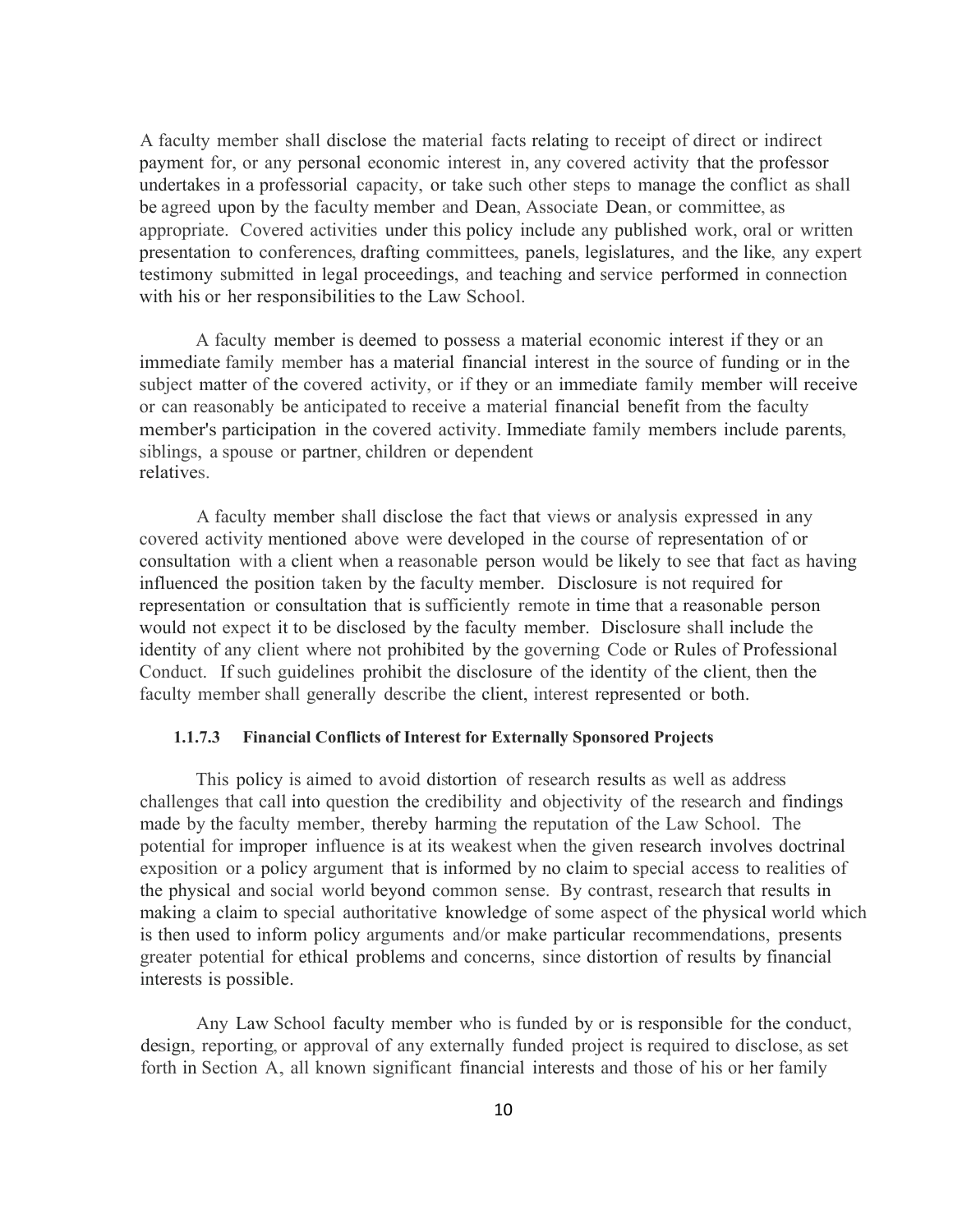members that would reasonably appear to be affected by such a project. No faculty member should accept funding conditioned on an expectancy, explicit or implied, that the results of the research will come to a particular conclusion or point in a particular direction. In addition, no faculty members should accept funding conditioned on secrecy of any part of the result or resulting data, or on pre-publication review or approval by the funding source.

In general, it is desirable to obtain funding from outside sources having more neutral positions regarding the subject matter and outcomes of the research. Though sometimes it may be necessary to accept independent funding (or "no-strings"money) from a source with an obvious outcome preference, the faculty member should be careful to take all appropriate steps to design the research to insulate the results from the hopes and desires of the funding source so as to be objective and neutral.

Additionally, public disclosure of the funding source is required only where a faculty member's activities result in the publication or presentation of a topic directly related to research that was funded by a particular outside source.

#### **1.1.8 Academic Freedom**

Source: Law School Faculty Policy, Adopted by resolution, May 7, 2010

(a) All members of the faculty, whether tenured or not, are entitled to academic freedom as set forth in the 1940 "Statement of Principles on Academic Freedom and Tenure" formulated by the Association of American Colleges and the American Association of University Professors.

(b) Academic freedom is essential to the purposes of the university and applies to both teaching and research. Freedom in research is fundamental to the advancement of truth. Academic freedom in teaching is fundamental for the protection of the rights of the teacher and of the student.

(c) Faculty members are entitled to freedom in discussing their subjects. They should be careful not to introduce into the classroom matter which does not contribute to student understanding of the course for which the faculty member has responsibility.

(d) When faculty members speak or write they are free from university censorship, but their special position in the community imposes special obligations. As scholars and members of the university, they should remember that the public may judge their profession and the university by their remarks. Therefore, they should at all times endeavor to be accurate, to exercise appropriate restraint, and to show respect for the opinions of others. While properly identifying themselves to outside audiences, they should not purport to function as institutional spokespersons unless specifically commissioned to serve in such a capacity. Professors observe the stated regulations of the institution, provided the regulations do not contravene academic freedom, and maintain their right to comment on or criticize Law School and University policies or decisions and seek revision, either individually or through institutions of faculty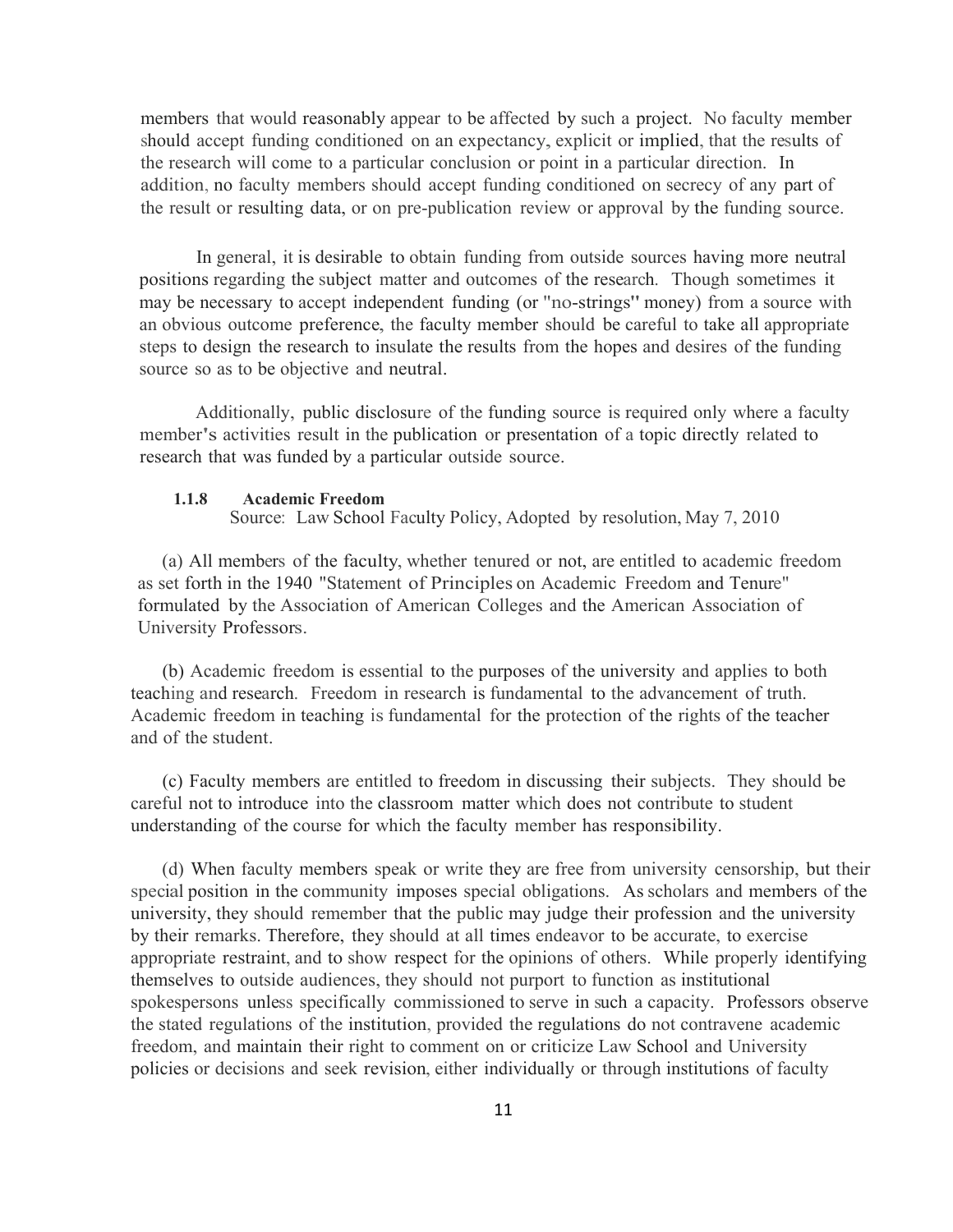governance.

(e) Faculty members' primary responsibility to their subject(s) is to seek and to state the truth as they see it. They are expected to devote their energy to develop and improve their scholarly competence. They are obligated to exercise critical self-discipline and judgment in using, extending, and transmitting knowledge. They practice academic honesty.

(f) As teachers, faculty members encourage the free pursuit of learning in their students and protect student academic freedom. They foster honest academic conduct and, on their part, provide equitable evaluations of student performance. They respect the confidential nature of the relationship between faculty member and student. They acknowledge significant assistance from students and avoid any exploitation of students for their own private advantage.

#### **1.2 American Bar Association Standards for Approval of Law Schools**

Source: ABA website, $3$  recognized as governing documents by the Faculty By-Laws.

The American Bar Association Section on Legal Education Standards for Approval of Law Schools provides guidance to law school faculty and administration in a number of areas. It is adopted by faculty By-laws as part of the governing documents of the Law School to the extent its language is obligatory, or to the extent that it covers matters not otherwise covered by specific policies of the law school reflected in this faculty guide.

## **1.3 Policy of Seton Hall University School of Law Regarding Discrimination and Harassment**

Source: Law School Faculty Policy, adopted April 18, 2008; Law School Webpage, under Honor Code and Policies

#### **1.3.1 Preamble**

Seton Hall Law School values professionalism and respect in interactions between all members of the Law School community, and it especially values diversity in its learning and working community. Accordingly, it strives to maintain a welcoming and nondiscriminatory environment for all. This policy is designed to prohibit particular conduct that endangers these values and render that conduct actionable under the Seton Hall Law School Grievance Rules (the Rules) (see Part 5 of this Guide). Nonetheless, even conduct that does not fall within the prohibitions of this policy, and is therefore not actionable under the Rules, remains inappropriate to the extent it violates this overarching norm of professionalism, respect, and nondiscrimination.

#### **1.3.2 Policy**

(a) Seton Hall Law School prohibits discrimination, including harassment, on account of a person's age, race, color, ethnicity, gender, national origin, religion, creed, sexual orientation, or disability by any member of the Seton Hall community against any other member.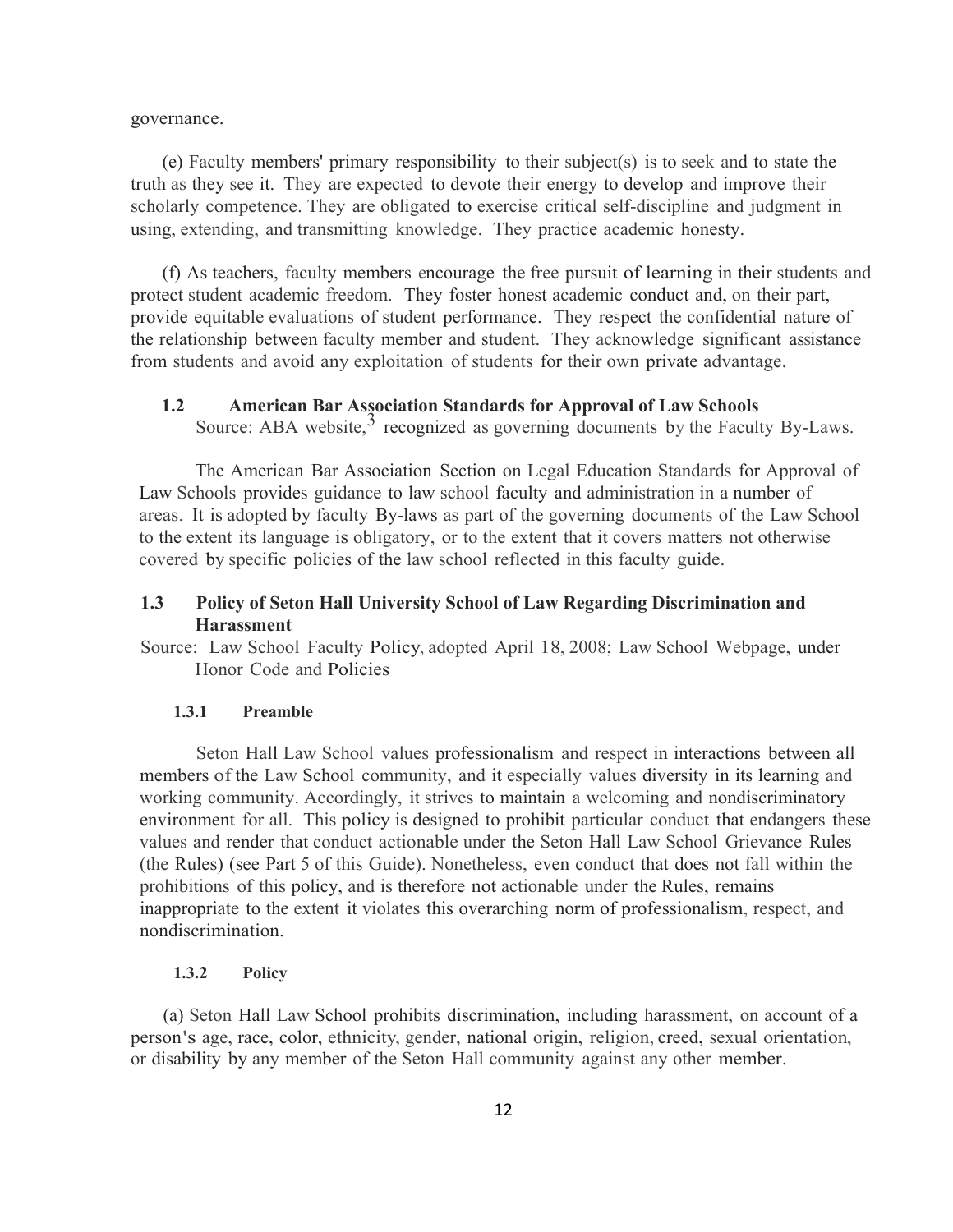(b) The following examples illustrate, but do not exhaust, the types of conduct prohibited by this policy:

(i) causing bodily harm to an individual because of that person's age, race, color, ethnicity, gender, national origin, religion, creed, sexual orientation, or disability;

(ii) misusing grades, evaluations, or promotion procedures to adversely affect a person on the basis of age, race, color, ethnicity, gender, national origin, religion, creed, sexual orientation, or disability;

(iii) not hiring a person on the basis of age, race, color, ethnicity, gender, national origin, religion, creed, sexual orientation, or disability;

<sup>3</sup>*See* www.abanet.org/legaled/standards/standards.html, last visited March 12, 2019.

(iv) making persistent or knowingly offensive demeaning remarks, slurs, jokes, or engaging in persistent or knowingly offensive conduct directed at a person based on that person's age, race, color, ethnicity, gender, national origin, religion, creed, sexual orientation, or disability;

(v) intentionally placing, playing, or displaying visual, video, audio, or written material that demeans a person on the basis of age, race, color, ethnicity, gender, national origin, religion, creed, sexual orientation, or disability in that person's work, study, or living area;

(vi) engaging in persistent, unwelcome sexual teasing, jokes, remarks, or questions;

(vii) patting, pinching, or engaging in other persistent, unwelcome touching of

another's body; (viii) sending persistent, unwelcome letters, emails, other on-line

communications, or telephone

calls related to a past or potential sexual relationship;

(ix) applying persistent, unwelcome pressure for dates or sexual advances;

(x) soliciting sexual favors or other sexually-related behavior by promise of

rewards; (xi) coercing sexual favors or other sexually-related behavior by

threat or punishment;

(xii) committing sexual crimes, including rape, acquaintance rape, attempted rape, or sexual assault.

(c) This policy is not intended to foreclose the exposure of students to any readings or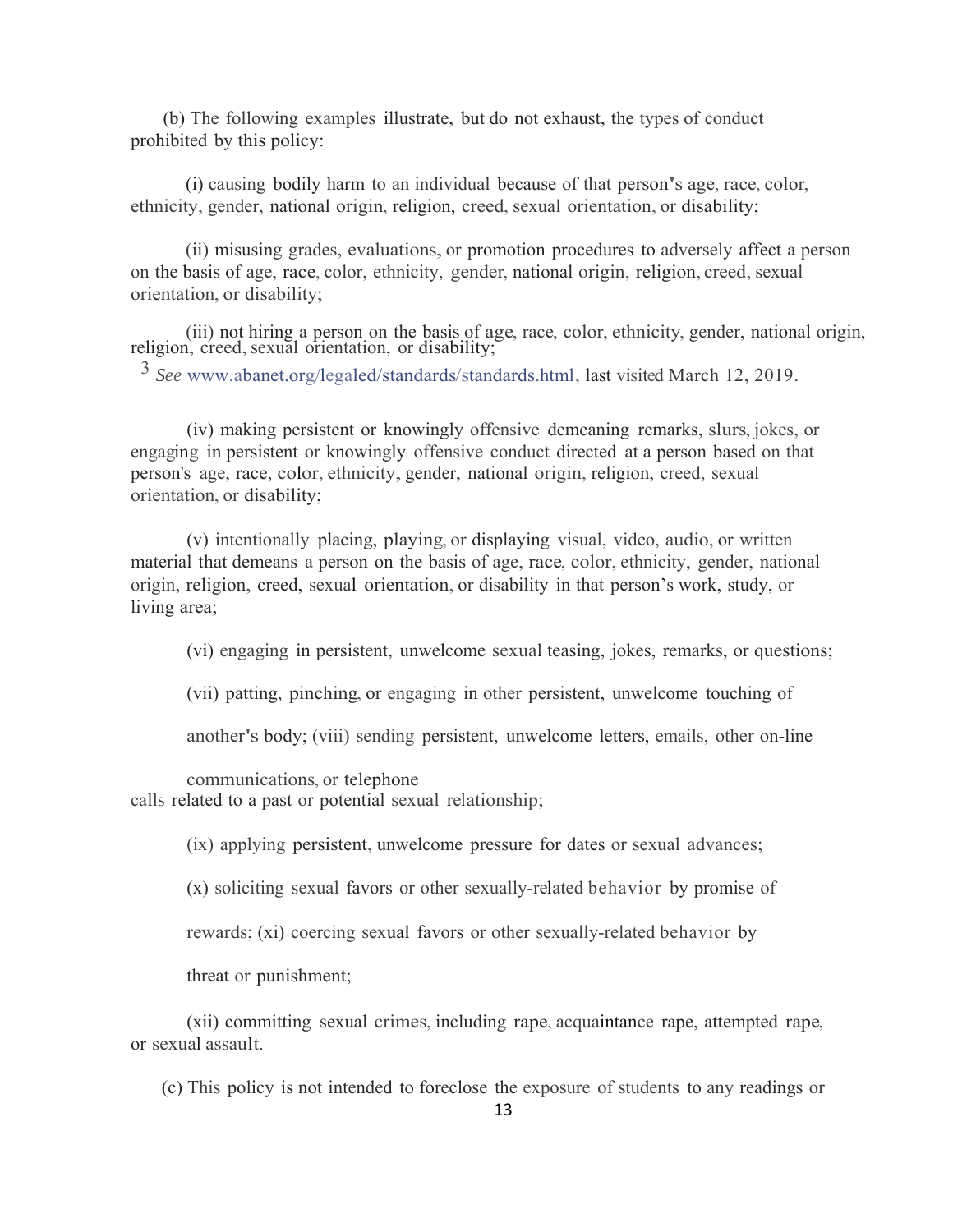materials used as part of the educational process even if such materials are offensive or demeaning based on age, race, color, ethnicity, national origin, religion, creed, sexual orientation, or disability, or that are sexually charged, so long as the readings or materials in question are substantially relevant to the legal matters being studied. Nor is this policy intended to foreclose members of the community from expressing political views at the Law School or in other fora, that might be viewed by other members of the community as inappropriate.

## **1.4 Policy for Investigating Faculty Complaints of Discrimination at the Law School Against the Dean and Associate Deans**

Source: Policy for Investigating Complaints of Discrimination (including complaints by faculty) Against Law School Administrators and Staff Members 1.1(c); Webpage.

Complaints against the Dean or an Associate Dean, even when the complaints challenge conduct within their administrative responsibilities, shall be within the jurisdiction of the Grievance Committee. Employees, including Assistant Deans, are governed by the Procedure for Investigating Complaints of Discrimination at the Law School Against Administrators and Employees.

## **1.5 Consensual Relationships with Subordinates**

Source: University Policy: Conduct of All Members of the University Community, Statement on Consensual Relationships; Law School Webpage, under Honor Code and Other Policies, with language adjusted to fit the Law School.

Seton Hall University School of Law considers it inappropriate for any member of the Law School community to establish an intimate relationship with a student, subordinate or colleague upon whose academic or work performance he or she will be required to make professional judgments. The University requires that the faculty member, administrator, graduate assistant, staff member or employee cease such conduct and/or divest himself or herself of the professional responsibility for supervision or oversight, should an intimate relationship develop.

Cross-reference: Section 1.1, the AALS Statement of Good Practices, also addresses this issue

## **1.6 Policy on Drug Use**

Source: University Policy on Drugs and Narcotics; Law School Webpage, under Honor Code and Other Policies (language adjusted to fit Law School context).

Seton Hall University School of Law recognizes that the use or handling of illegal drugs and narcotics and the misuse of prescription drugs violate certain federal, state and local statutes. University members are urged to become aware of the laws regarding drugs and narcotics and to consider carefully the ramifications of violating these laws.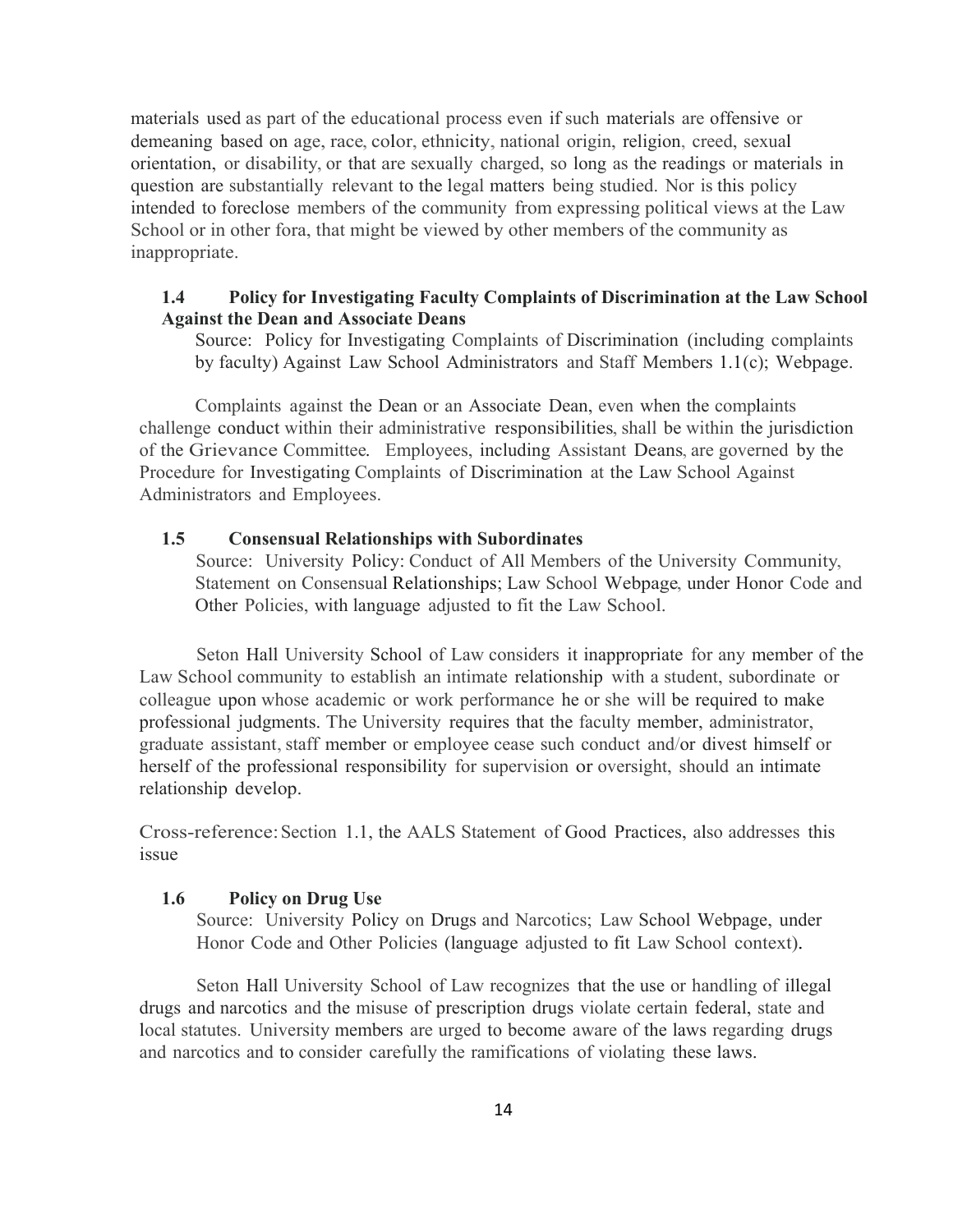Furthermore, Seton Hall University School of Law prohibits the possession and use of illegal drugs and narcotics. The possession of illegal substances, or paraphernalia on Law School premises for the purpose of using illegal substances, is prohibited. Any student or University member found in violation of this section will not only be subject to prosecution, but will face Law School discipline as well.

#### **1.7 No Smoking Policy**

Source: University Policy Conduct of All Members of the University Community: No Smoking Policy; Webpage, under Honor Code and Other Policies, amended to include students expressly and to refer expressly to Law School physical facilities.

Seton Hall University School of Law is committed to providing its employees and students with a smoke-free work environment to protect the health, welfare, and comfort of employees and students from the adverse effects of tobacco smoke from cigarettes, cigars, and pipes. The intent of this policy is to avoid conflict between smoking and non-smoking faculty members, administrators, staff employees and students.

Smoking is prohibited within all Law School premises. This includes all meeting rooms, computer operations rooms, classrooms, all offices, hallways, elevators, public or reception areas, restrooms, and corridors, and other common-access areas.

Smoking is prohibited in all Law School eating facilities on campus. This includes the Law School cafeteria and Cafe and all Lounge areas.

Smoking is prohibited in all areas where a safety hazard exists, such as storage and hazardous materials handling areas.

Smoking is prohibited in all vehicles used by the Law School for transporting employees and/or students, supplies or any other use.

Smoking is permitted only in the following designated areas which are located 15 feet from the main entrances: the Schiff Lawn and the northwest side area of the patio past the flagpole, away from Cafe Deni.

## **SECTION 2: STANDARDS AND PROCEDURE FOR FACULTY APPOINTMENT, TENURE, PROMOTION, DISMISSAL AND TERMINATION**

## **2.1 Tenure, Promotion and Appointments Standards**

Source: Law School Faculty Guide, adopted by resolution, May 12, 2006. (applicable to persons who become members of the full time, tenure track faculty on or after July 1, 2006.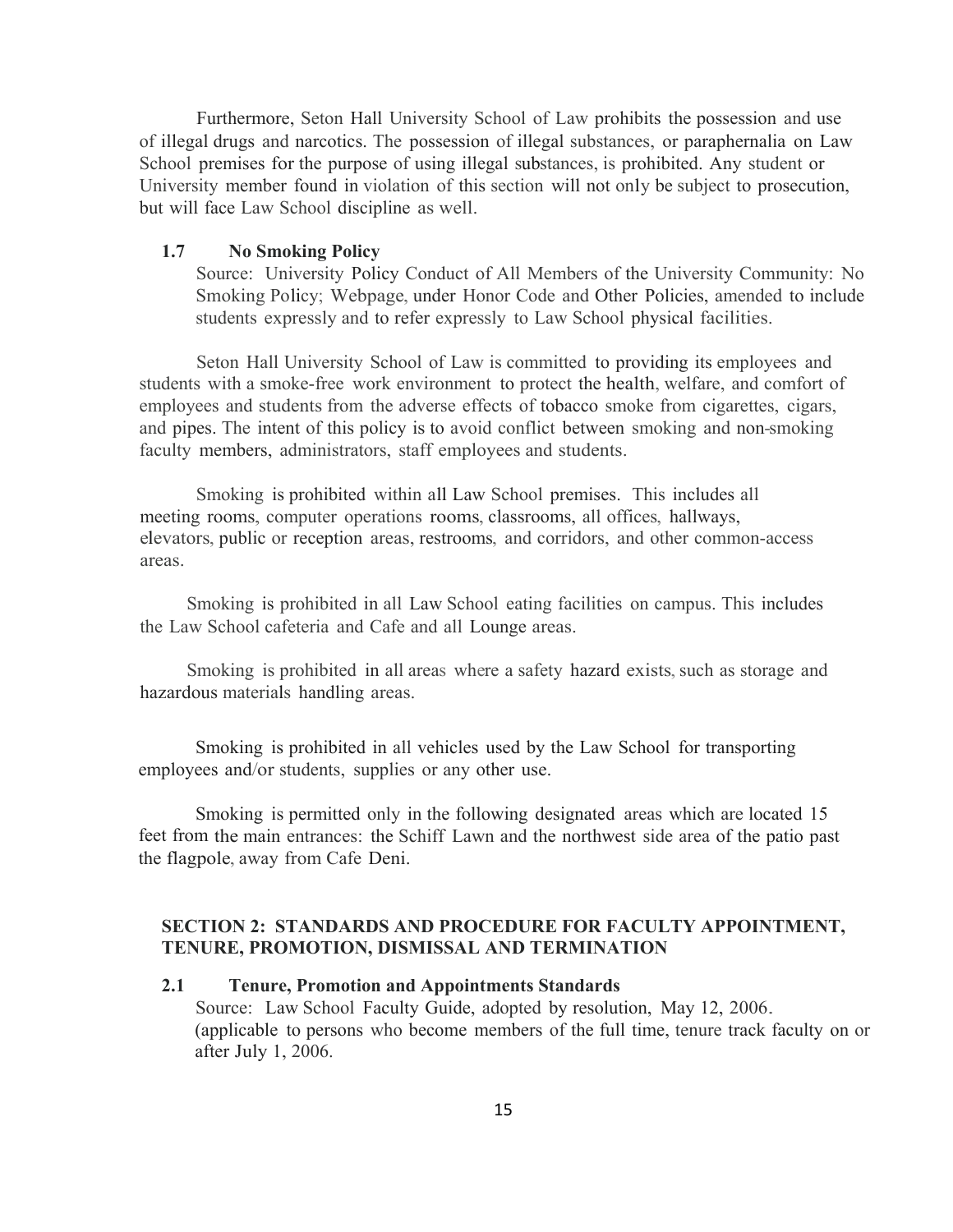## **2.1.1 Procedure: Tenure and Promotion**

## **2.1.1.1 Effective Date**

These Tenure, Promotion and Appointments Standards shall apply to all persons who become members of the full time, tenure track faculty on or after July 1, 2006.

## **2.1.1.2 Rank and Tenure Committee**

(a) Membership--The Rank and Tenure Committee ("Committee") shall consist of tenured, full professors. The Dean shall appoint the members, naming one as Chair. Five Committee members must be approved, individually, by affirmative vote of the Faculty.

(b) Committee's Duty-The Committee shall make written recommendations to the tenured faculty with respect to applications for tenure and promotion.

(c) Dean's Participation-The Dean shall not sit with the

Committee. (d) Quorum-The full Committee membership

shall be its quorum.

## **2.1.1.3 Application**

(a) A faculty member applying for tenure or promotion ("Candidate") shall submit to the Chair five copies of a written application including:

- 1. A table of contents listing the application's contents;
- 2. A detailed curriculum vita;
- 3. Evidence of excellence in teaching;

4. Evidence of excellence in scholarship, including all material both published and unpublished, that the Candidate considers relevant to evaluation of the Candidate's scholarship;

5. Evidence of service to the law school, university, profession, and community; and 6. Any other information and materials the Candidate deems relevant to demonstrate satisfaction of these standards.

## **2.1.1.4 Committee Evaluation**

(a) Consideration of Scholarship

- 1. The Committee shall:
	- (i) Evaluate all material submitted by the Candidate; and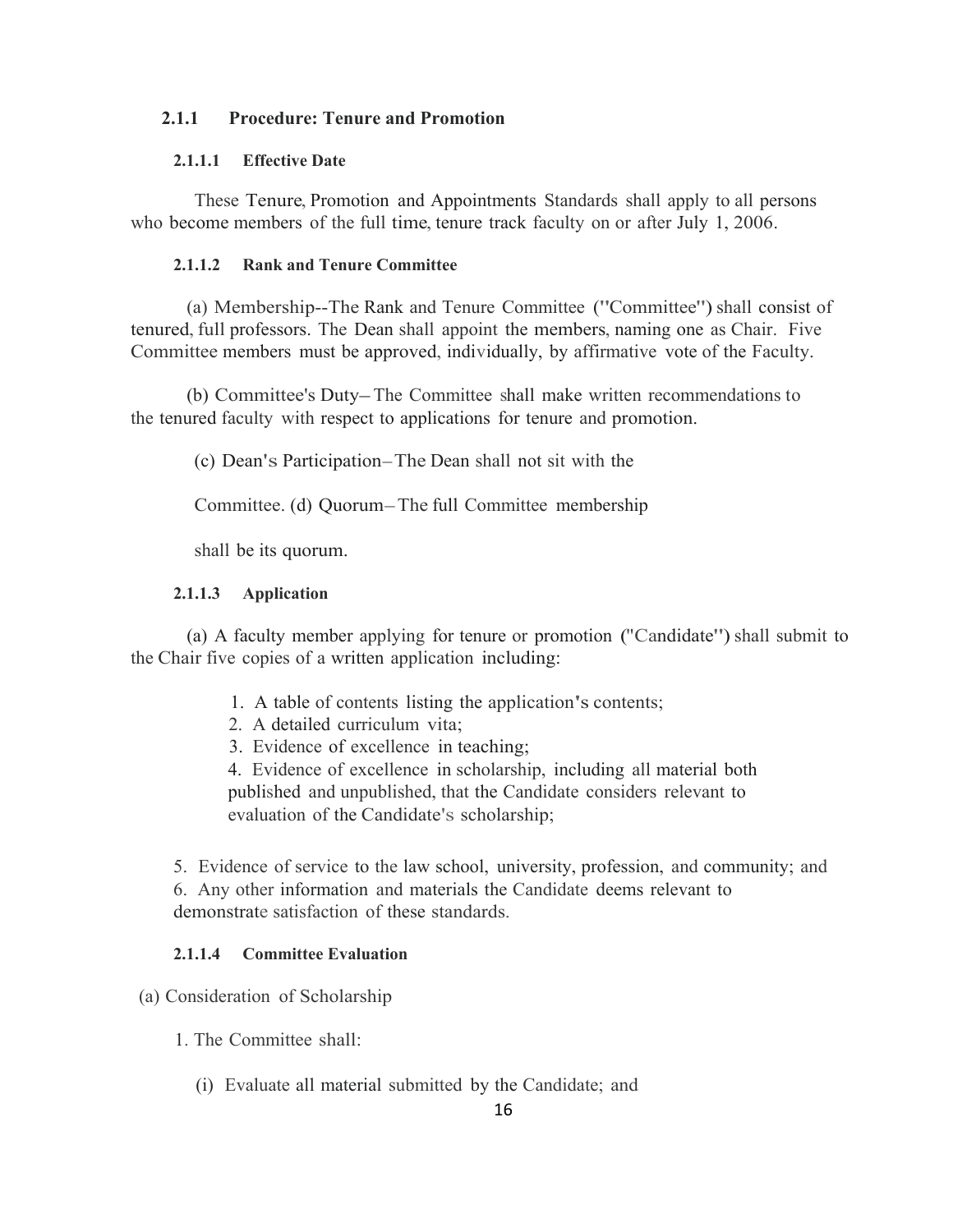(ii) Submit the Candidate's major scholarly works for outside evaluation, unless those works received outside reviews in connection with a prior application at Seton Hall Law School.

2. The Committee may:

(i) Consider prior outside evaluations of the Candidate's scholarship; and (ii) Submit previously evaluated work for additional outside evaluation.

3. With regard to outside evaluations:

(i) The Candidate may submit a list of recommended evaluators and the Committee may use these or other evaluators.

(ii) Before using an evaluator not recommended by the Candidate, the Committee shall submit the name to the Candidate, who may for cause object to any evaluator. (iii) The Candidate shall disclose any prior professional or other relationship with the evaluator.

(b) Consideration of Teaching

- 1. The Committee shall:
	- (i) Observe and evaluate the Candidate's teaching.
	- (ii) Consider authorized student evaluations of the Candidate's teaching; and
	- (iii) Consider any additional written information reflecting on the Candidate's teaching.
- 2. The Committee may arrange visitations by other members of the

Faculty. (c) Consideration of Service

The Committee shall consider the Candidate's service to the law school, the university, the profession, and the community.

(d) Information and Views of Others

The Committee shall receive and consider any written information and views concerning the Candidate from any faculty member, student or administrator.

(e) Candidate Meeting with Committee

At either the Candidate's or the Committee's request, the Candidate may meet with the Committee to discuss any matters the Candidate or the Committee deems relevant.

(f) Disclosing Committee's Decision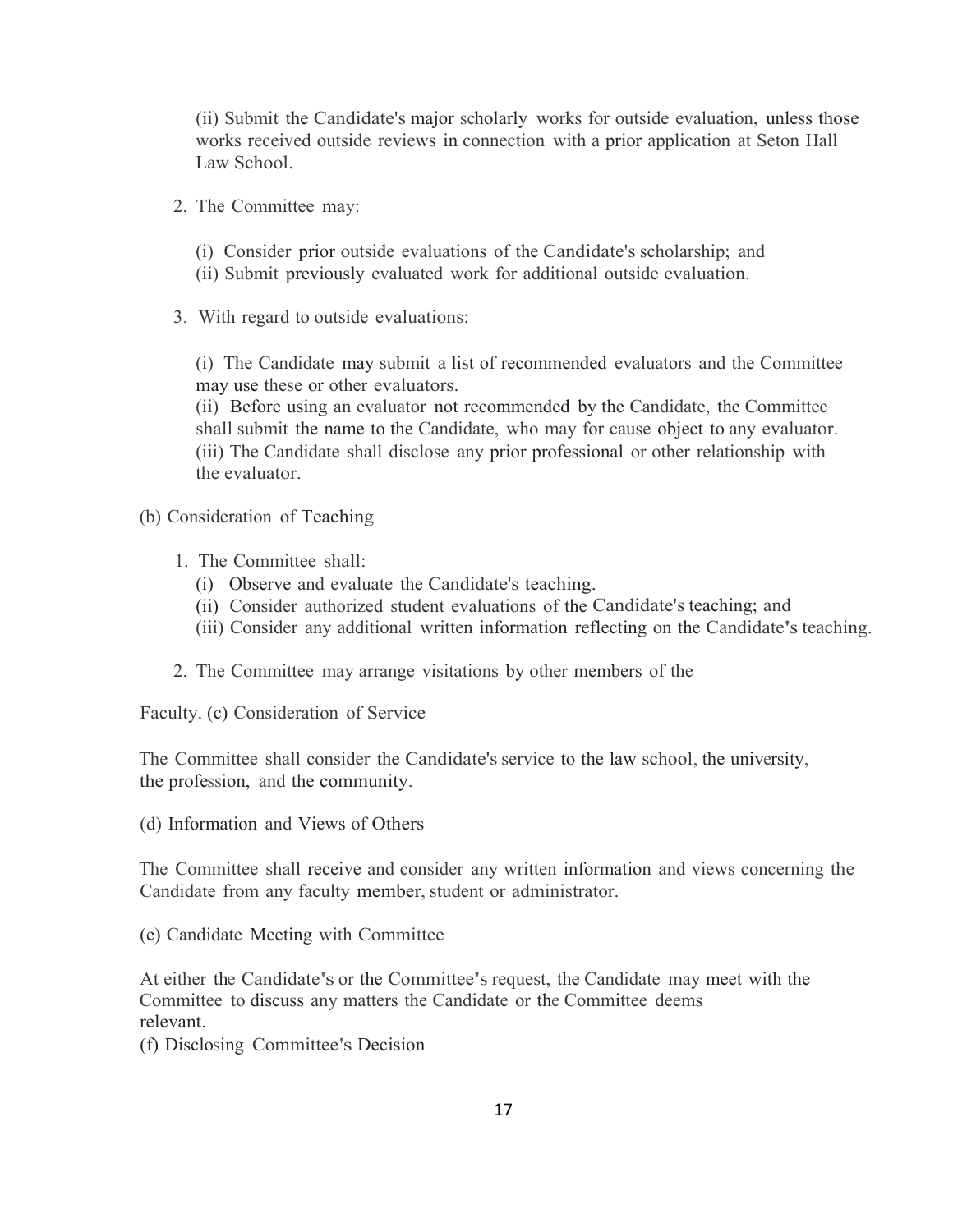The Chair shall disclose to the Candidate and the faculty the Committee's decision and shall inform the Candidate of the reasons for the decision, keeping confidential the votes and views of individual Committee members.

## **2.1.1.5 Faculty and Dean Evaluation**

(a) Committee Report; Tenured Faculty Meeting and Vote

1. The Chair shall call a meeting of the tenured faculty at which 2/3 of those eligible to vote, not counting those on sabbatical or leave at the time of the meeting, shall be a quorum. The Dean of the law school may sit with the faculty at the meeting, but may not vote.

2. The Committee shall provide the tenured faculty with a written report sufficiently in advance of the meeting to permit them to review and consider it. The Committee shall endeavor to provide the written report at least two weeks before the meeting.

3. When the application is for tenure, all tenured faculty may vote. When the application is for promotion, all tenured faculty of a rank equal to or exceeding that sought by the Candidate may vote.

4. The tenured faculty shall, by majority vote, recommend to the Dean and the Provost whether to approve the Candidate's application.

(b) Reporting Vote

The Chair shall report to the Dean and Candidate the decision of the tenured faculty.

(c) Dean's Independent Decision

The Dean of the law school shall make an independent decision on the application and transmit the decisions of the tenured faculty and of the Dean to the Provost and the Candidate.

## **2.1.1.6 Confidentiality; Public Announcement**

(a) Confidentiality

Committee members and faculty shall maintain fully the confidentiality of all applications and their consideration and shall not communicate with anyone concerning the meetings, votes or deliberations, except as otherwise provided.

### (b) Public Announcement

A public announcement concerning the final action of the Committee and faculty shall be made only by the Dean. The Dean shall exercise discretion concerning the announcement's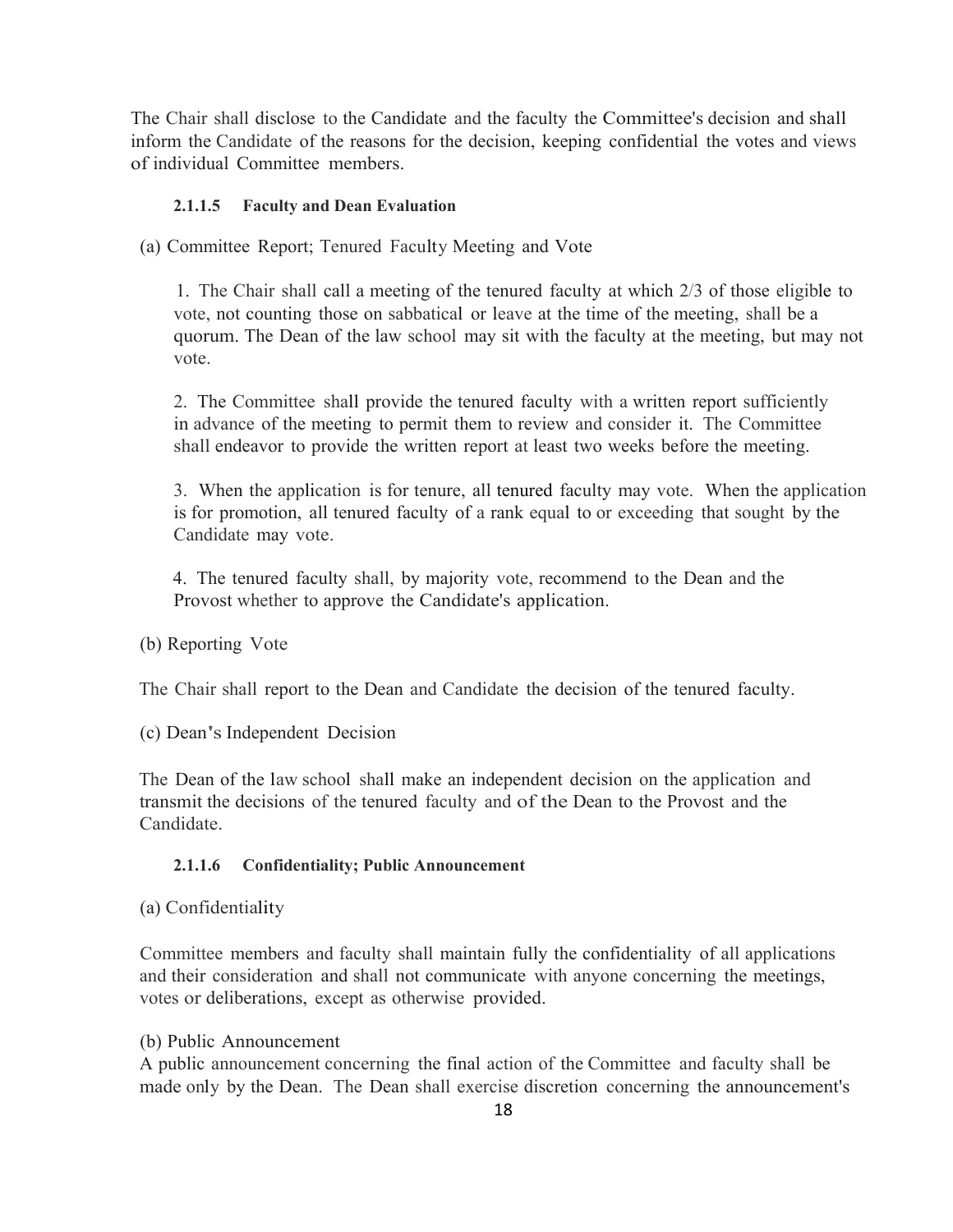timing. Ordinarily an announcement shall be made shortly after the tenured faculty has made its decision and the Candidate has been fully informed of that decision.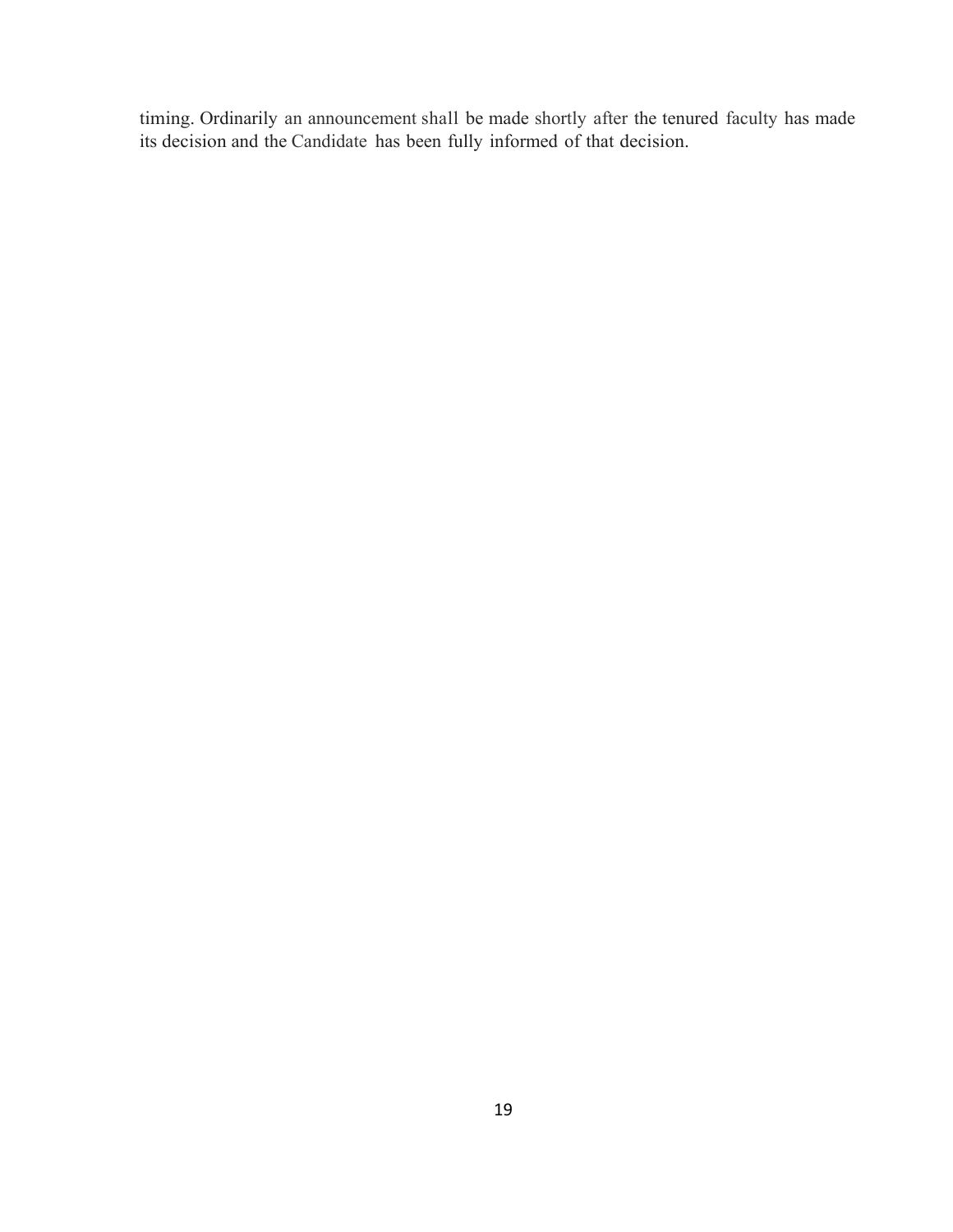#### **2.1.2 Eligibility for Tenure and Promotion**

#### **2.1.2.1 Eligibility for Tenure; Terminal Contract**

(a) Application for Tenure: When Permitted, When Required.

1. Unless the Candidate's letter of appointment grants credit for prior teaching as provided in section 2.1.2.1(c ) or the Candidate is appointed with tenure or entitled by that letter to apply as provided in section 2.1.2.l(d),

(i) A tenure-track non-clinical faculty member

(a) May apply for tenure during the fifth year of teaching as a tenure-track faculty member at Seton Hall Law School, and (b) Must apply no later than the sixth year of teaching as a tenure-track faculty member at Seton Hall Law School;

(ii) A tenure-track clinical faculty member

(a) May apply for tenure during the fifth year of teaching as a tenure-track faculty member at Seton Hall Law School, and (b) Must apply no later than the eighth year of teaching as a tenure-track faculty member at Seton Hall Law School.

(b) Terminal Contract

If tenure is not granted before or during the sixth year for non-clinical faculty, or the eighth year for clinical faculty, the faculty member shall be given a terminal contract for the following year.

(c) Credit for Prior Law School Teaching

Except as provided in section 2.1.2.1(c), if expressly stated in the faculty member's letter of appointment, a maximum of eight semesters of full-time service at Seton Hall Law School or other accredited law schools or their foreign equivalents may be counted towards the required period for tenure review.

(d) Candidates Tenured at Other Law Schools

A faculty member who, at the time of appointment, had tenure at another accredited law school or who, having had tenure at such a school, surrendered it voluntarily, may on recommendation by majority vote of the tenured faculty and the Dean, be appointed to the faculty with tenure or be allowed to apply for tenure during the second year at the law school.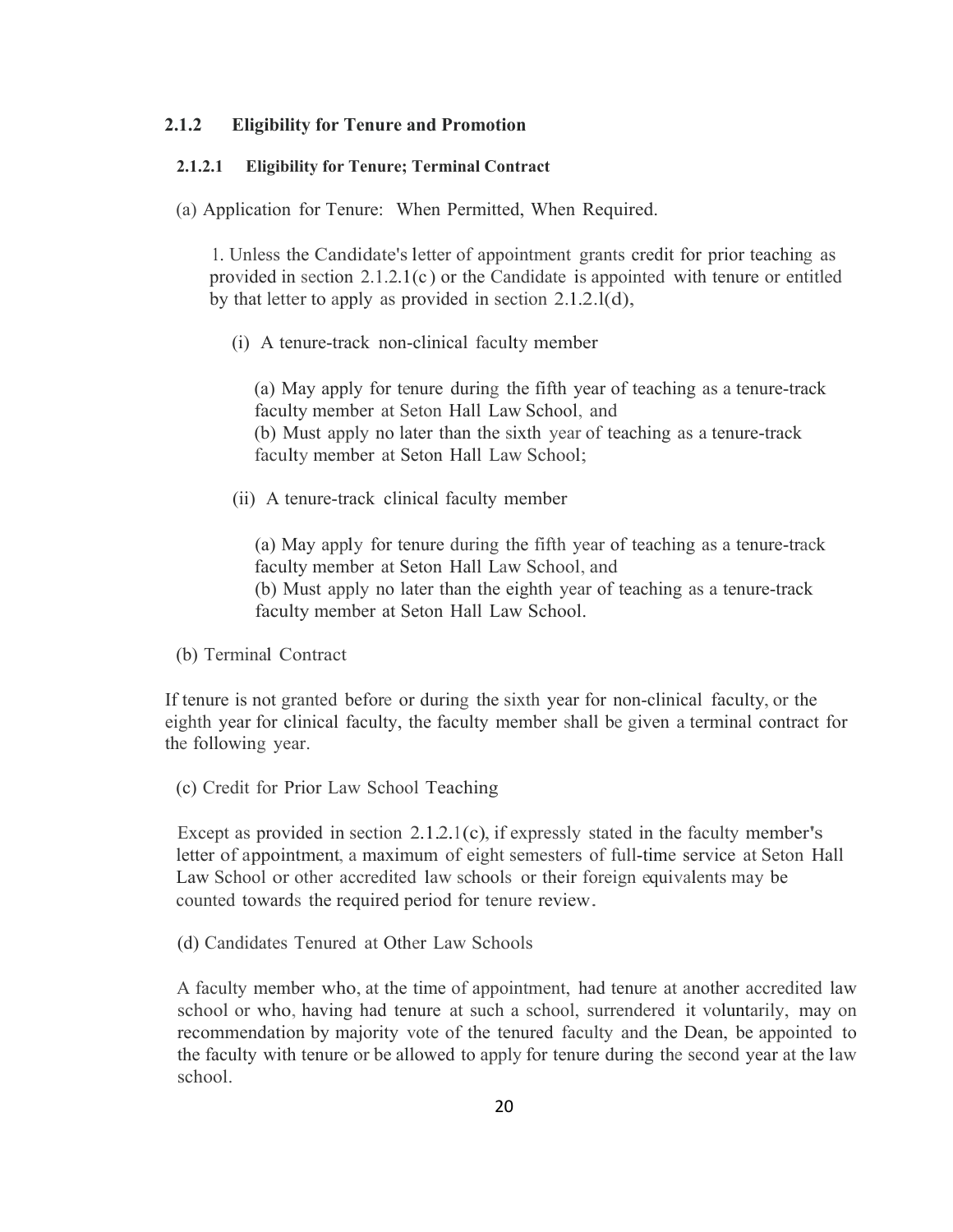(e) All Candidates to Satisfy Standards

Without regard to when a candidate applies, the Candidate must satisfy these standards to receive tenure. Thus, an application before the sixth year, where permitted, will require the same

quantity and level of achievement as one made in the sixth year.

#### **2.1.2.2 Eligibility for Promotion to Full Professor**

(a) A Candidate may apply for promotion to the rank of Full Professor who is

1. At least in the Candidate's second year of full-time service at the rank of Associate Professor; and 2. At least in the Candidate's second year of full-time service at Seton Hall Law School.

(b) A Candidate applying for promotion to Full Professor may be either

1. An Associate Professor with tenure, or

2. An Associate Professor without tenure, who must be simultaneously applying for tenure.

## **2.1.3 Standards for Tenure and Promotion**

#### **2.1.3.1 Teaching, Scholarship, and Service**

(a) Teaching

For tenure or promotion, faculty members must demonstrate excellence in teaching, including a capacity to inspire and challenge students and to develop their legal skills and knowledge. Relevant factors include the Candidate's ability to communicate, preparation for class, breadth and depth of knowledge, organization of individual classes and overall course content, ability to stimulate students, ability to direct a class, accessibility to students, demonstrated interest and involvement in students' welfare, effectiveness and timeliness in preparing and grading examinations and other evaluative mechanisms, and regular and punctual conduct of classes.

(b) Scholarship

1. Legal scholars find many outlets and pursue a wide range of objectives in their scholarship. However, varied the purposes of scholarship and however diverse the forms in which it is manifested, it must ultimately appear in writing, be the result of thoughtful labor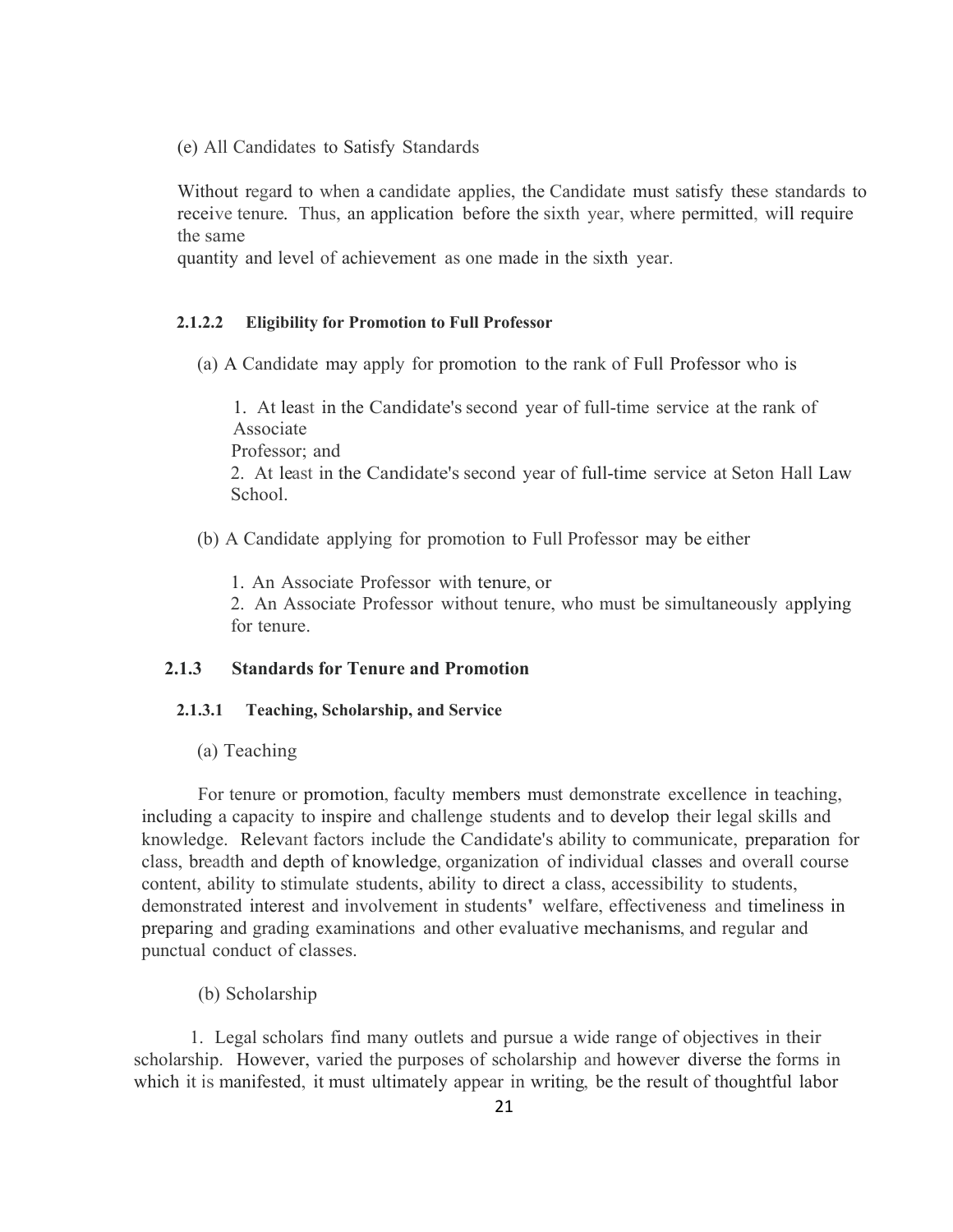and be disseminated to and warrant recognition by a significant professional audience.

2. Appropriate forms of scholarship include, but are not limited to, books and monographs; book chapters; articles, especially in law reviews or other scholarly journals; book reviews of significant depth; research project reports such as those under the auspices of the law school, a bar foundation or under contract research; and publications of learned societies such as the ALI, ABA, other bar associations, AALS, and judicial or administrative conferences.

3. Scholarly pieces should include carefully conceived analysis, whether doctrinal, theoretical, or empirical. The scholarship should be sufficiently ambitious to justify the substantial commitment of time that the Candidate should have invested in the work. Scholarship, in sum, is informed, reflective, deeply analytical and, in some substantial part, a personal statement.

4. In general, the work considered for tenure is that completed since appointment as a law professor, and the work considered for promotion is that completed since attainment of the prior rank. Other work, however, may bear on consideration of the Candidate's overall scholarly achievement.

## (c) Service

1. A Candidate for tenure or promotion must fulfill the Candidate's duties to the law school, and must demonstrate substantial service to the law school, university, profession, or community. A Candidate's duties to the Law School, in addition to teaching and scholarship, include attending and participating in faculty and committee meetings and being available to students and colleagues. The Law School encourages Candidates to use their professional ability in service to the community and the profession, which may be manifested through activities of bar associations and other professional organizations or participation in public affairs or government or community organizations. The quality of the Candidate's service is important.

#### **2.1.3.2 Definition of Tenure; Standard for Tenure**

(a) An appointment with tenure means that a full-time faculty member has the right to university employment each and every fall and spring semester until the August 31 following retirement without reduction in rank and without termination except as provided for in section 5 below. Furthermore, a tenured faculty member shall not have his/her salary or benefits reduced unless a general reduction in salaries and benefits for all faculty members is necessary because of financial exigency.

(b) The serious consequences of granting tenure require that the law school apply a high standard to determine whether past performance permits a confident prediction that the Candidate will be not merely an adequate faculty member, but a strong asset to the institution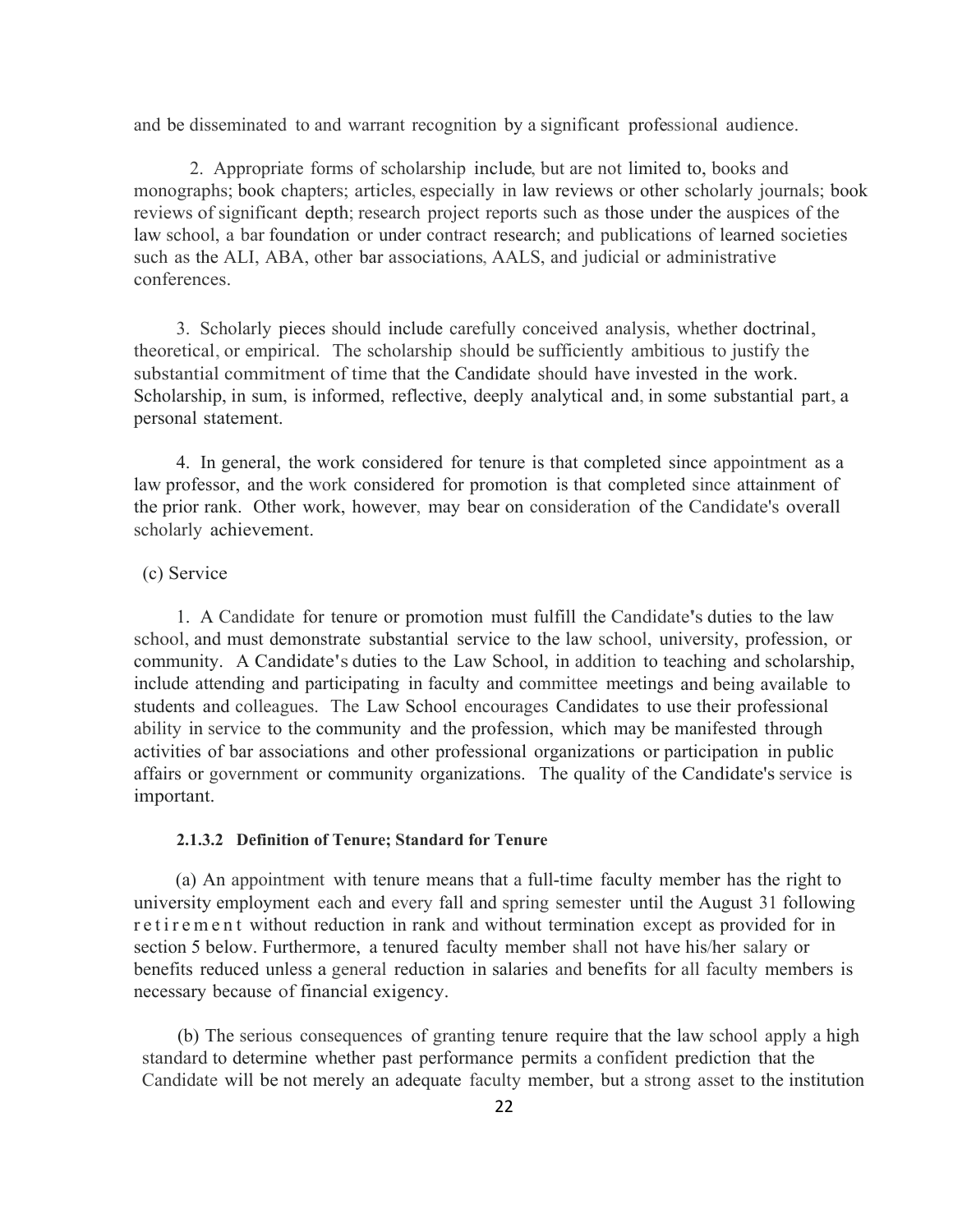throughout the balance of the Candidate's career. For tenure, a Candidate must:

1. Demonstrate excellence in teaching, in accordance with section 2.1.3.1(a).

2. Demonstrate significant productivity in scholarship, in accordance with section

2.1.3**.**1(b). The Candidate's record of scholarship, in both quality and quantity, must demonstrate that the Candidate has made a significant contribution to legal scholarship, and must provide confidence that the Candidate will continue to be a productive scholar for the balance of the Candidate's career. Ordinarily tenure should not be granted unless a Candidate has published at least two substantial works of legal scholarship.

3. Demonstrate substantial service, in accordance with section 2.1.3.1(c) .

## **2.1.3.3 Standard for Promotion to Full Professor**

(a) For promotion to Full Professor, a Candidate must:

1. Meet or continue to meet the standard for tenure with regard to teaching; and

2. Demonstrate that the Candidate's scholarship, in both quality and quantity, has exceeded the standard for tenure and has merited recognition by scholars in the Candidate's field or fields; and

3. Meet or continue to meet the standard for tenure with regard to service.

## **2.1.4 Standards for Appointment to Faculty**

### **2.1.4.1 General Standards; Definitions**

(a) Minimum Qualifications. Each Law School Faculty Candidate member must:

1. Hold at a minimum the Juris Doctor (J.D.) degree or an equivalent first professional degree in law from an AALS approved law school or foreign school of equivalent standing; and

2. Meet the requirements for the rank to which the Candidate is appointed.

(b) Definitions.

The following definitions shall apply to all appointments:

1. Teaching experience: Teaching law courses in an ABA or AALS accredited law school or foreign law school of equivalent standing. 2. Practice of law: Employment as an attorney, service as judicial law clerk, or other employment requiring the skills of an attorney.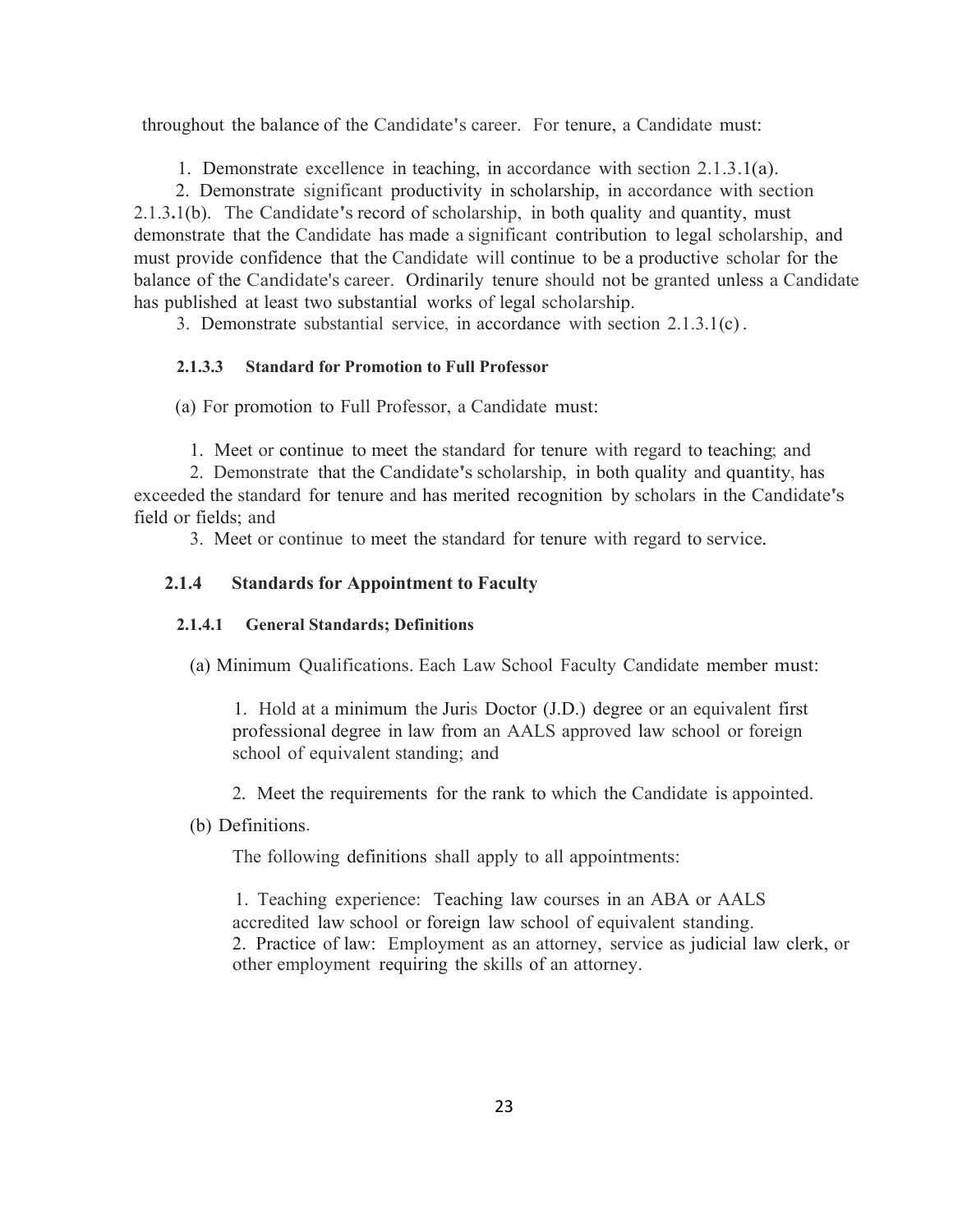#### **2.1.4.2 Standard for Appointment as Associate Professor**

A Candidate appointed as an Associate Professor shall, as a minimum, have one of the following qualifications:

1. One year of successful teaching experience, with evidence of teaching effectiveness as described in section 2.1.3.1(a) and institutional and public service as described in section  $2.1.3.1(c)$ , or

2. Three years of successful experience in the practice of law which should include legal scholarship and indicate a potential for effective law teaching, or

3. An appropriate combination of successful teaching and practice experience.

#### **2.1.4.3 Standard for Appointment as Full Professor**

A Candidate appointed as a Full Professor shall, as a minimum, satisfy each of the following qualifications:

1. Three years' successful teaching experience at the rank of Associate Professor or Full Professor, and

2. Fulfillment of the teaching, scholarship, and service requirements of section 2.1.3.4, provided that for purposes of the service requirement, service to another law school or university may be considered.

#### **2.1.4.4 Waiver of Requirements in Exceptional Cases**

(a) In exceptional cases the faculty may recommend waiver of any requirements of appointment to a rank, or appointment with tenure, by a two-thirds vote of the faculty present and voting. Factors that may be considered in granting a waiver include advanced degrees in law, a substantial record of publication, advanced degrees in relevant disciplines, and extraordinary professional activities in non-academic endeavors.

#### **2.1.4.5 Faculty Recommendation on Rank of a Proposed Faculty Member**  Source of this subsection -Faculty By-Laws

The Faculty Body shall, as to the issue of rank of a proposed Faculty member, consist of all members of the Faculty having a rank equal or superior to that proposed for the applicant. Whenever it is sought to grant a potential Faculty member tenure on the Faculty, all tenured members of the Faculty shall be eligible to vote. Whenever it is proposed to give an applicant for appointment a rank of Full Professor, all those regular full time Faculty members who are not eligible to vote shall be afforded an opportunity to address the Body on the appropriateness of such rank.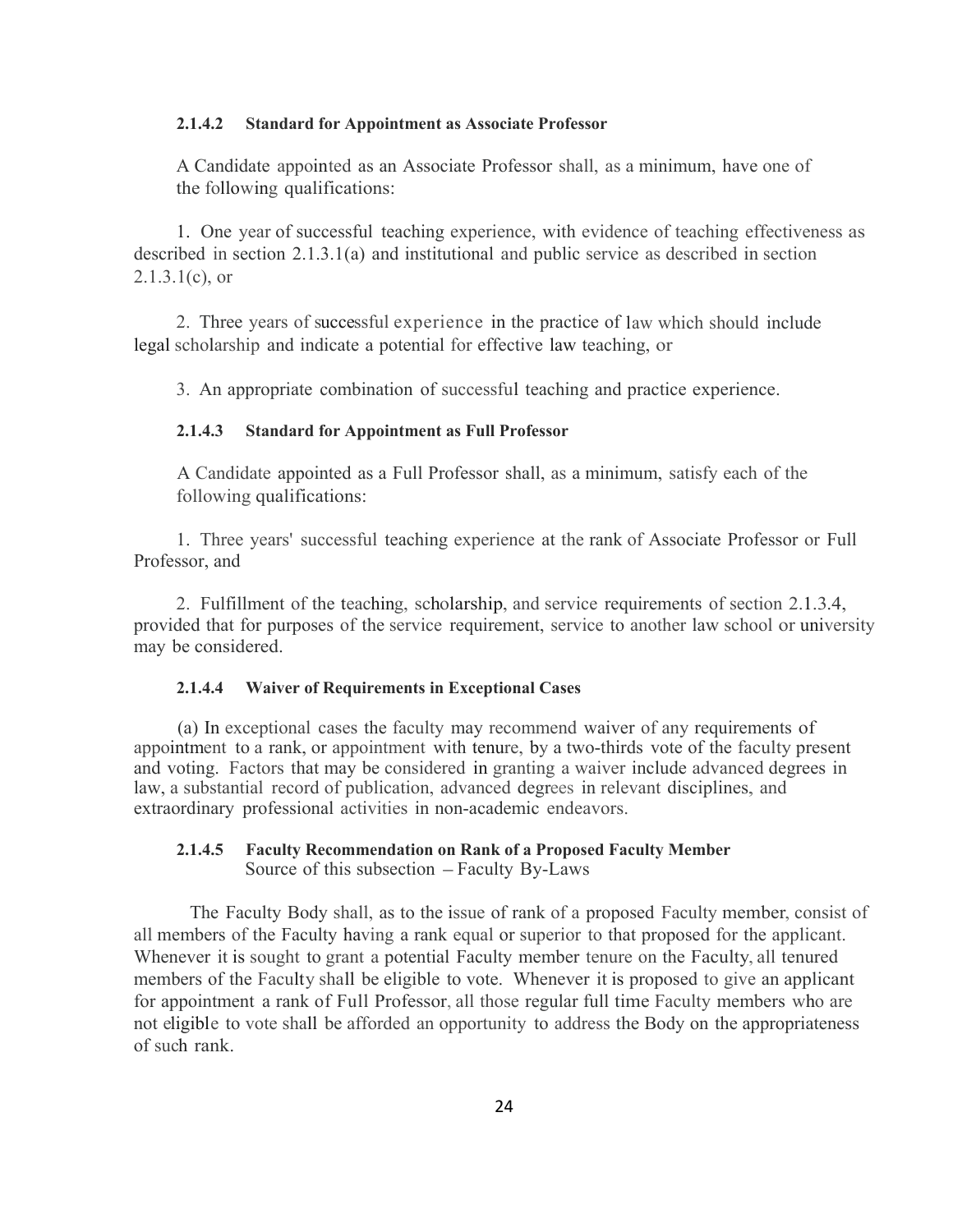## **2.1.5 Evaluations of Untenured Faculty**  Source of this subsection -Faculty By-Laws

#### **2.1.5.1 Duties of the Contract Renewal Committee**

The Contract Renewal Committee shall:

(a) Review untenured Faculty members during their first, second, and fourth years and provide written recommendations to the Dean with respect to the renewal or nonrenewal of a contract of a tenure-track Faculty member based on the standards in subparagraph (4). The Committee may provide a limited review where appropriate, e.g. during the first year of teaching, and shall not review Faculty members in the year in which they are granted promotion or tenure.

(b) Conduct a formal, third-year review of any tenure-track Faculty member who has not been granted promotion or tenure during that year. As part of that review, the Committee will evaluate the Faculty member's teaching, scholarship and service. The Committee will submit any completed scholarship provided by the candidate for outside review. The Committee shall prepare a formal report to the Dean and the tenured Faculty addressing the Faculty member's teaching, scholarship and service and shall recommend contract renewal only if it concludes that the Faculty member's performance in all three areas provides strong evidence of progress towards tenure. The report shall be made available to the Dean and the tenured Faculty at least one week prior to the date scheduled for the meeting at which the tenured Faculty will vote on applications for promotion and tenure. At that meeting, the Committee shall present its report to the tenured Faculty who shall thereafter vote a recommendation on retention. The results of the vote shall be provided to the Dean, who will then decide whether or not to renew the contract of the Faculty member in question based on the Faculty member's teaching, scholarship and service.

(c) Review and provide written recommendations with respect to the non-renewal of a contract when the Dean informs the Committee of any other reason why the Dean does not intend to renew the contract of a tenure-track Faculty member.

#### **2.1.5.2 Dean's Statement of Reasons and Access to Statements**

If the Dean does not accept the recommendation of the Contract Renewal Committee or, in the case of a third-year review, of the Faculty, the Dean shall state the reasons in writing. The written recommendation or report of the Contract Renewal Committee and the written statements of the Dean, if the Dean does not accept the recommendations of the Committee or of the Faculty, shall be provided to the tenure-track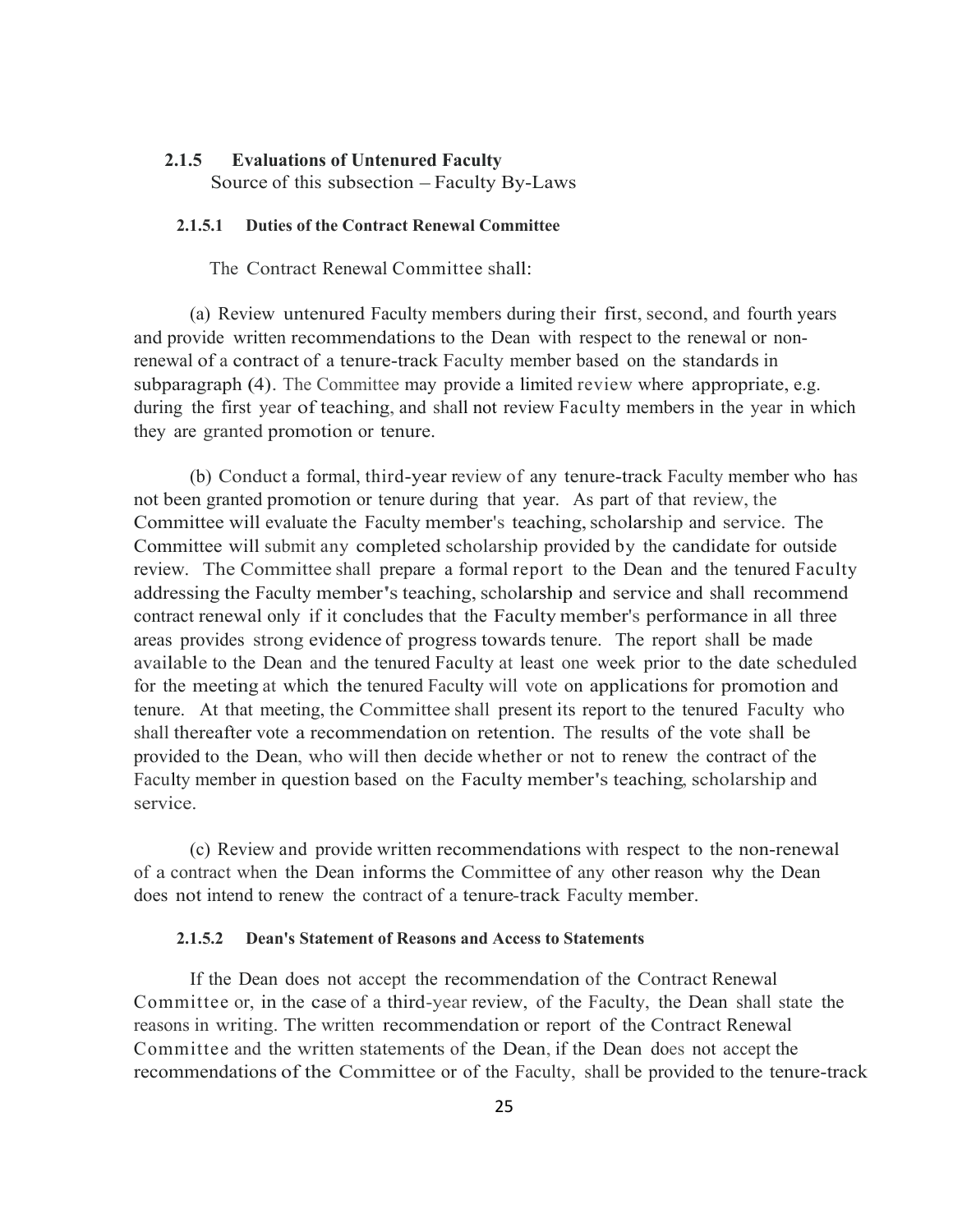Faculty member. Upon request, the Committee's recommendation or report and the Dean's written statements may be examined by full-time members of the Faculty, provided the Faculty member who is the subject of these documents consents to its disclosure.

#### **2.1.5.3 Standards**

In providing recommendations to the Dean about non-renewal of tenure-track Faculty members during their first, second, and fourth years, the Contract Renewal Committee shall observe the following standards:

(a) The Committee shall informally advise the tenure-track Faculty member on the Faculty member's progress in teaching, service and scholarship.

(b) The Committee may recommend non-renewal of the contract based on one or more of the following factors:

1. deficiencies in teaching that are sufficiently serious and detrimental to students that non-renewal is warranted independent of any tenure decision;

2. a substantial failure of the Faculty member to perform Committee assignments and other identified aspects of the responsibility for service;

3. lack of progress in scholarship when the deficiencies in quantity or quality of the scholarship show that there is no reasonable prospect that the Faculty member will meet the standards for tenure relating to scholarship.

(c) In advising on whether a tenure-track Faculty member is making progress, and in making its recommendation on non-renewal of the contract, the Committee shall take into account the years of service of the tenure-track Faculty member and any years of teaching at other institutions for which the member has received credit towards meeting the eligibility standards for applying for tenure.

**2.2 Non-Tenure Track Faculty Hiring and Promotion Procedure and Status** 

## **2.2.1 Visiting Assistant Professors and Non-Tenure Track Contract Faculty**

## **2.2.1.1 Visiting Assistant Professors**

"Visiting Assistant Professors" are highly qualified individuals interested in entering the academic job market. They shall hold at a minimum the Juris Doctor (J.D.) degree or an equivalent first professional degree in law from an AALS-approved law school or foreign school of equivalent standing. Visiting Assistant Professors will be appointed for no more than two years and are expected to teach approximately 9 -10 credits per year. They are also expected to engage in scholarly activities such as undertaking research, writing and publishing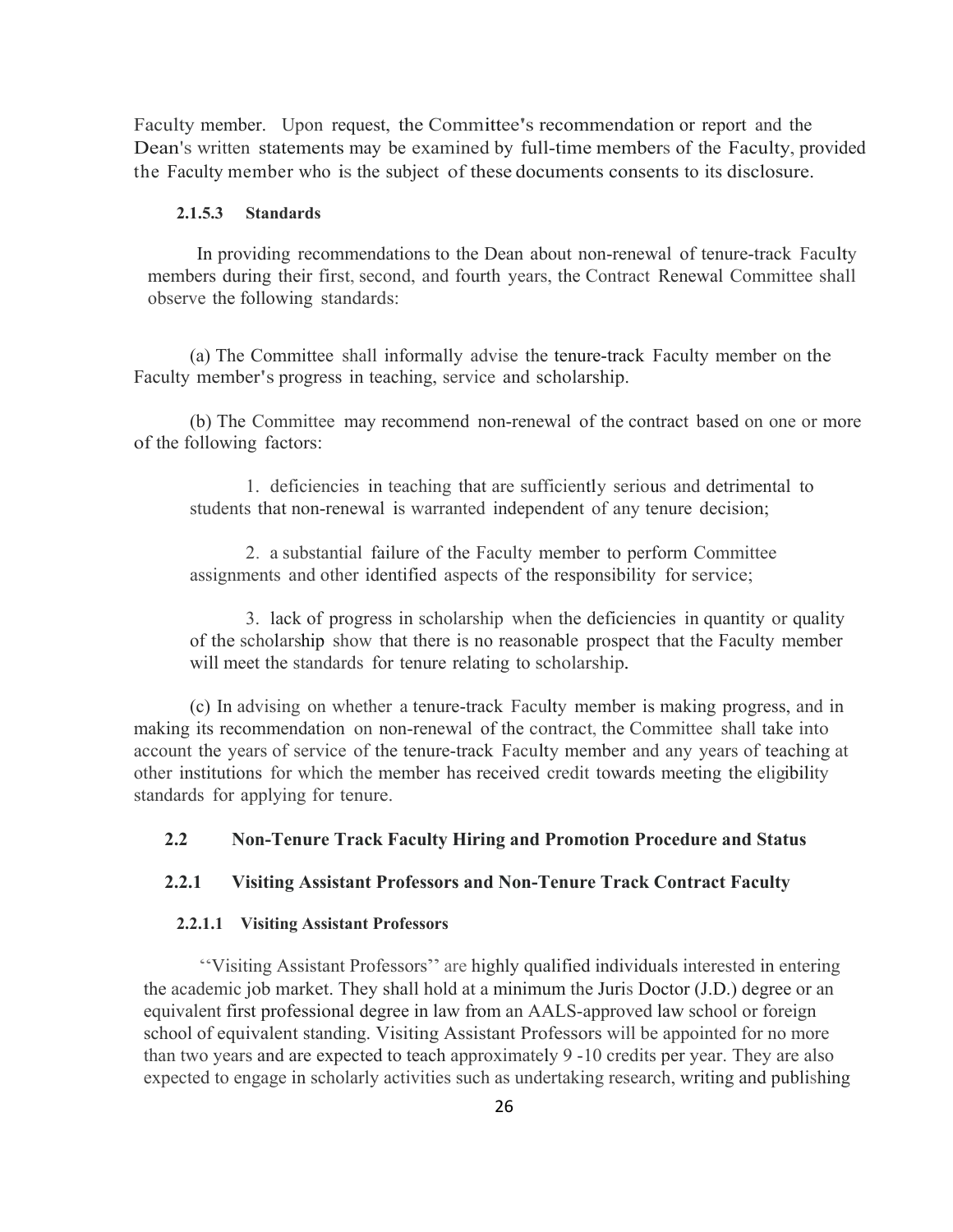papers, and participating in scholarly presentations at the Law School and in the wider academic community. Visiting Assistant Professors are not on a tenure track at the Law School, may not serve for more than two years, and are not eligible to be considered for a tenure-track position until at least two years have passed since completion of their service to Seton Hall.

Visiting Assistant Professors are not entitled to a vote at faculty meetings but may attend such meetings, except as provided in § 3.1.5 related to executive sessions. They are also not expected to engage in other faculty governance activities but are welcome to participate in other service activities.

Visiting Assistant Professors are subject to all academic and other rules and regulations of the Law School, including applicable sections of the Faculty Guide, as well as applicable University policies.

## **2.2.1.2 Non-tenure Track Contract Faculty: General**

(a) Non-Tenure Track Contract Faculty ("Contract Faculty") are highly qualified individuals who are generally appointed to teach legal practice courses, lawyering and clinical courses but sometimes appointed for other purposes, including performing directed research and writing assignments as part of Centers or Institutes. Both types of positions may entail substantial administrative work. These are normally full-time positions. The term "contract faculty" does not include adjunct professors hired to teach individual courses. Where teaching is the primary responsibility, the typical load of a full-time Contract Faculty member will be 9-12 credits of JD courses or the MSJ equivalent. Precise duties and specification of full time or part time status will be set out in letters of appointment. Contract Faculty members are not required to engage in their own scholarship although those whose primary responsibilities include research are expected to write reports, grant applications, and other work product as well as participate in symposia, all as directed by their tenured faculty supervisors.

(b) Contract Faculty may participate and vote in faculty committees, with the exception of appointments, grievance, contract renewal, rank and tenure, and bylaws. Contract Faculty may also be required to fulfill other service obligations as specified in their letters of appointment. Contract Faculty are not entitled to a vote at faculty meetings but may attend such meetings, except as provided in § 3.1.5 related to executive sessions. *Provided that* clinical faculty with long-term contracts that encompass teaching, scholarship, and service obligations may be accorded voting rights consistent with § 3.1.6.

(c) Contract Faculty are not subject to the rules for hiring, advancement, and retention of tenure track faculty in § 2.1, but are governed by the provisions of this section. Contract Faculty are not eligible to be considered for a tenure-track appointment until at least two years have passed since completion of their service to Seton Hall.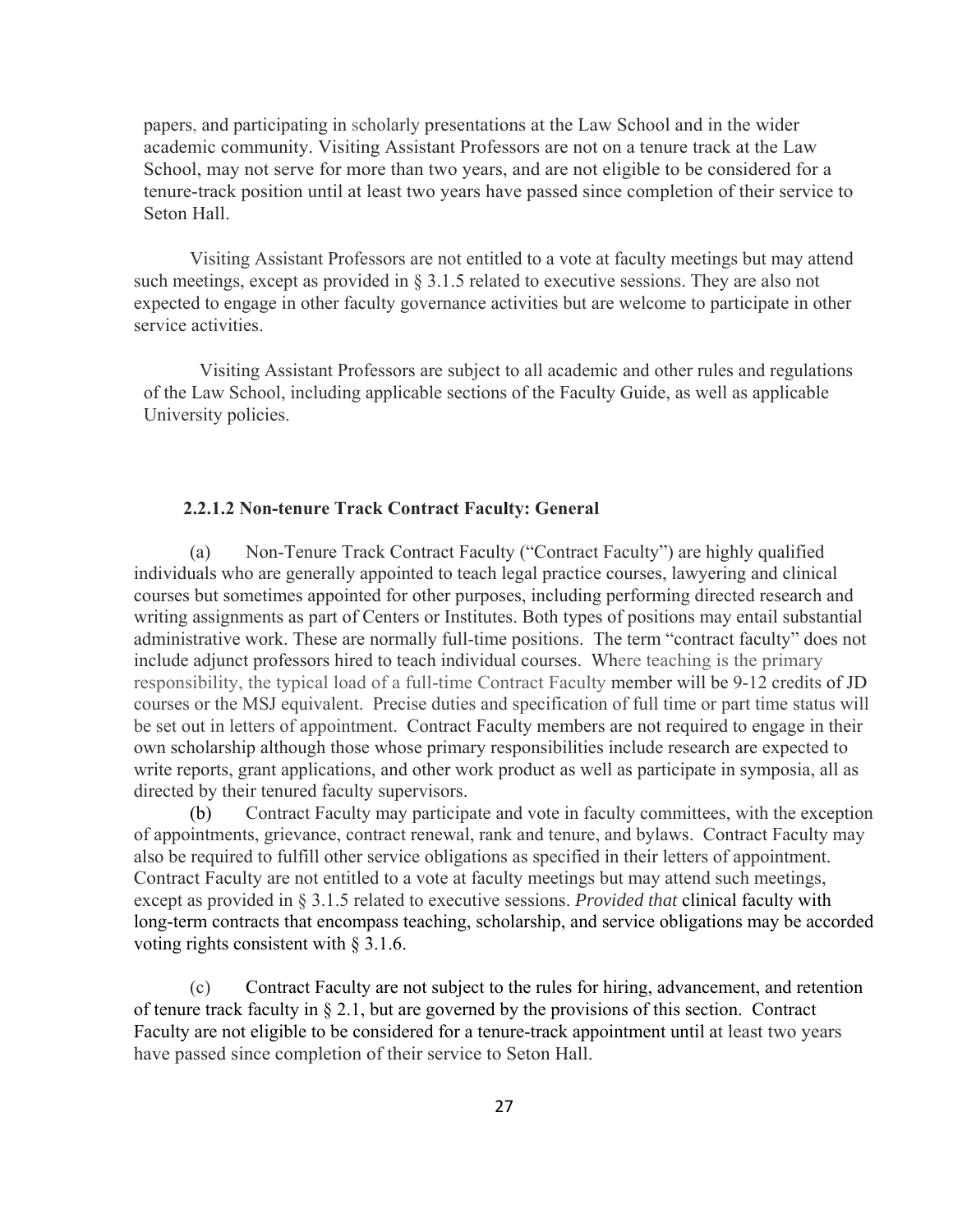(d) Contract Faculty shall hold at a minimum the Juris Doctor (J.D.) degree or an equivalent first professional degree in law from an AALS approved law school or foreign school of equivalent standing. They should also have professional experience appropriate to the position for which they are being appointed, including experience working as an attorney in a clerkship, law practice, public interest organization, or government agency.

Contract Faculty are ordinarily appointed at the rank of Assistant Professor. Their titles may also describe their primary duties.

(f) Contract Faculty shall be initially appointed either on an at-will basis or to a oneyear contract. Thereafter, Contract Faculty may be awarded multi-year appointments and/or promoted to the rank of Associate Professor consistent with the provisions of § 2.2.3. Their titles may also describe their primary duties.

(g) Contract Faculty are subject to all academic and other rules and regulations of the Law School, including applicable sections of the Faculty Guide, as well as applicable University policies.

## **2.2.2 Hiring Process for Contract Faculty**

The Associate Dean for Academics (or, in the case of hires for a Center/Institute, the Associate Dean to whom the Center/Institute reports), with the input of Voting Faculty members in the relevant subject areas (or Centers/Institutes, as applicable), shall undertake a search and interview process for new Contract Faculty. Other faculty and administrators may also be asked to participate in the selection process. If the consulted Voting Faculty members so approve, the relevant Associate Dean will make the appointment and report the person or persons selected to the full faculty.

#### **Reappointment and Promotion Process for Contract Faculty**

(a) All Contract Faculty will have their performances reviewed at least once a year by the Associate Dean for Academics or his or her designate, or in the case of the clinics, legal practice curriculum and Centers/Institutes, by the Director and, at the relevant Associate Dean's election, the relevant Associate Dean.

(b) The Associate Dean for Academics or the Associate Dean responsible for the clinics or Centers/Institutes may continue any Contract Faculty member in at-will status or renew any one-year appointment without a formal application process.

(c) A Contract Faculty member appointed on an at-will basis will be eligible to apply for a one-year appointment after having served for no less than one year in his or her current status.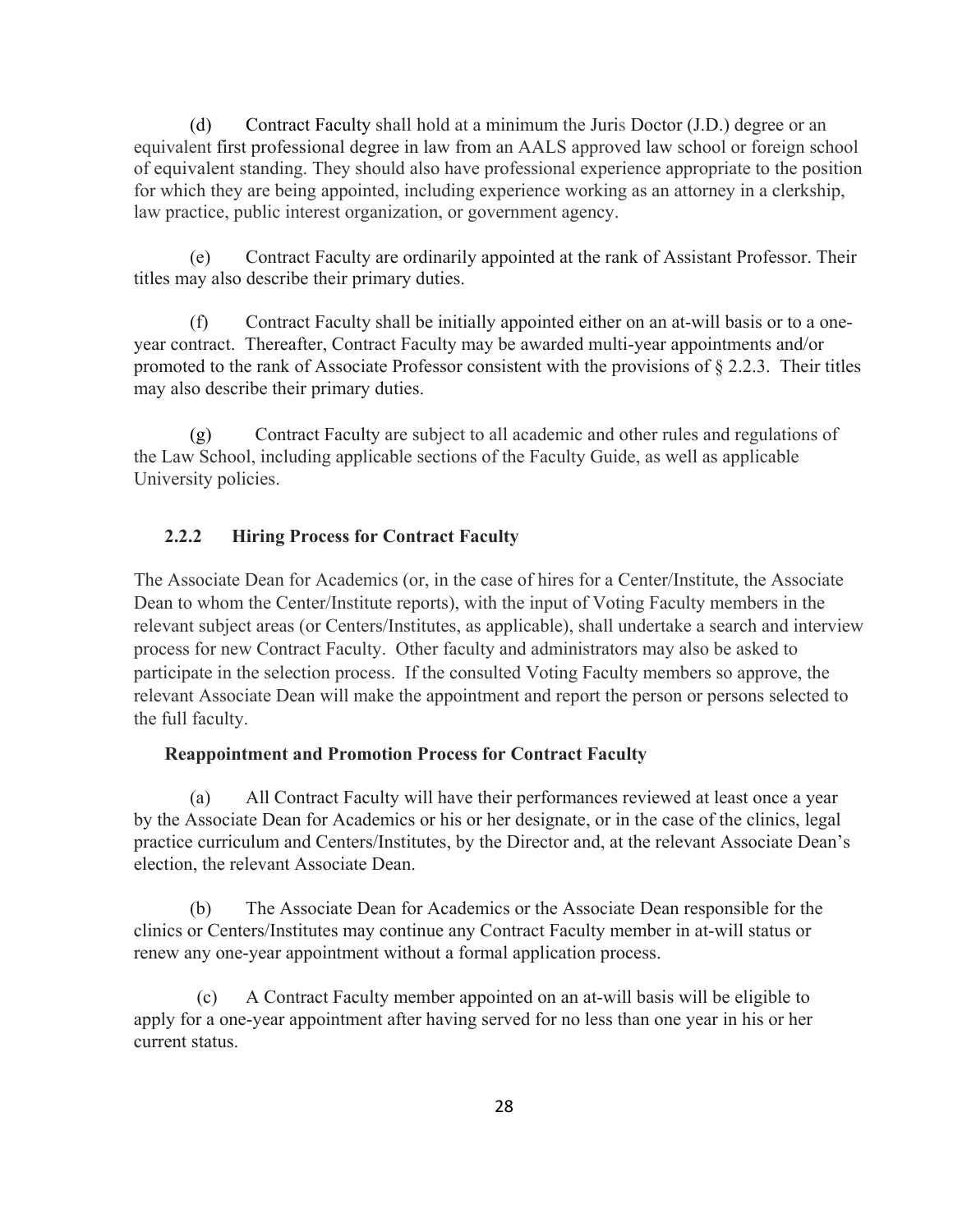(d) A Contract Faculty member may apply for a three-year appointment at the rank of Associate Professor after having served for no fewer than three years as an at-will Assistant Professor, an Assistant Professor on one-year contracts, or an Adjunct Legal Practice Professor, or any combination thereof. *Provided that* any individual currently on a presumptively renewable five-year contract shall be subject to the terms and conditions regarding renewal of such contracts.

(e) A Contract Faculty member who wishes to be a candidate for a three year appointment shall submit to the Contract Renewal Committee and the Associate Dean for Academics a written application including: A detailed curriculum vitae; as relevant to the candidate's duties, evidence of excellence in teaching research, scholarly writing, and/or programmatic duties; and any other relevant information the candidate wishes to submit.

(f) The Contract Renewal Committee and the Associate Dean shall consider all material submitted by the candidate and any other information relevant to an assessment of the candidate's performance, including annual evaluations. In particular, the Contract Renewal Committee and the Associate Dean shall consult the candidate's supervisor, if one exists, and may consult other members of the Voting or Contract Faculty. The Contract Renewal Committee and the Associate Dean should examine student evaluations and may visit classes in person or through a delegate in order to assess effectiveness in teaching.

(g) At the conclusion of this review, the Contract Renewal Committee and the Associate Dean shall make written recommendations to the Faculty and the Dean as to whether to grant or deny the application, and, if a denial, recommend continuation of prior status or other action. The Faculty shall vote a recommendation on the application and submit it to the Dean, who shall make the final decision, which is not subject to appeal.

(h) A Contract Faculty member seeking renewal of a three-year appointment shall submit an application, which shall be considered as specified in paragraphs (e), (f), and (g) of this section.

(i) All contracts may be terminated by the University before their normal expiration date based on the terms of the contracts, or on

- (1) Just cause for dismissal;
- (2) A decision to reduce or terminate a program or a faculty position through program review procedures initially undertaken by the faculty of the Law School; or
- (3) A decision to reduce or terminate a program or a faculty position because of severe, drastic, or emergency institutional situations, including a reduction in student enrollments or loss of external funding essential to sustaining the program or position.
- **2.3 Hiring Visiting Faculty--Lateral Hiring Process**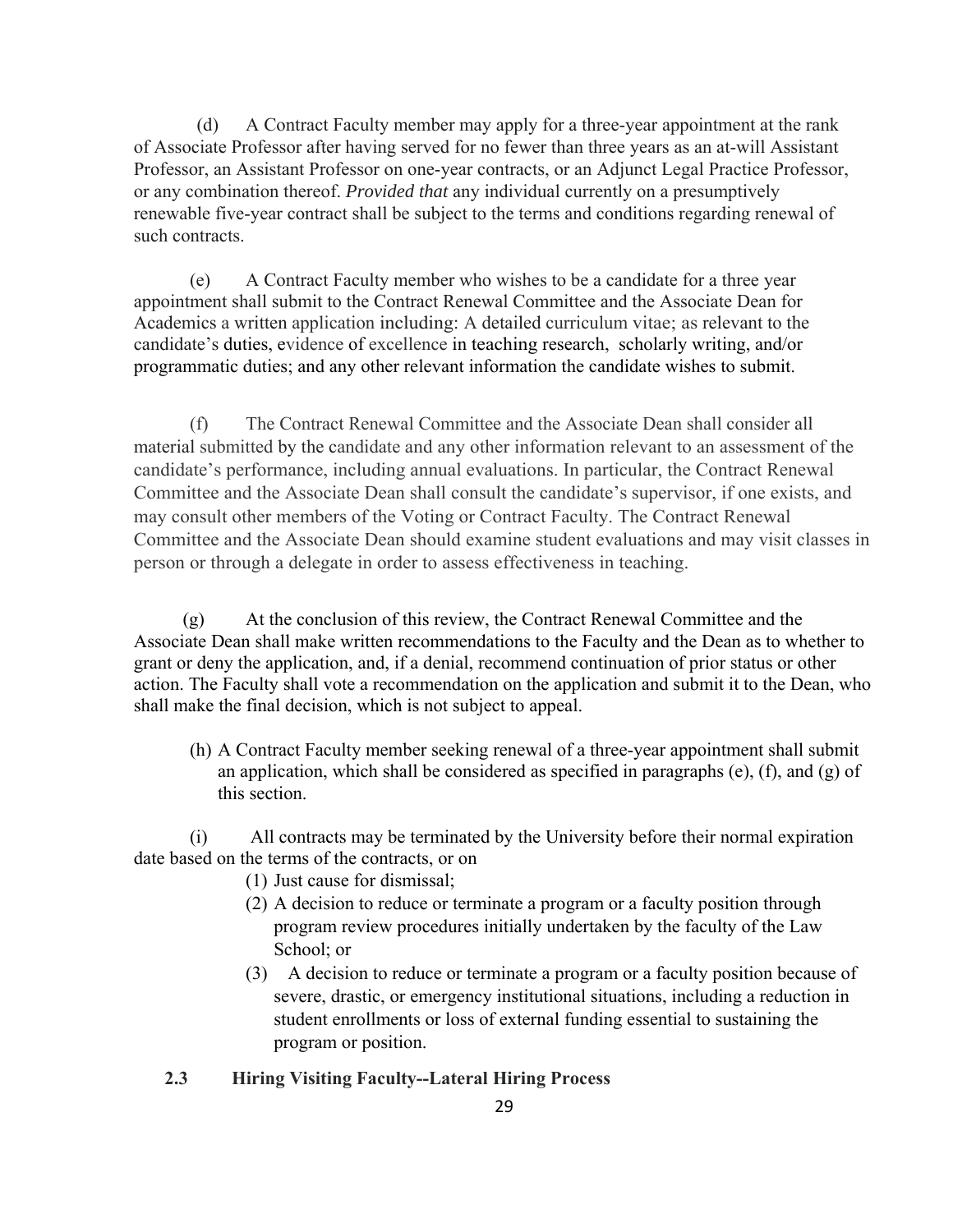Source: Law School Faculty Policy, adopted by resolution, as amended by faculty resolution, February 16, 2007

## **2.3.1 Purpose and Goals**

Seton Hall Law School should use the lateral process to identify and pursue prospects who have achieved a level of scholarly excellence such that, were they products of the school's own entry-level hiring process, the school would be delighted with its foresight, finding the prospect to occupy a leading scholarly position among his or her generational peers on the faculty.

## **2.3.2 General Approach**

The Lateral Hiring Committee will review "works in print" publications and the contents of top journals (reflective of not simply top general journals but also top journals in specialized areas) to identify emerging or established scholars of note. Colleagues should feel free to pass along to the Committee the names of emerging or established scholars they have identified through their own work, although the Committee must be free to exercise its discretion to screen out suggested academics clearly beyond our reasonable reach and those who seem not likely to meet the qualitative baseline for lateral hires. Receipt of a colleague's recommendation will not suggest that the Committee should contact the potential prospect unless and until the Committee's process suggests the prospect is appropriate for consideration. The Committee will identify potential laterals, and review their scholarship. This scholarship review will be performed by Committee members and by members of the faculty particularly capable (due, e.g., to subject matter affinity) of assisting in the screening process.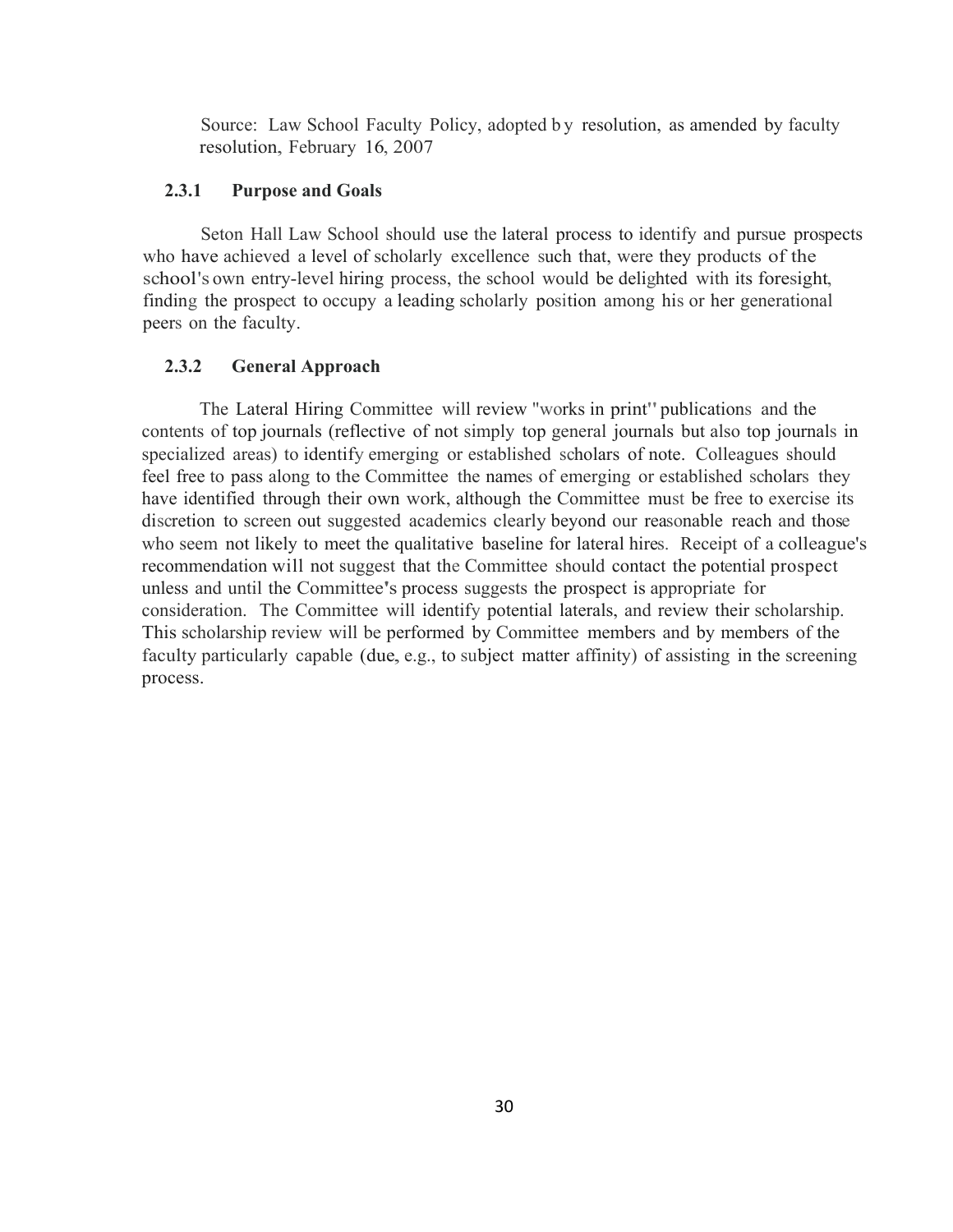#### **2.3.3 Lateral Hiring Committee Composition**

The Lateral Hiring Committee should be small  $-$  five members  $-$  in order to lessen the burden on faculty of reviewing prospects'scholarly production. The Committee would, as is described above, be supplemented on an ad hoc basis to gain the input of faculty members in related areas of scholarship. Because the main task of the Committee is scholarship review, it should not have student members. Students would be involved in the process during the look-see visitorship, and would have substantial opportunities to inform the process at that time.

## **2.3.4 Guidelines for Timing**

The screening process should take place throughout the year. If possible, the process should lead to the identification of a prospect in time for the faculty to vote on a look-see visitor-ship early in the

fall, in order to inform the entry-level hiring process. The timing should remain flexible, however, permitting suitable prospects to be brought to the faculty for a vote on a visitorship at any time during the year. At all stages of the process, the prospect should be clear that an offer of visitorship is not equivalent to the offer of a permanent position, and that the full faculty must vote on any offer after the visit is completed.

#### **2.3.5 Lateral Hiring Process**

No look-see visitor should be invited without approval of the faculty. The Lateral Hiring Committee will present a prospect to the faculty, and report on qualifications. If the faculty approves by a two-thirds (2/3) vote, a prospect will be invited for a visit the following year. One-year visits are preferred, although flexibility should be maintained to permit one semester visits if circumstances suggest. The prospect will teach a full load of classes, and will present a scholarly paper to the faculty. After the prospect has returned to her home school, the Committee will report to the faculty. The report will recap previous information on scholarship, with new material highlighted. It will summarize information about teaching and scholarship gleaned from the visit. The Committee will recommend whether or not an offer should be extended. Reports of the Committee should be in writing and provided to the faculty at least two weeks prior to the meeting. The faculty vote approving either an offer of a look-see visit or a permanent tenured or tenure track position should take place no later than the regular February meeting of the academic year prior to the effective date of the appointment.

#### **2.3.6 Exception on Voting Requirement for Look-See Visitors**

The vote on making an offer of a permanent position should be taken only after the prospect has completed her visit and returned to her home institution, as is described above. Under extraordinary circumstances, this rule can be waived on a three-fourths (3/4) faculty vote. If possible, this circumstance should be anticipated, so that the faculty can approve a waiver of the general rule prior to the inception of the visit.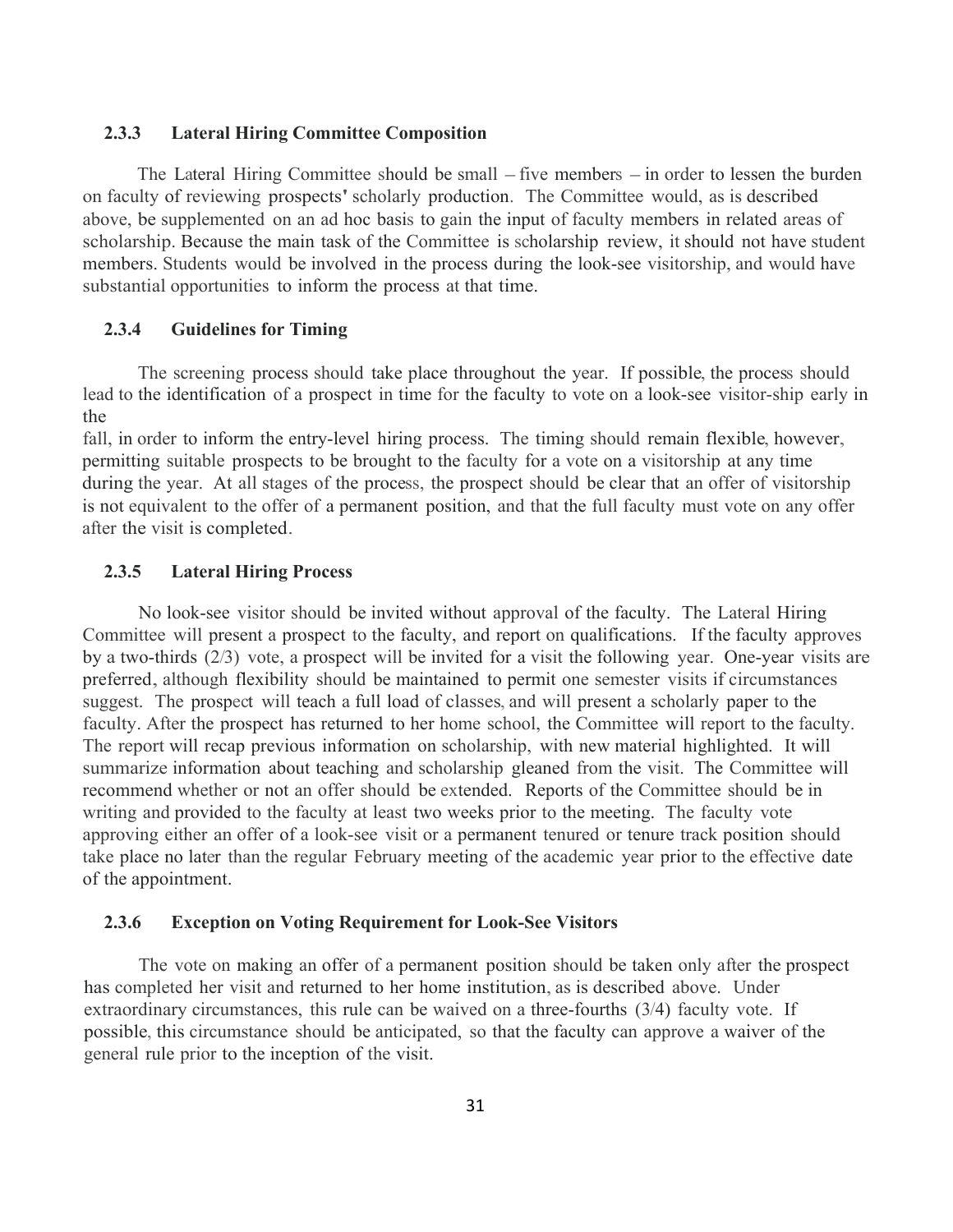#### **2.3.7 Alternate Procedure for Extraordinary Circumstances**

No look-see visitorship. In extraordinary circumstances, the Lateral Hiring Committee may believe that a candidate should be considered without a look-see visitorship. In those circumstances, the candidate must make a scholarly presentation to the faculty. If the appointment is to be with tenure, the Lateral Hiring Committee should inform the Rank and Tenure Committee of the circumstances. The committees should then jointly consider the scholarship, teaching, collegiality and service of the prospect, and jointly report to the faculty on offer of employment and tenure. A recommendation of an offer of a permanent position under these circumstances must be approved by a four-fifths (4/5) majority of the faculty.

#### **2.3.8 Alternate Procedure for Chairs**

Source: Faculty resolution, February 16, 2007

In the case of Chairs or Professorships that are fully or largely funded by external gifts or restricted endowment, the Lateral Hiring Committee may conclude that a candidate should be offered a position without any requirement of a prior visitorship. In those circumstances, the candidate must spend at least two days at the law school and make a scholarly presentation to the faculty prior to any recommendation. If such an appointment is to anticipated to be with tenure, the Lateral Hiring Committee should inform the Rank and Tenure Committee of the circumstances. The committees should then jointly consider the scholarship, teaching, collegiality, and service of the prospect, and jointly report to the faculty on offer of employment and tenure. Should a majority of each of the committees support an offer of a tenured position, such an offer by the Law School of a permanent position must be further approved by a two-thirds (2/3) majority of the faculty. The offer of a permanent position by Seton Hall under these circumstances will not preclude the prospect from choosing to visit at Seton Hall for a year before deciding whether to accept such an offer

## **2.3.9 Tenure Issues**

When the process of evaluating a prospect has reached the point that the Lateral Hiring Committee is considering recommending the offer of a permanent position, the issue of tenure will be addressed. If the prospect is not tenured and an offer with tenure is not contemplated, no involvement of the Rank and Tenure Committee is necessary. If the Lateral Hiring Committee anticipates that the offer of permanent employment will include tenure, it should inform the Rank and Tenure Committee. The committees should then jointly consider the scholarship, teaching, collegiality and service of the prospect, and jointly report to the faculty on offer of employment and tenure.

#### **2.3.10 Other Visitors**

"Occasional" visitors are faculty of other academic institutions visiting for purposes other than exploring permanent employment at Seton Hall. Occasional visitors may be invited to cover curricular needs, to accommodate the visitor's interests in temporarily working with our faculty, or both. "Distinguished visitors" are a subclass of this category.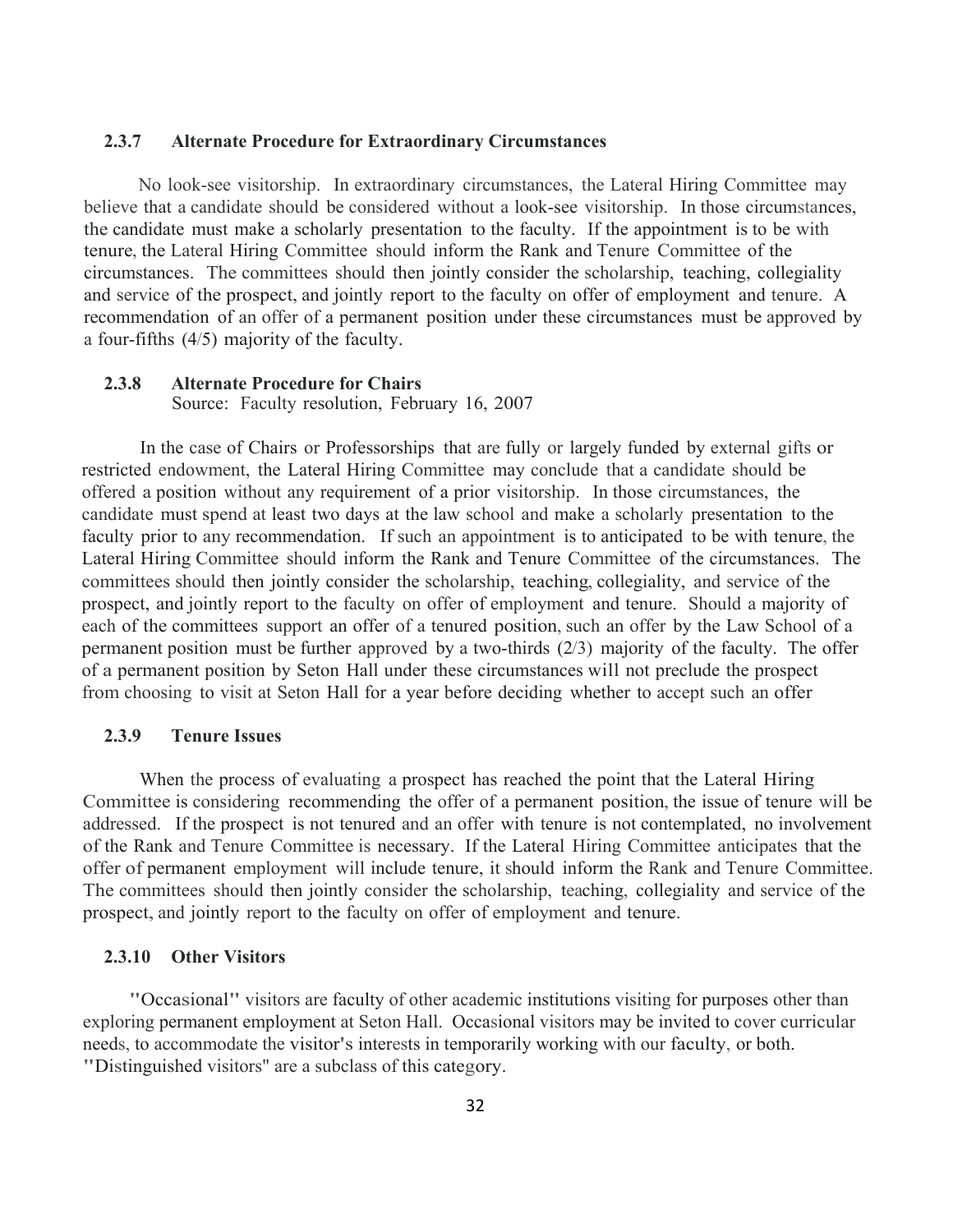Distinguished visitors are particularly prominent persons invited to join our faculty on a temporary basis, with no expectation on either side of a permanent relationship.

The administration should bear the principal responsibility for selecting occasional visitors. Absent extenuating circumstances, the Associate Dean should forward the resume of a proposed occasional visitor to the members of the Lateral Hiring Committee one week before an offer is made. Unless the Committee indicates otherwise, the Associate Dean is empowered to retain the occasional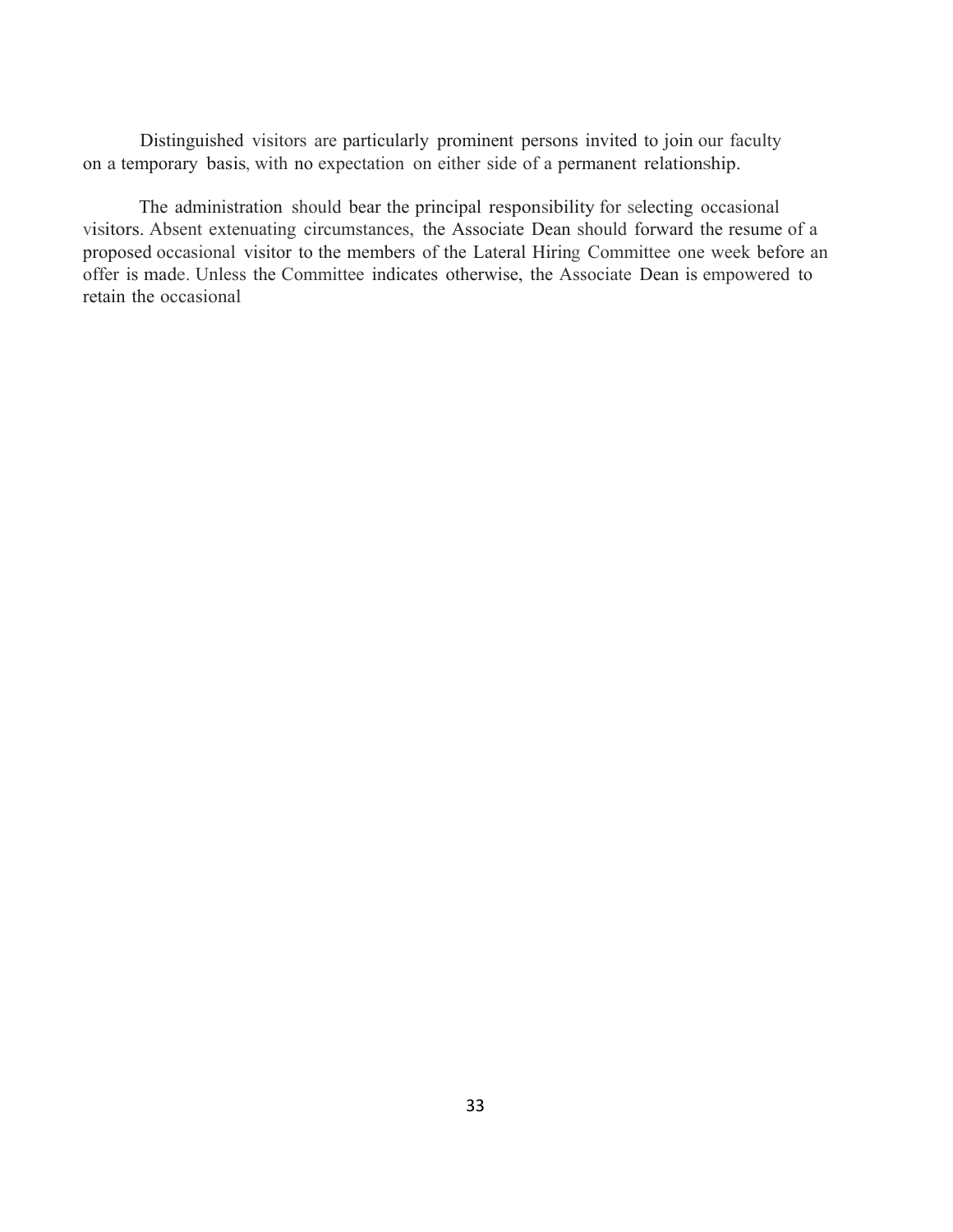visitor. The letter appointing the occasional visitor should clearly indicate the temporary nature of the visit. An occasional visitor may not be considered for a tenured or tenure-track position unless she has returned to her home institution and is considered pursuant to the lateral hiring procedure described above.

## **2.5. Librarian Faculty Hiring and Promotion Procedure and Status** Law School Faculty Policy, adopted by resolution, \*\*\* (2019)

## **2.5.1: General**

(j) Librarian Faculty ("Librarian Faculty") are highly qualified individuals who are generally appointed to provide research and reference services and resources to law faculty, students, and members of the local bar through formal and informal instruction, the selection and maintenance of legal materials, and other means of supporting the educational and scholarly mission of the law school. These are normally full-time positions. Precise duties will be set out in letters of appointment and job descriptions.

 (b) Librarian Faculty may participate and vote in faculty committees, with the exception of appointments, grievance, contract renewal, rank and tenure, and bylaws. Librarian Faculty may also be required to fulfill other service obligations as specified in their letters of appointment. Librarian Faculty are not entitled to a vote at faculty meetings but may attend such meetings, except as provided in § 3.1.5 related to executive sessions.

 (c) Librarian Faculty are not subject to the rules for hiring, advancement, and retention of tenure track faculty in  $\S 2.1$ , but are governed by the provisions of this section.

(d) Librarian Faculty shall hold at a minimum an M.L.S from an ALA approved school or equivalent degree and generally should also hold the Juris Doctor (J.D.) degree or an equivalent first professional degree in law from an ABA approved law school or foreign school of equivalent standing. They should also have professional experience appropriate to the position for which they are being appointed, including experience working as an attorney in a clerkship, law practice, public interest organization, government agency, or in a law library.

(e) Librarian Faculty are ordinarily appointed at the rank of Assistant Professor. Their titles may also describe their primary duties. Librarian Faculty shall be initially appointed either on an at-will basis or to a one-year contract consistent with this section pr. Thereafter, Librarian Faculty may be awarded multi-year appointments and/or promoted to the rank of Associate Professor consistent with the provisions of §§ 2.5.3. Their titles may also describe their primary duties.

(f) Librarian Faculty are subject to all academic and other rules and regulations of the Law School, including applicable sections of the Faculty Guide, as well as applicable University policies.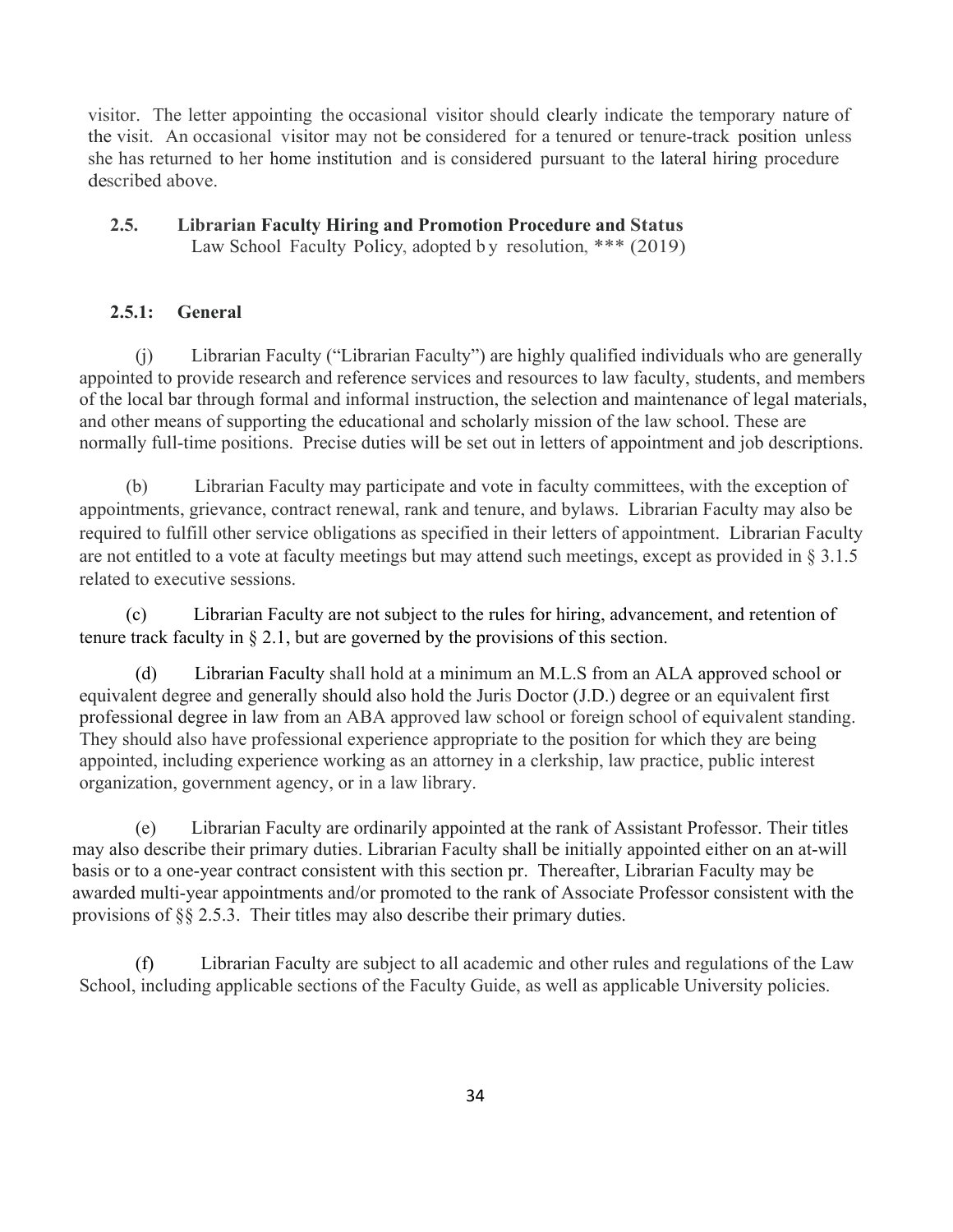### **2.5.2 Hiring Process for Librarian Faculty**

The Director of the Peter W. Rodino, Jr. Law Library, with the input of Voting Faculty members as determined by the Dean, shall undertake a search and interview process for new Librarian Faculty. Other faculty, administrators, and staff will also be asked to participate in the selection process. If the Dean so approves, the Director will make the appointment consistent with the provisions of § 2.2.3 and report the person or persons selected to the full faculty.

#### **2.5.3 Standards for Appointment and Evaluation of Librarian Faculty**

Librarian Faculty fill unique and diverse roles in the law school environment and assessment of their performance must of necessity be flexible enough to account for that variety of responsibilities. The primary mission of all Librarian Faculty is service to the students, faculty, and staff of Seton Hall Law and their educational and scholarly pursuits. The key responsibilities for each individual Librarian Faculty's role are detailed in their job descriptions, which will be considered when evaluating performance. In addition to the expectation of high-level service, all Librarian Faculty are expected to actively participate in the life of the department, law school, and profession. While scholarship and formal teaching may not be required of all Librarian Faculty, such activities are welcome and encouraged.

- (a) Standard for Appointment with At-Will Status
	- 1. Appointment with at-will status is intended for new librarians at the start of their career. Their library experience to-date has primarily been in the classroom, and they are transitioning to a professional life. Librarian Faculty at this level are expected to demonstrate an ability to learn and perform the essential functions of their job.
	- 2. Librarian Faculty at this level hold the rank of Instructor.
- (b) Standard for Promotion to One-Year Appointment
	- 1. Per § 2.5.4(c), Librarian Faculty appointed on an at-will basis may apply for a oneyear appointment after no less than one year's service.
	- 2. A Librarian Faculty member wishing to apply for a one-year appointment should signal his or her intent to apply to the Director in writing no less than 30 days prior to their annual performance review. No less than 14 days prior to their annual review, the applicant should submit to the Director a current curriculum vitae, descriptive list of major projects and accomplishments from the prior year, and letter of application detailing why the applicant believes he or she is qualified for promotion. The applicant may supplement this packet with further evidence he or she feels relevant. The Director shall communicate his or her decision to the Dean, who shall issue the contract, then to the applicant.
	- 3. Librarian Faculty promoted to this level are also promoted to the rank of Assistant Professor.
- (c) Standard for Appointment with One-Year Contract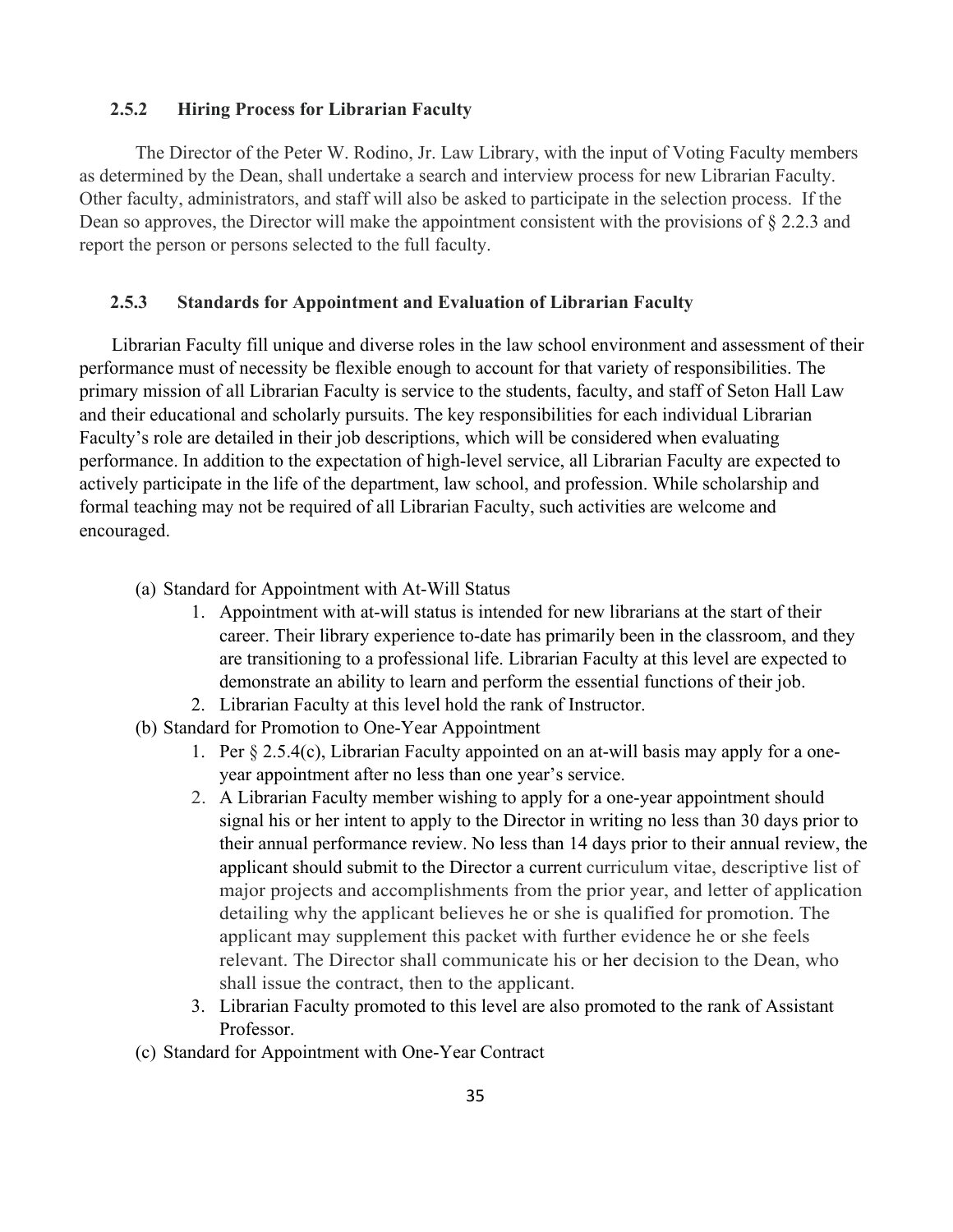- 1. A one-year contract is the standard appointment intended for new hires with at least one year of full-time professional library experience. These hires have demonstrated their ability to perform the essentials of their jobs as well as demonstrated a broader understanding of professional life, such as teaching workshops or courses, attending professional events, volunteering for a committee, or collaborating with colleagues.
- 2. Librarian Faculty at this level generally hold the rank of Assistant Professor. New hires with significant prior law library experience may be appointed at the rank of Associate Professor, upon the recommendation of the Director and approval of the Dean.
- (d) Standard for Promotion to Three-Year Appointment
	- 1. No Librarian Faculty member will be hired with a three-year appointment. This status is intended for employees who have demonstrated a commitment to Seton Hall Law, the department, and the profession through sustained high-level job performance, active engagement in the life of the law school, and significant internal and external service, such as developing and teaching workshops and courses, presenting at conferences, chairing committees, and writing on relevant topics. Criteria for promotion are detailed in § 2.5.4.
	- 2. Librarian Faculty approved for a three-year appointment are also promoted to the rank of Associate Professor, if not appointed at that rank upon hire.

### **2.5.4 Reappointment and Promotion Process for Librarian Faculty**

(b) All Librarian Faculty will have their performances reviewed at least once a year by the Director or his or her designate.

(b) The Director may continue any Librarian Faculty member in at-will status or renew any one-year appointment without a formal application process.

(c) A Librarian Faculty member may apply for a three-year appointment at the rank of Associate Professor after having served for no fewer than three years as an at-will Assistant Professor, an Assistant Professor on one-year contracts, or any combination thereof.

(d) A Librarian Faculty member who wishes to be a candidate for a three year appointment shall submit to the Director a written application including: A detailed curriculum vitae; as relevant to the candidate's duties, evidence of excellence in job performance as outlined in the provisions of § 2.5.3; and any other relevant information the candidate wishes to submit. The Director, with the input of the Dean, shall constitute an ad hoc Review Committee, comprised of three members selected from Voting Faculty, Librarian Faculty of equal rank or higher, or Contract Faculty of equal rank or higher. If no Librarian Faculty of equal rank or higher is available for appointment to the Review Committee, the Director shall serve ex-officio for purposes of providing subject-specific guidance.

(e) The Review Committee and the Director shall consider all material submitted by the candidate and any other information relevant to an assessment of the candidate's performance,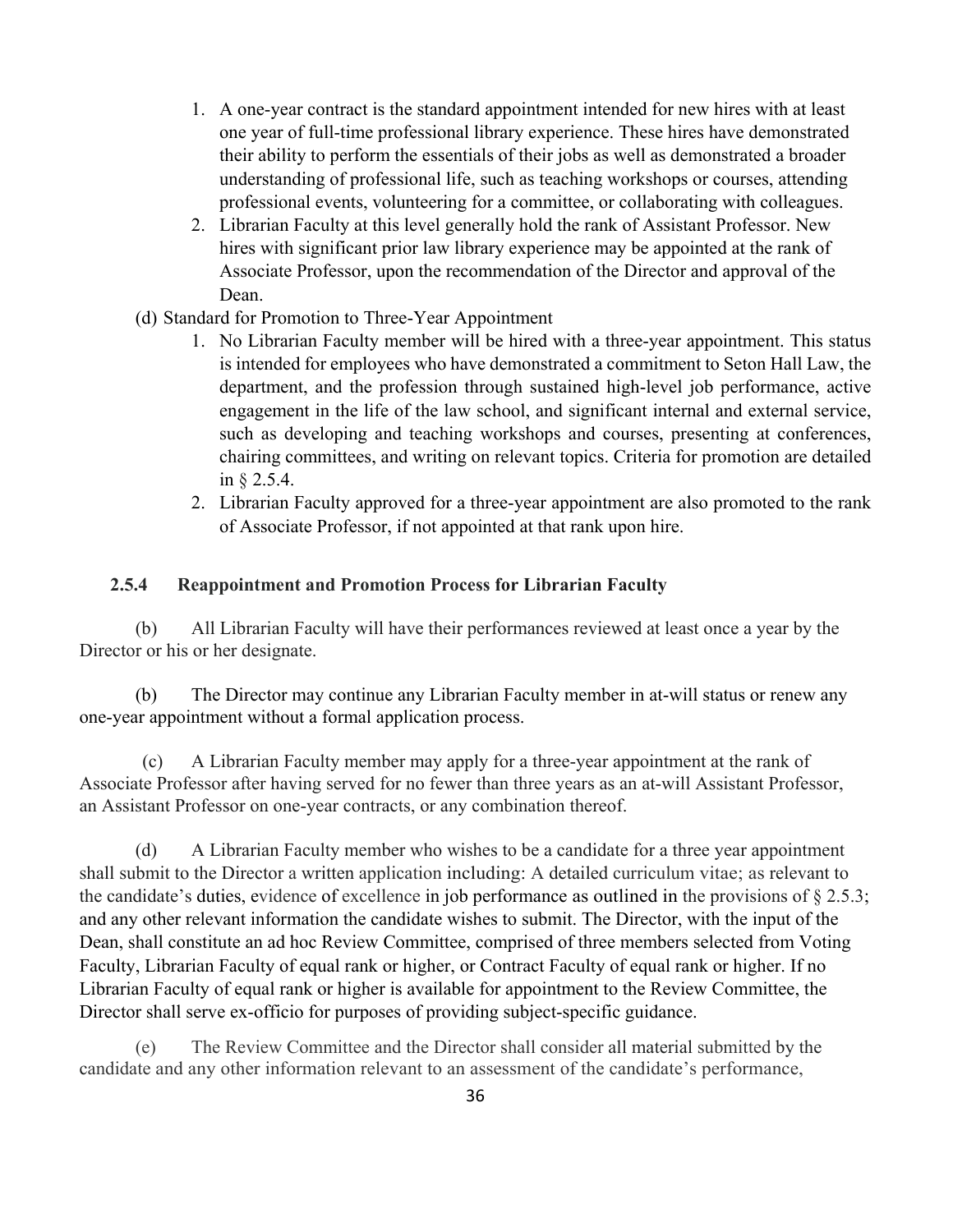including annual evaluations. For those candidates with teaching responsibilities, the Review Committee and the Director should examine student evaluations and may visit classes in person or through a delegate in order to assess effectiveness in teaching.

(f) At the conclusion of this review, the Review Committee shall make a written recommendation to the Director as to whether to grant or deny the application, and, if a denial, recommend continuation of prior status or other action. Taking that recommendation into account, the Director shall then make a recommendation on the application and submit it to the Dean, who shall make the final decision, which is not subject to appeal.

(g) A Librarian Faculty member seeking renewal of a three-year appointment shall submit an application, which shall be considered as specified in paragraphs (d), (e), and (f) of this section.

(h) All contracts may be terminated by the University before their normal expiration date based on the terms of the contracts, or on

- (4) Just cause for dismissal;
- (5) A decision to reduce or terminate a program or a faculty position through program review procedures initially undertaken by the faculty of the Law School.
- (6) A decision to terminate a program or a Librarian Faculty position because of severe, drastic, or emergency institutional situations.

# **SECTION 3: FACULTY GOVERNANCE**

#### **3.1 Faculty By-Laws**

Source: Law School Faculty resolutions, most recently December 2018.

#### **3.1.1 Rules of construction and definitions**

(a) The accreditation standards of the American Bar Association and the Association of American Law Schools are incorporated by reference into these By-Laws as part of the governing documents of the Seton Hall University School of Law.

(b) Senior Associate Dean means a person holding the title of Senior Associate Dean or Associate Dean, who is a tenured or tenure-track member of the faculty. If there is more than one such Associate Dean, the Dean shall designate one as the Senior Associate Dean for purposes of these bylaws.

(c) Secretary of the Faculty means a Voting Faculty Member designated to take minutes at any meeting; normally the junior most faculty member will be so designated.

(d) Voting Faculty Member, or a similar phrase, means (a) tenured faculty members, (b) tenure-track faculty members, and (c) clinical faculty with long-term contracts including requirements of teaching, scholarship, and service obligations.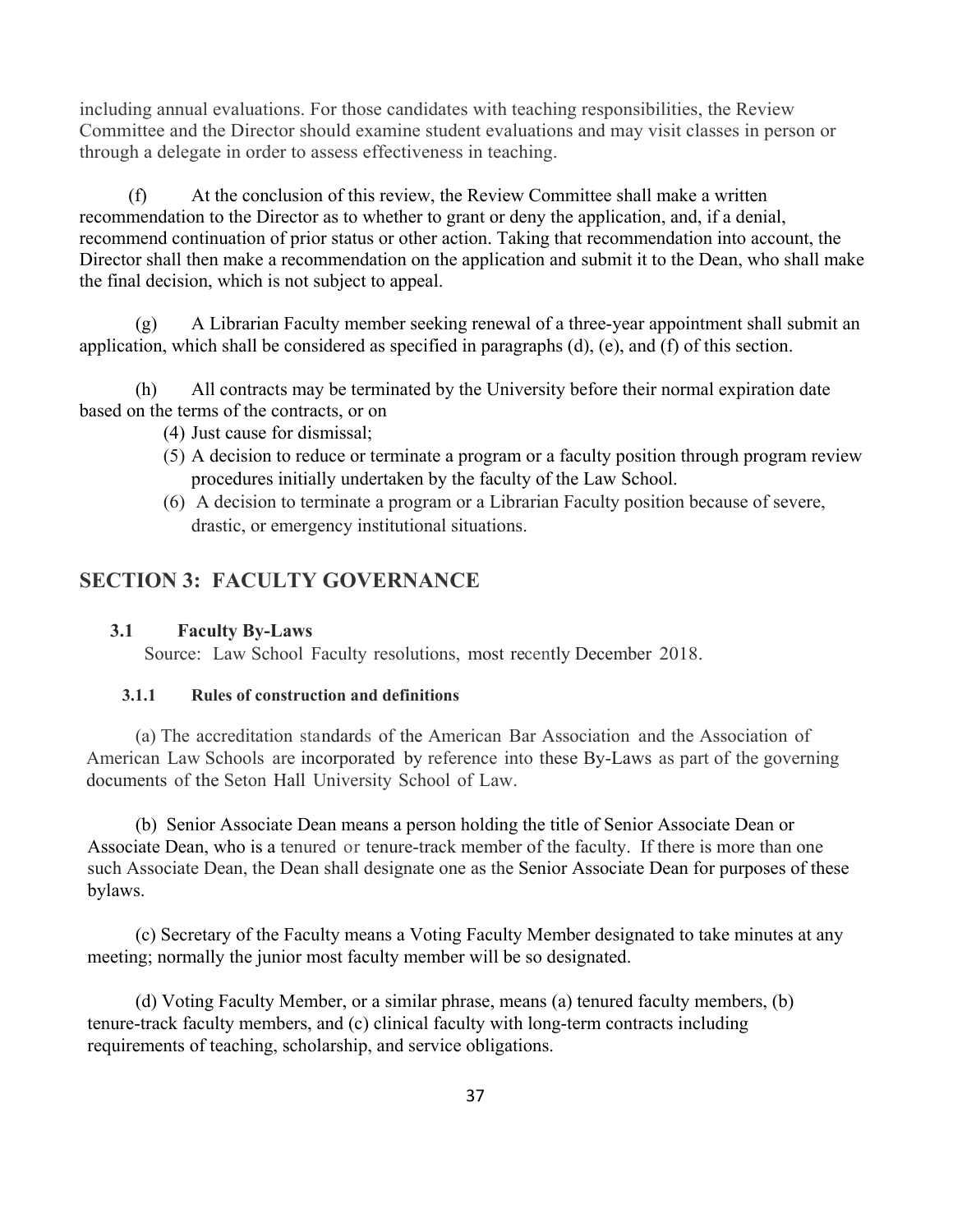- (e) The singular includes the plural.
- (e) Any feminine pronoun used herein shall be construed to include also the similar masculine pronoun, and vice versa.

#### **3.1.2 Meetings**

(a) The Faculty shall have two classes of meetings, regular and special.

(b) Regular meetings shall be held on a Friday in September, October, November, January, February, March, April and May at 2:00p.m. The schedule of meetings shall be established before the beginning of the academic year by the Senior Associate Dean.

(c) Special meetings shall be called on the instance of the Dean or upon the signed petition of five or more Voting Faculty Members, and shall be held not more than 10 days after the service of the petition on the Dean.

(d) Meetings shall end at 5:30p.m., unless the Faculty should vote otherwise by a two-thirds majority.

(e) By majority vote, meetings may be continued to a further day.

#### **3.1.3 Agenda and Minutes**

(a) The Dean shall provide the Faculty with a complete agenda, including final committee reports, seven full days before the date of the Faculty meeting at which the agenda is to be considered (e.g., by Friday at 2:00p.m. for a Faculty meeting at 2:00 p.m. the following Friday). Subject to the provisions of paragraph 3.1.3(b), unless copies of the motion and any related committee report have been provided to the Faculty at least seven days before a meeting, a motion must lie over until the next Faculty meeting, when it shall be considered as unfinished business.

(b) All agenda items, including all supporting materials, must be delivered to the Dean in final form at least fourteen full days before the date of the Faculty meeting at which the item is to be considered (e.g., by Friday at 2:00p.m. for a Faculty meeting held at 2:00p.m. Friday in two weeks). The Dean shall have the power to adopt reasonable policies regarding the form and manner of such submissions. Any matter not on the agenda shall not be considered at the Faculty meeting, absent a vote adopted by two-thirds of the members attending the meeting to allow consideration of the matter.

(c) The Dean shall have the following powers and responsibilities in setting the agenda:

1. Refer the reports and recommendations of a committee to other Faculty committee(s)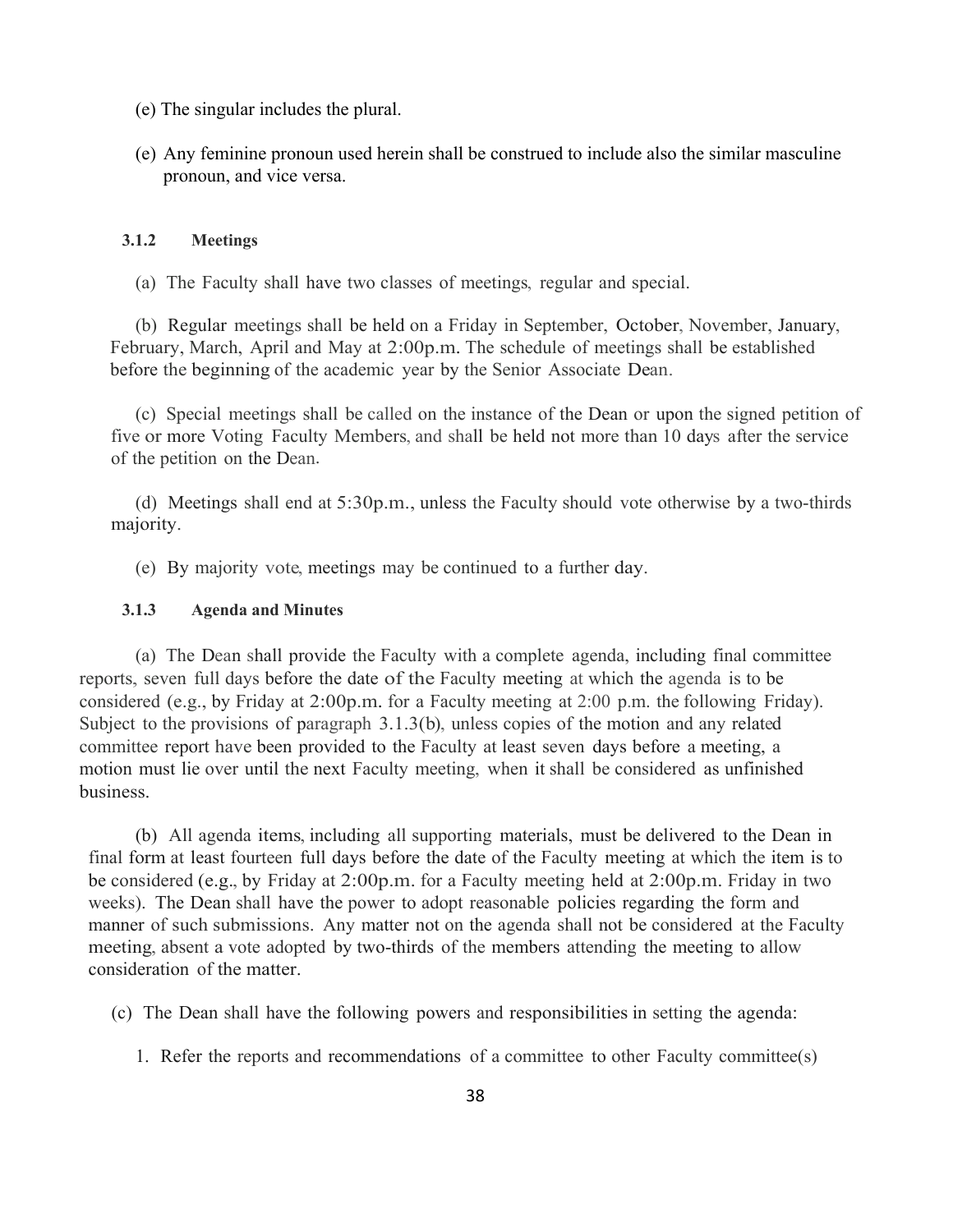for action, with a reasonable deadline for action, before consideration by the full Faculty.

2. Review motions and reports before placing them on the agenda, and, when appropriate, assist in drafting and revising them. Such assistance shall apply to the rewording of the texts for the sake of clarity, and not to changing their contents.

3. Refer matters back to the originating committee if the accompanying written report fails to contain adequate information as required by these by-laws.

4. Original reports and recommendations of voting Faculty members shall be subject to the same provisions governing reports and recommendations of a committee under subsection (1) of this sub-paragraph.

5. Defer consideration of any matter not submitted in a timely manner, as provided in paragraph 3.1.3(b) of these by-laws, to the next regular Faculty meeting.

6. The Dean's decision under this paragraph may be appealed by motion to the full Faculty, to be heard at the next Faculty meeting as new business. The motion shall not be debatable but the Dean and the proponent may submit short written statements regarding the motion. Subject to the provisions of paragraph 3.1.3(b), if the motion is approved by a majority vote of the Faculty at that meeting, the item will be placed on the agenda of the following Faculty meeting.

(d) The Secretary of the Faculty shall keep the minutes of every Faculty meeting and the minutes shall include the complete text of all resolutions adopted.

(e) At regular Faculty meetings the order of business shall be:

- 1. approval of minutes;
- 2. report by the Dean;
- 3. reports by the Associate Deans;
- 4. unfinished business;
- 5. reports and recommendations of committees;
- 6. reports and recommendations of voting Faculty members, and
- 7. new business.

8. Within each sub-heading, items normally shall be considered in the order they are presented to the Dean for inclusion on the agenda. This order can be changed by a vote adopted by two-thirds of the members attending the meeting. The Deans' announcements may be presented in writing.

### **3.1.4 Rules**

(a) In its meetings, the Faculty shall adhere to the simplest possible rules of procedure, but for general procedural background, "Roberts Rules of Order Newly Revised" will guide the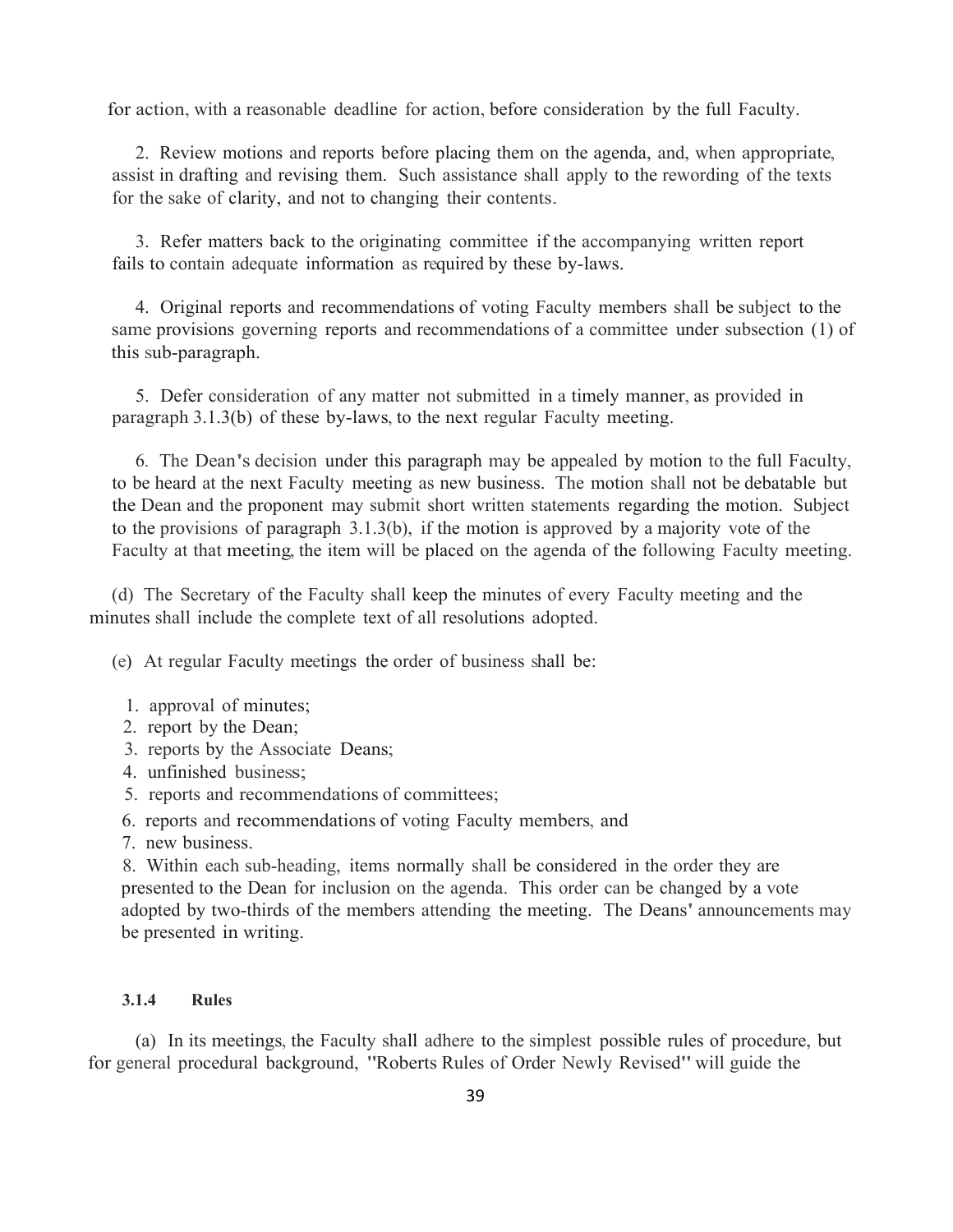Faculty in cases of dispute.

(b) Meetings shall be chaired by the Dean or, in the Dean's absence, by any Associate or Assistant Dean, provided however, that he or she is a tenured member of the Faculty, or by such other tenured Faculty member as the Dean shall appoint.

(c) The Dean (or other presiding officer) shall respect the principle of neutrality when matters are under debate. If the Dean (or other presiding officer) desires to take a partisan position in a debate, the Dean (or other presiding officer) shall so announce to the body and then relinquish the Chair for the remainder of the consideration of the matter to a tenured Faculty member.

(d) All rulings made by the Chair shall be appealable to the body. Whenever the ruling of the Chair is appealed, the body may by a majority vote of those present and voting reverse the ruling of the Chair.

(e) At the request of any member of the body, voting shall be by secret ballot. In matters of Faculty personnel, voting shall be by secret ballot.

 (f) Presentations regarding uncontested matters shall be kept to a minimum. The presenter of any motion shall assume that the body has read any previously presented report, and oral presentations of all matters shall not duplicate such reports.

1. The Dean (or other presiding officer) may present such uncontested matters for a vote online in advance of the meeting. If any matter was incorrectly deemed uncontested, such premeeting voting shall be disregarded.

2. The deadline for submission of online votes shall not be earlier than the end of three (3) business days after a matter is submitted for online voting. Any faculty member may, by notice to the Dean or other presiding officer within two (2) business days of any matter being submitted for online voting, require that such matter be decided at a regular or special in-person meeting of the faculty.

3. If fewer than one half of the regular full time Faculty not on sabbatical or leave fail to cast an electronic vote, the quorum requirement of Section 3.1.8 of these Bylaws shall be deemed not satisfied and the results shall not be counted.

### **3.1.5 Attendance**

(a) No person other than Deans of the Law School and Faculty may attend Faculty meetings except:

1. The Chancellor and Provost of the University at their request or on invitation of the Dean or Faculty;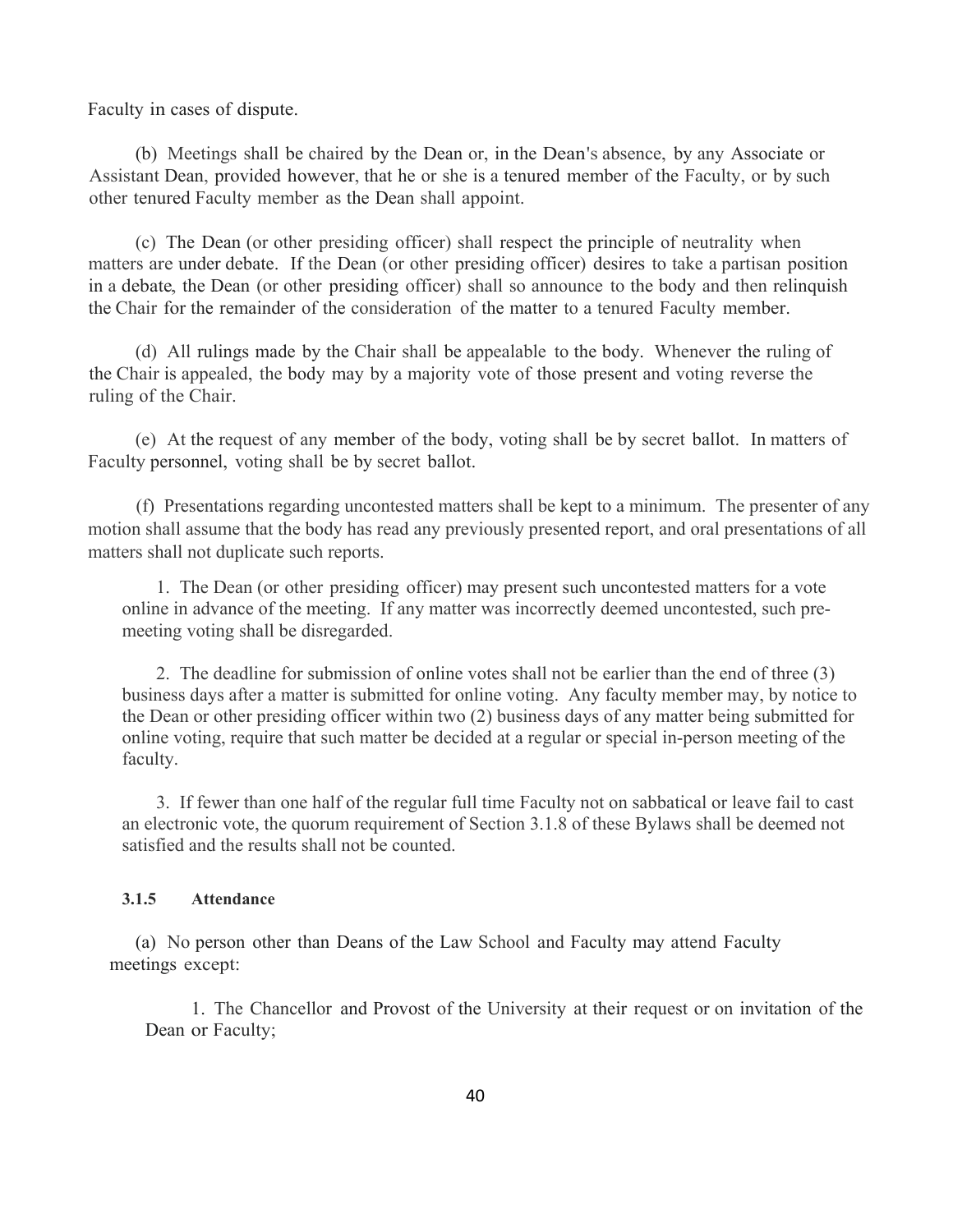- 2. Visiting Faculty;
- 3. The President of the Student Bar Association;
- 4. Any other person on invitation of the Dean or a majority vote of the Faculty.

(b) Whenever a member of the Voting Faculty believes the matter about to be discussed at a faculty meeting should be conducted in executive session attended only by those entitled to vote on the matter, such member may move to have excluded from the relevant portion of the meeting all persons except voting members and the Dean and Associate Deans. Such motion may pass by a simple majority.

(c) If such motion passes and such exclusion has occurred, any Voting Faculty Member may move to readmit the excluded persons, who shall be readmitted upon a majority vote. The Chair may also, after such exclusion, rule that, the confidential nature of the discussion being terminated, the excluded persons may be readmitted.

#### **3.1.6 Voting Rights**

Each Voting Faculty Member as defined in Section 3.1.1(d) shall have one vote except while on leave without pay from the University. The President of the Student Bar Association shall have one vote, except on matters affecting individual Faculty, students or staff and when excluded pursuant to Section 3.1.5(b).

### **3.1.7 Committees**

(a) The following shall be standing Faculty committees: Academic Credentials, Budget, By- Laws/Faculty Guide, Contract Renewal, Curriculum, DASC, Faculty Appointments, Graduation, Independent Research, Grievance, Online/blended Learning Committee, Faculty Life, and Rank and Tenure.

(b) Except as otherwise provided, the Dean shall appoint the Voting and Contract Faculty members and the Deans to all committees. In any year in which any of the foregoing standing committees are expected to be without business, the Dean may defer creation of the committee until needed.

(c) Upon approval by a majority of the Faculty, the Dean may appoint special committees of the Faculty, which shall be constituted as the creating resolution states, or absent such statement as the Dean shall appoint.

(d) (1) All members of the Faculty are eligible to serve on the committees; and all Faculty shall have a vote on any committee on which they serve. No Dean or administrator shall be counted as Faculty for this purpose.

(2) All committees shall be composed of a majority of Voting Faculty. In no event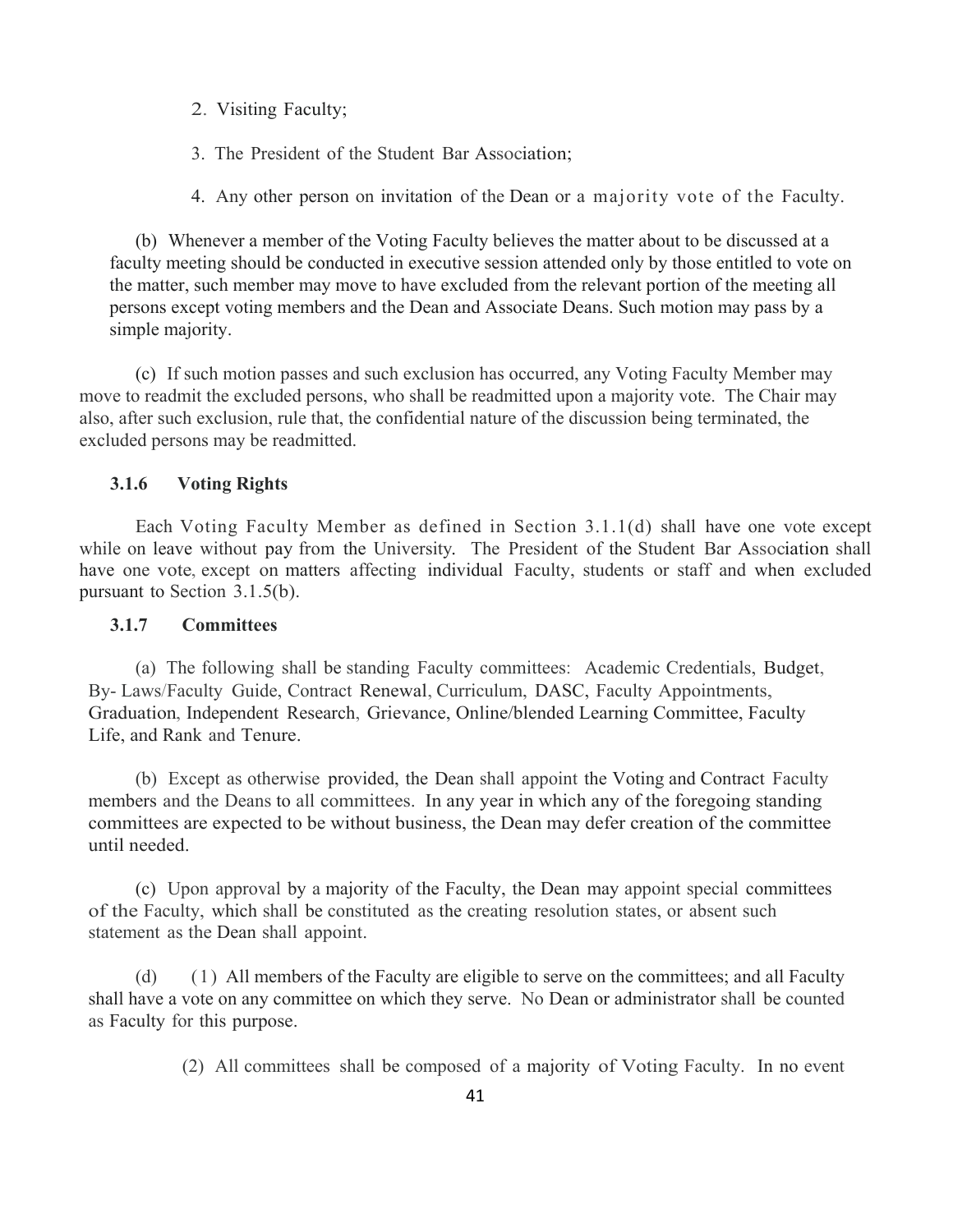shall there be fewer than two Voting Faculty members on any constituted standing committee. No Dean or administrator shall be counted as Faculty for this purpose.

(e) Before making appointments of Faculty members to the various committees, the Dean shall solicit from each Faculty member that person's committee preferences, which shall be given all due consideration.

#### (f) Committee Reports

1. All matters placed on the agenda by a Faculty committee shall be accompanied by a written report containing adequate information on the matter in question. "Adequate information" means information of a kind, and in sufficient detail, as far as is reasonably practicable in light of the nature and history of the matter under consideration, that would enable a hypothetical reasonable member of the Faculty to make an informed judgment about the matter solely by reference to the report.

2. Each committee report and recommendation shall indicate whether in the committee's view faculty action adopting the committee recommendation would require amending the faculty guide. If so, the report should indicate where the proposed action would be recorded in the guide along with recommended language.

3. Whenever a committee remains divided as to its findings or recommendations on matters of substance, it may submit both majority and minority reports, although whenever possible compromise and consensus is encouraged.

4. At any regular Faculty meeting, any voting Faculty member may introduce a motion under the heading of New Business to compel a committee report on a given matter at the next regularly scheduled Faculty meeting.

(g) Duties of Committee Chairpersons. In addition to the express duties provided by other sections of these by-laws, the committee chairperson shall:

1. Schedule meetings and provide the members with reasonable notice regarding the same;

2. Prepare a written agenda or other indication of the topics to be discussed at each committee meeting and provide it to the members reasonably in advance of the meeting;

3. Preside at committee meetings and keep accurate records of committee decisions and attendance;

4. Oversee the preparation of all written committee reports to the Faculty.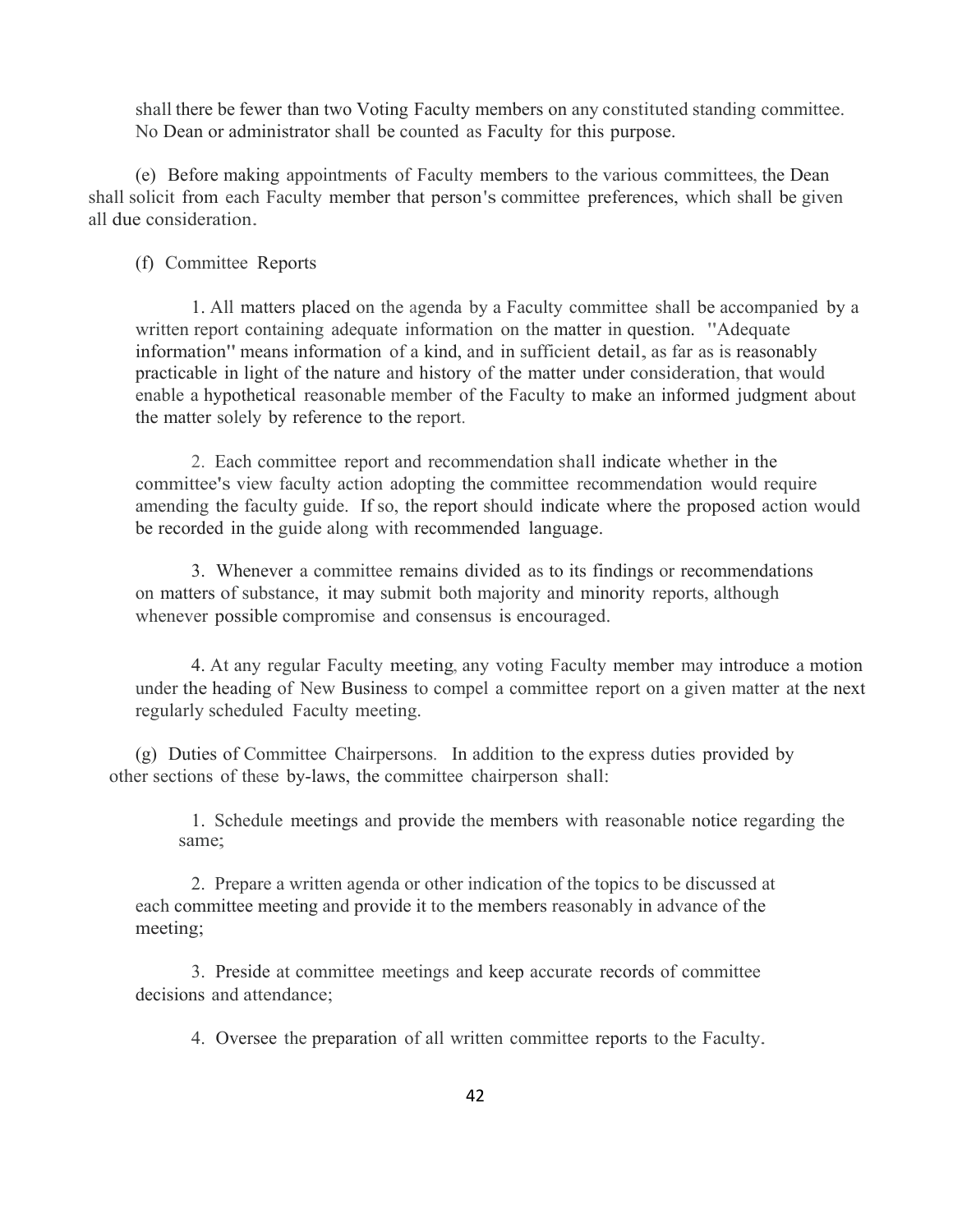5. Answer questions at the Faculty meeting about matters placed on the agenda by the committee or designate a member of the committee to so act.

6. If the Chair is absent or declines to call a meeting, a meeting may be called by any two of its members.

(h) Rank and Tenure Committee:

1. The Rank and Tenure Committee is comprised of the Chair and four other tenured Faculty members. The Chair and members shall be appointed by the Dean with the advice and consent of the Faculty. The Committee membership shall be approved by the Faculty by majority vote on each member individually. It is the responsibility of the Rank and Tenure Committee to make written recommendations to the Faculty Body (as hereinafter defined) with respect to tenure and promotion. The Dean shall not sit with the Committee.

2. The Faculty Body considering tenure or promotion shall, in the case of tenure, consist of all of the tenured members of the Faculty, and in the case of promotion, of all tenured members having a rank equal or superior to the rank sought.

(i) Contract Renewal Committee

1. Appointment-The Contract Renewal Committee shall be comprised of the Chair and four other tenured Faculty members. The Chair and members shall be appointed by the Dean with the advice and consent of the Faculty. The Committee membership shall be approved by the Faculty by a majority vote on each member individually. The Dean shall not sit with the Committee.

2. Responsibility and Recommendations-The Responsibilities of this Committee are addressed in Section 2.1.5 of this Guide.

(j) Faculty Grievance Committee (and Grading Complaints Committee)

- a. The Faculty Grievance Committee is comprised of the Chair and six other tenured Faculty members. The Chair and members shall be appointed by the Dean and approved by a majority vote of the faculty on each individual.
- b. All members of the Faculty Grievance Committee shall receive appropriate training on issues of sexual misconduct, how to conduct a sexual misconduct investigation, and how to participate in a hearing process that protects student safety and promotes accountability.
- c. The Grading Complaints Committee shall be chaired by the Chair of the Faculty Grievance Committee and shall also consist of one other member of the Faculty Grievance Committee and one student member.

(k) Two students shall serve as voting members of all standing Faculty committees except: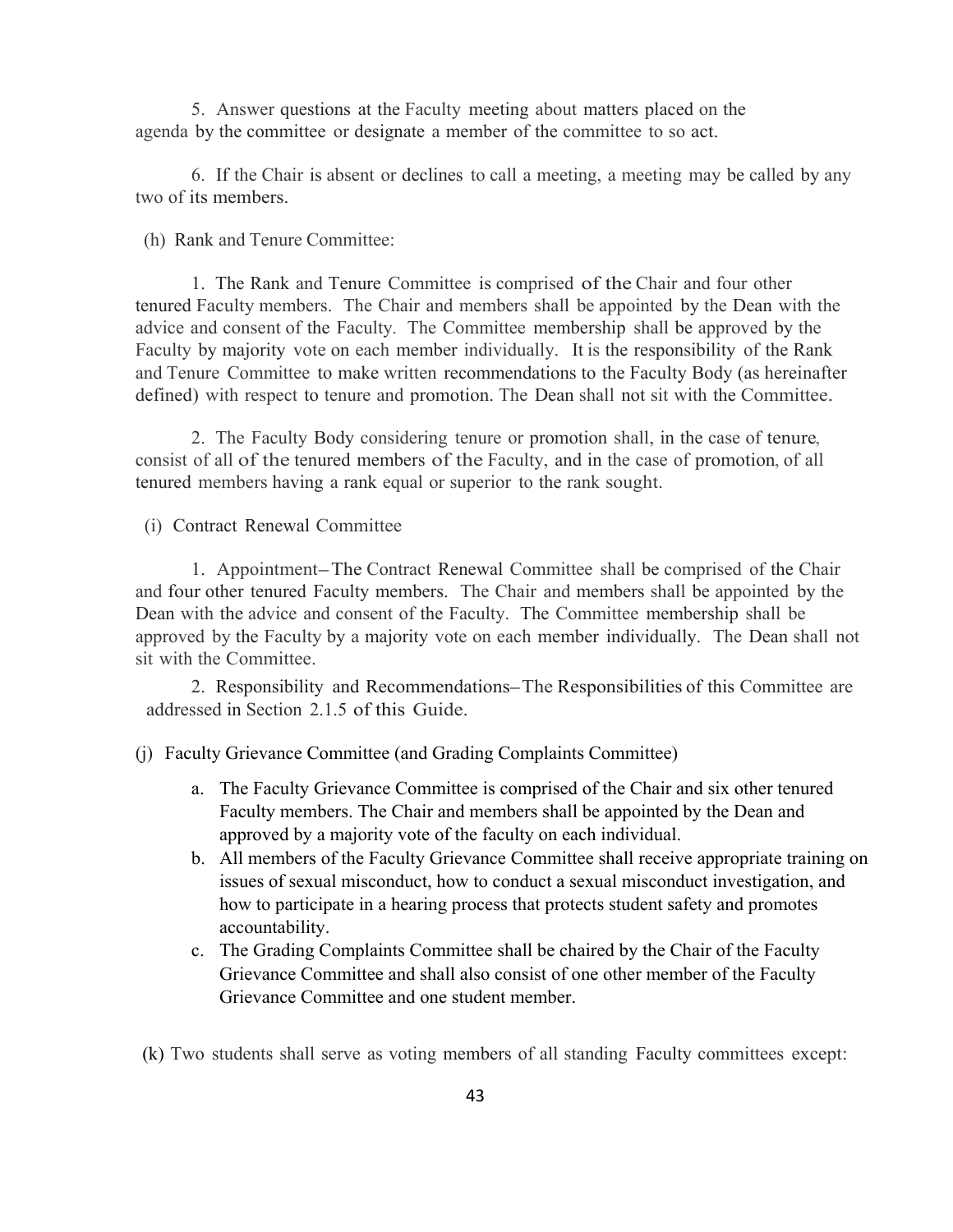(i) Faculty Rank and Tenure, By-Laws, Faculty Life, Grievance, and Contract Renewal, shall not include student members;

(ii) the Appointments Committee, which shall have only one student; and

(iii) the Graduation Committee, which shall have one student fewer than the number of Faculty.

 (iv) The resolution creating an ad hoc committee shall specify how many student members are to serve on the committee.

(v) the Grievance and Academic Credentials Committees shall have one student unless a contested hearing is scheduled, in which case the chair shall request the appointment of a second student.

(i) Members of the administration may serve as nonvoting members of appropriate committees.

#### **3.1.8 Quorum**

One half of the regular full time Faculty not on sabbatical or leave shall constitute a quorum.

#### **3.1.9 Place of Meetings**

All meetings shall take place at such location as the Dean may reasonably determine and specify in the notice of the meeting.

#### **3.1.10 Amendment of By-Laws**

(a) A proposal to amend these By-Laws shall be delivered to the Dean and each member of the Faculty at least two weeks in advance of the next regular meeting of the Faculty, at which meeting the matter must be placed on the agenda for consideration. This requirement shall not be construed to prevent a change in the text of the amendment at any meeting at which the amendment is considered.

(b) 1. At the first consideration, the proposed amendment shall be referred to the By-Laws committee for its recommendation.

2. At the next regular meeting of the Faculty, and upon receiving the report of the By-Laws Committee, the amendment may be adopted by a majority of those Faculty present and eligible to vote.

3. If the committee fails to make timely report, the amendment may be adopted by majority vote at that meeting.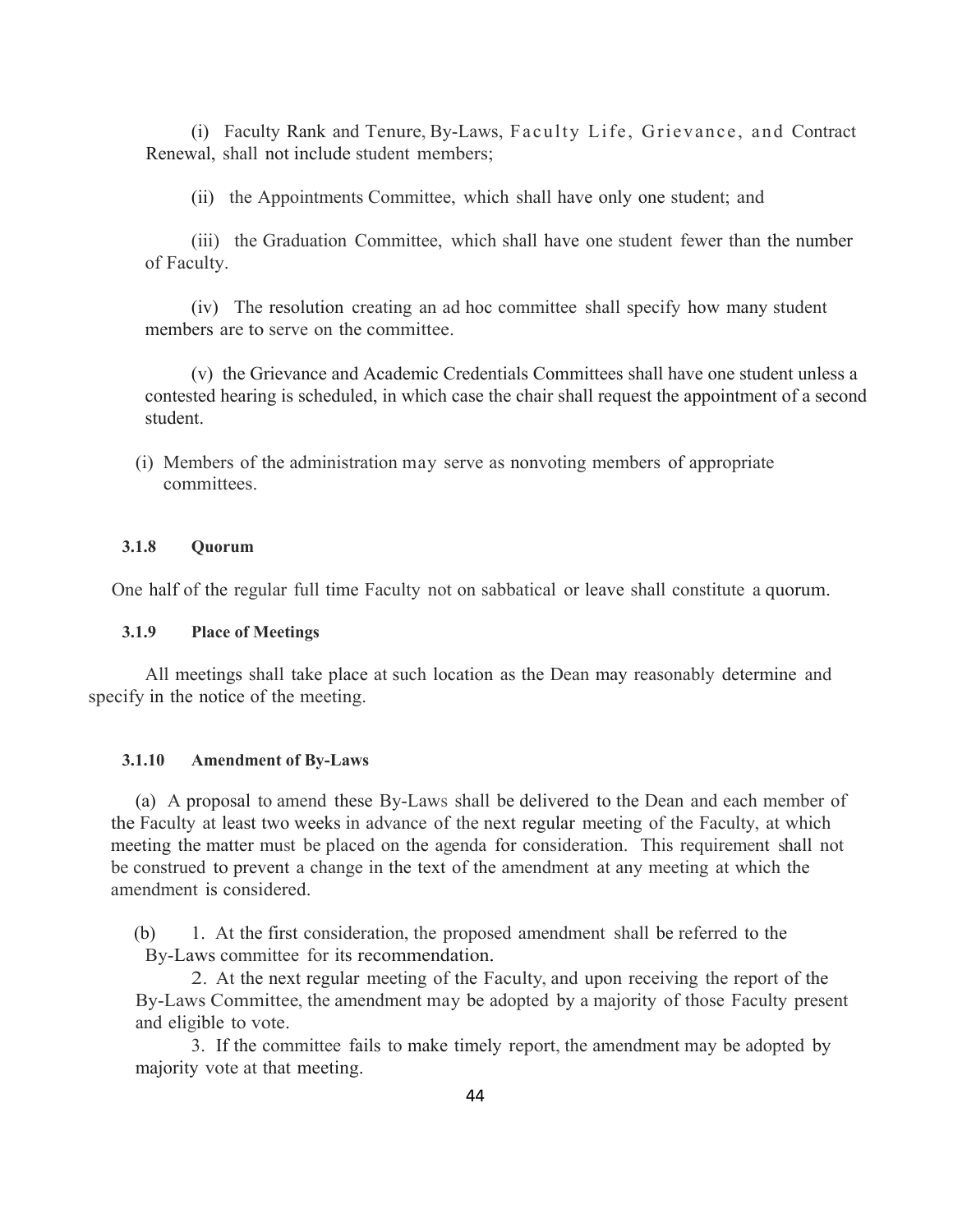(c) Notwithstanding Rule 3.1.4 paragraph  $(g)$ , a By-Law proposed according to subsection (a) above may be adopted by a two-thirds vote of those Faculty present and eligible to vote without referral to the By-Laws Committee.

#### **3.1.11 Notice**

The requirements of notice in these By-Laws shall be met by e-mail notice to Voting Faculty and contract faculty.

#### **3.2 Faculty Guide**

Source: Law School Faculty Policy adopted b y faculty resolution, September, 2008

#### **3.2.1 Overall Policy**

(a) The Faculty Guide is a compilation of policies and procedures of continuing relevance to the faculty at Seton Hall University School of Law. Many of these policies have been directly adopted as faculty resolutions. Other sources include policies developed by the Law School Administration and/or the University Administration, and guidance from the Association of American Law Schools and the American Bar Association.

 (b) For each section in the Guide the source or sources of authority are indicated. Each source of authority retains whatever authority it has to amend or repeal policies. The Guide is simply a convenient compilation.

(c) Every effort will be made to conform the Guide to the original sources of policies. In the event of a disparity that has substantive consequences, the original source shall control. This includes any interpretation occurring in discussion at a faculty meeting to a resolution that becomes the source of a provision in the Guide.

#### **3.2.2 Availability and Upkeep of Guide**

(a) The Guide shall be made available in up-to-date form on an appropriate Law School internet web space for Law School Faculty. In addition, an updated hard copy may be produced and distributed to all full-time faculty from time to time.

#### (b) Changes in Policies

(i) Faculty adopted policies Insofar as possible, every proposal for a new or amended faculty policy that is or should be included in this Guide or for repeal or removal of a policy in this Guide should be accompanied by an indication of how the Guide should be amended to reflect the change in policy.

(ii) Administration adopted policies. Insofar as possible, every announcement of a new or amended policy or repeal of a policy affecting the faculty that is or should be in this Guide or for repeal or removal of a policy from this Guide shall be accompanied by an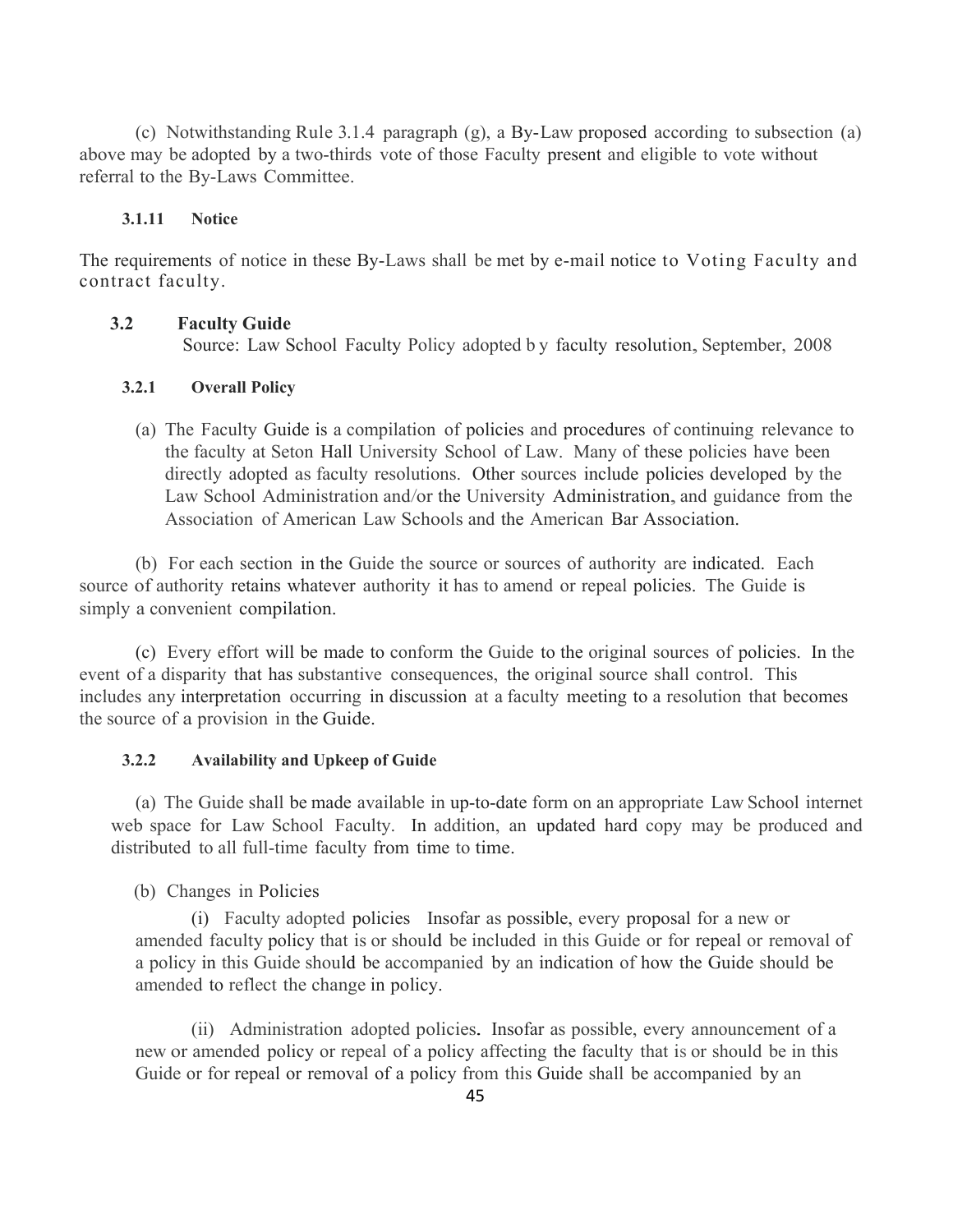indication of how the Guide should be amended to reflect the change in policy. This applies both to Law School Administration policies and to Law School Administration announcements of University policies.

(c) Responsibility for updating

(i) Within a reasonable time after a policy appropriate for reproduction in the Guide is adopted, amended, repealed or recommended for removal, by faculty action or administration announcement, as the case may be, the internet version of the Guide shall be updated to reflect the substantive change. The Administration and the By-Laws Committee working together shall ensure that this updating occurs promptly and that the internet version of the Guide reflects the update.

(ii) For changes in faculty approved policies where time is important, the updating need not await faculty approval of the minutes, although the internet version of the Guide update should be verified after the faculty minutes are approved.

(iii) The source entry in a Guide section shall be amended to reflect the date and source of the update, and the front page of the Guide shall also indicate the date of most recent update.

# **SECTION 4: FACULTY RIGHTS AND RESPONSIBILITIES**

**4.1 Policy on Tenured Faculty Responsibilities and Monitoring Program**  Source: [memo, not dated, adopted by faculty]

#### **4.1.1 Policy on Responsibilities of Full-Time Tenured Faculty**

(a) The faculty and the law school adopt the following policy statement to recognize the responsibilities faculty members have to their students, the law school, the legal profession, and the public. The three essential responsibilities include (1) teaching, (2) research and scholarship, and (3) service.

1. Teaching-Each faculty member is expected to teach effectively. This includes meeting class, adequate class preparation, developing new course material when appropriate and carrying a fair share of the law school offerings. The teaching should result in the conveyance of substantive knowledge and the development of analytical skills in an atmosphere conducive to an open exchange of views.

2. Research and Scholarship-- Each faculty member should engage in research and writing. This scholarship provides an important means for faculty to keep abreast of their field thus making them better teachers as well as making a contribution to the understanding of the law. Authoring law review articles is a particularly important part of this process but not the only method of demonstrating scholarship.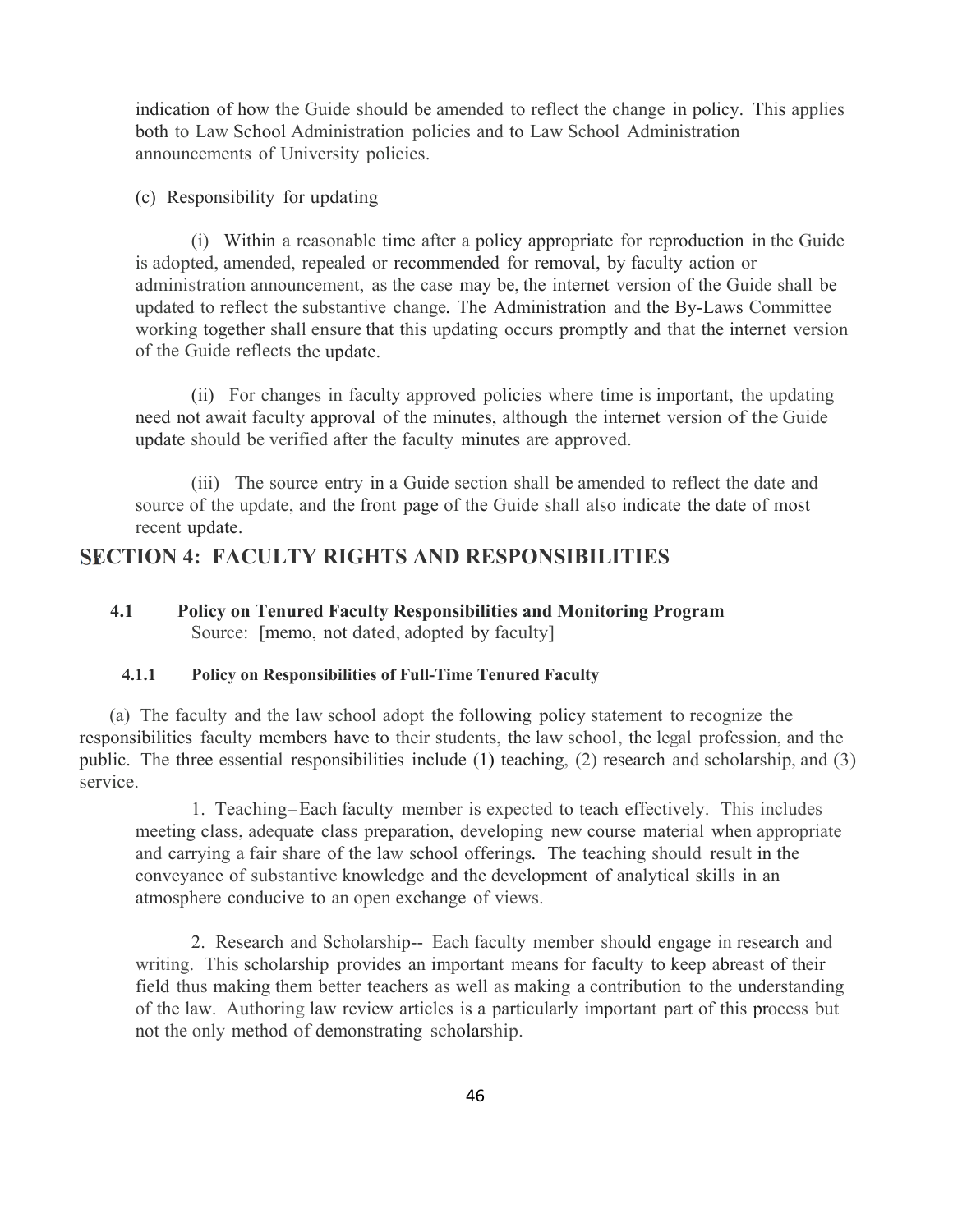3. Service-Each faculty member is expected to engage in service to the law school, the university, the legal profession, and the public.

(i) Law School and University Service- Faculty members have an obligation to carry out their responsibilities for governance of the Law School. This includes attendance at faculty meetings, participation on committees (both university and law school) and other particular assignments. Counseling students and advising moot court programs and other student activities are other forms of service.

(ii) Service to the Legal Profession and to Society- Faculty members should contribute to the development of the law. This can be accomplished by participating in:

conferences and workshops for law professors; Supreme Court committees; other governmental advisory committees; activities of the practicing bar at the local, state or national level including active service on bar committees, law revision committees, the American Law Institute, national and local committees devoted to legal education, etc.; and pro bono activities and representation of community groups may constitute service.

The examples set forth above as articles including within teaching, scholarship, and service should be considered as illustrative and not exclusive.

#### Context:

Faculty should seek to make contributions in all the three categories of teaching, scholarship, and service. However, there is no uniform method of fulfilling these responsibilities.

This policy shall be interpreted and conducted in a manner that is consistent with the preservation of academic freedom.

Further this policy is separate from and may not be substituted, directly or indirectly, for the institutional policies and procedures relating to termination of tenured appointments, which are in no way amended by this policy.

#### **4.1.2 Collegial Monitoring Program for Tenured Full-Time Faculty**

(a) The basic means of monitoring is through the sharing of information by each tenured faculty member with his/her colleagues, both deans and professors. At the beginning of each academic year each tenured faculty member shall write a memo to his/her colleagues describing his/her activities and accomplishments during the preceding year. This memo shall include references to each of the categories referred to in the above-mentioned policy on responsibilities teaching, scholarship and service. It should also set forth a proposed plan of activities for the upcoming year. Each faculty member should feel free to broaden the scope of his/her report to include other circumstances and accomplishments.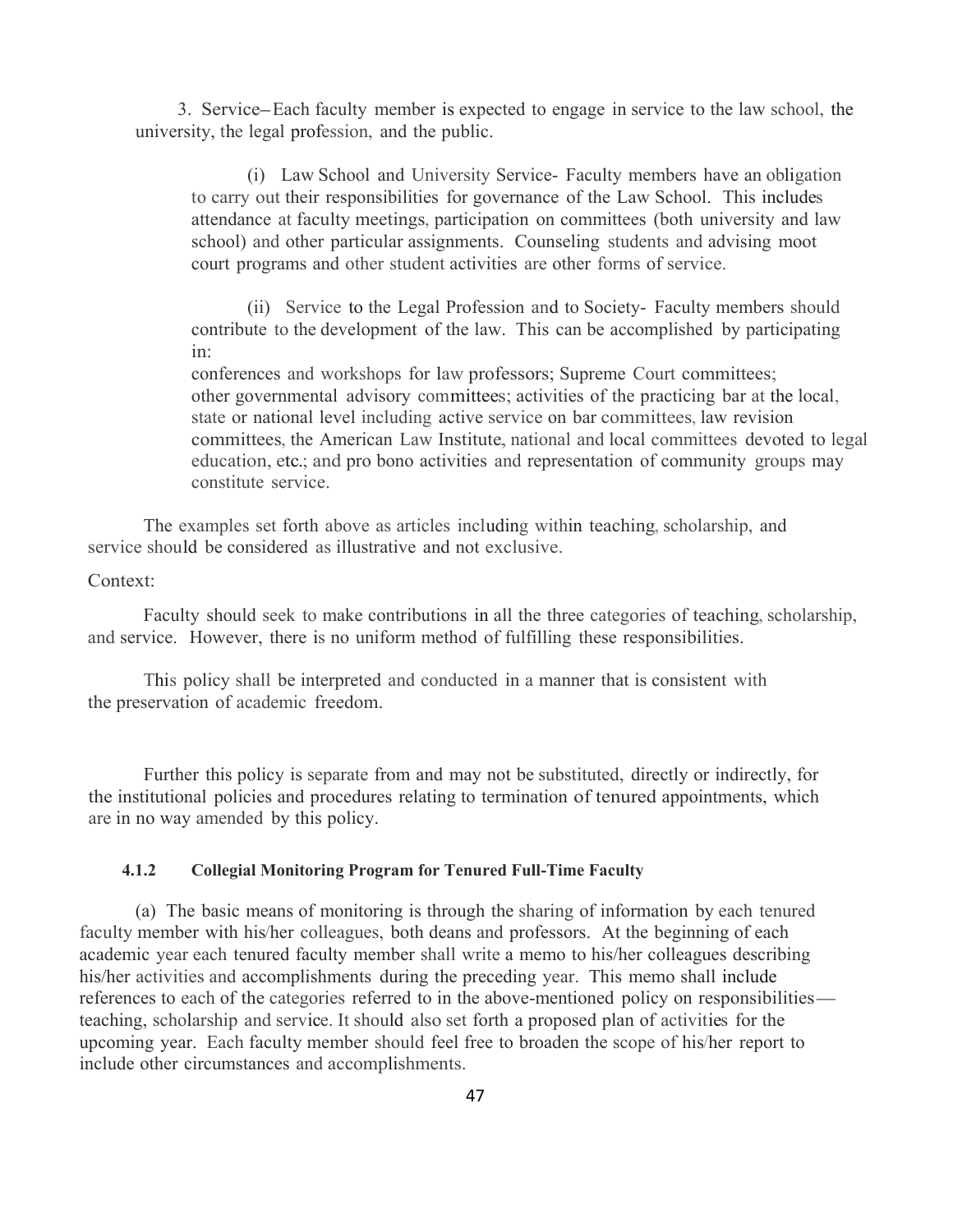(b) If a faculty member's accomplishment in any particular category is significantly less than the usual accomplishments for faculty members, the faculty member should address how their activities on an overall basis are adequate to fulfill their responsibilities.

(c) In the first year of this program faculty members are welcome to set forth a more extended description of activities over the faculty member's tenure at the law school. This can be accomplished by a more extended memo or submission of a resume.

(d) Each faculty member shall make the memorandum available to all faculty and deans by means of hard copy or e-mail.

# **4.2 Policy Concerning Full-Time Faculty and Non-SHLS Professional Activities**  Source: ABA; document posted on Workspace page date Sept. 20, 2003

## **4.2.1 Full-Time Standard**

Full-time faculty shall devote substantially their entire time to the responsibilities of teacher, scholar, and member of the Seton Hall Law School ("SHLS") community. Non-SHLS professional activities are not precluded so long as they do not divert the teacher from these responsibilities. Non-SHLS professional activities (defined as work other than scholarly activities, Seton Hall teaching, and Seton Hall service as defined in Section 4.1.1.3 above, whether compensated or not) presumptively interfere with full-time faculty responsibilities if they exceed an average of one day per week during the

school year, and presumptively do not interfere with full-time faculty responsibilities if they do not exceed an average of one day per week during the school year.

The following factors bear on whether non-SHLS activities interfere with full-time faculty responsibilities, and thus on whether the above presumptions are rebutted:

1. the extent to which the outside activity coincides with the full-time teacher's major fields of interest as a teacher and scholar;

2. the character of the professional activity as a source of novel and enriching experience that can be directly utilized in the person's capacity as teacher and scholar;

3. the degree to which the demands of the outside activity interfere with the teacher's regular presence in the Law School and availability for consultation and interchange with students and colleagues; and

4. the extent to which the outside activity may properly be characterized as public service, as distinct from the pursuit of private purposes.

## **4.2.2 Annual Report on Non-SHLS Professional Activities**

Each full-time faculty member shall report annually to the dean, in writing, on the faculty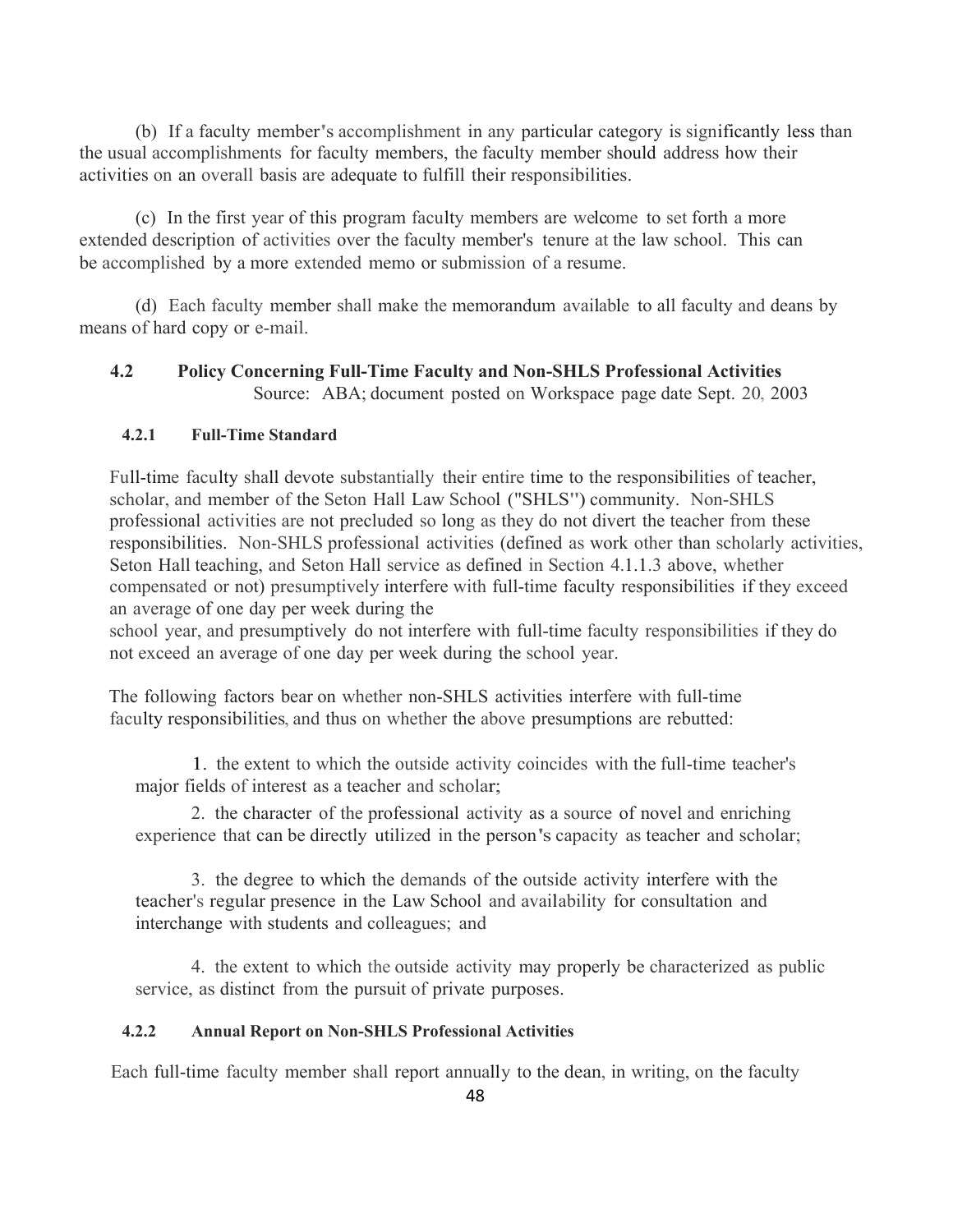member's non-SHLS professional activities. The report shall describe the faculty member's non-SHLS professional activities during the previous year, including the number of hours spent and whether the activities were performed for compensation. The report may include any information that bears on the faculty member's compliance with the full-time standard. The collected reports shall be distributed to the full-time faculty.

The Dean shall monitor and enforce compliance with the full-time standard, as well as compliance with this reporting requirement. In determining compliance with the standard, the Dean may request additional information from the faculty member.

## **4.3 Mandatory Academic Policies**

Source: Various faculty resolutions

### **4.3.1 Grading Policy**

An anonymous grading system is utilized at the School of Law for all courses with a final examination.

For most seminars, final grades are based on assigned work, attendance and class participation and the weight of each is in the discretion of the individual faculty member, provided that the weight given to assigned work, attendance and class participation was announced to the students in the first week of class.

#### **JD and LLM Grading System**

| $A+$         | 4.33 |
|--------------|------|
| $\mathsf{A}$ | 4.00 |
| Ā-           | 3.67 |
| $_{\rm B+}$  | 3.33 |
| B            | 3.00 |
| $R -$        | 2.67 |
| Œ            | 2.33 |
| $\subset$    | 2.00 |
| r.           | 1.67 |
|              | 1.33 |
|              | 1.00 |
| F            | 0.00 |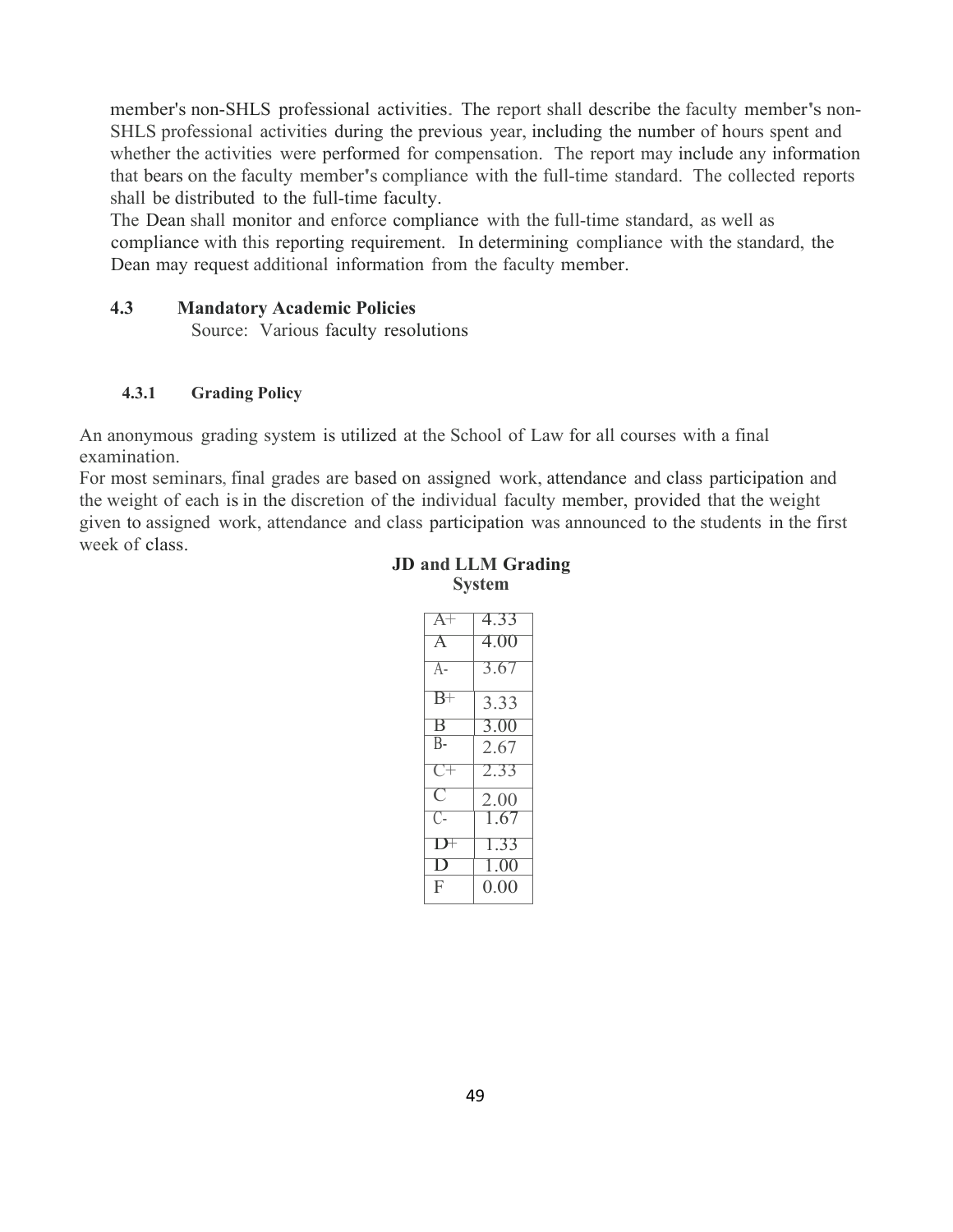#### **4.3.2 Mandatory Grading Curves/Discretion**

| $A^+$ and $A$   | $15 - 25%$  |
|-----------------|-------------|
| $A$ - and $B$ + | $15 - 25%$  |
| $\mathbf{B}$    | $15 - 25%$  |
| B-and C+        | $10 - 25\%$ |
| C and C-        | $10 - 25%$  |
| D and F         | $5 - 15\%$  |

#### **JD Mandatory Curve**

(a) Except in required classes, a professor may combine the last two categories of the foregoing grade distribution scheme into a single category with a range of 10% to 25%. For purposes of this rule only, Professional Responsibility shall not be considered a required class.

(b) The curve for required courses is mandatory in classes with more than 25 students except for Professional Responsibility, Appellate Advocacy, and Legal Research and Writing.

(c) Grades in the first three categories of the foregoing grade distribution scheme should not exceed 70% of the overall class.

(d) Whether or not any of the foregoing grade distributions applies, no more than 3% of the student (rounded up to the next whole student) in any class may receive a grade of an  $A^+$ .

(e) In any class not subject to the foregoing grade distribution, other than clinical, Appellate Advocacy, and Lawyering courses, the mean and median grade shall not exceed 3.67  $(A-)$ .

(f) Students may register for an elective class, other than a clinical course, on a Credit/D/Fail basis during one of their final four semesters. The instructor shall set the maximum number of students permitted to use this option, not to exceed 20% of the class. If demand exceeds the number of available Credit/D/Fail slots, the Registrar's Office will approve student requests by random selection. No student may take a class Credit/D/Fail to fulfill their writing requirements. Once the add/drop period ends, students shall not be permitted to change their grading election. The Registrar's Office shall not advise the instructor which students have elected to exercise the Credit/D/Fail option until final grades have been submitted.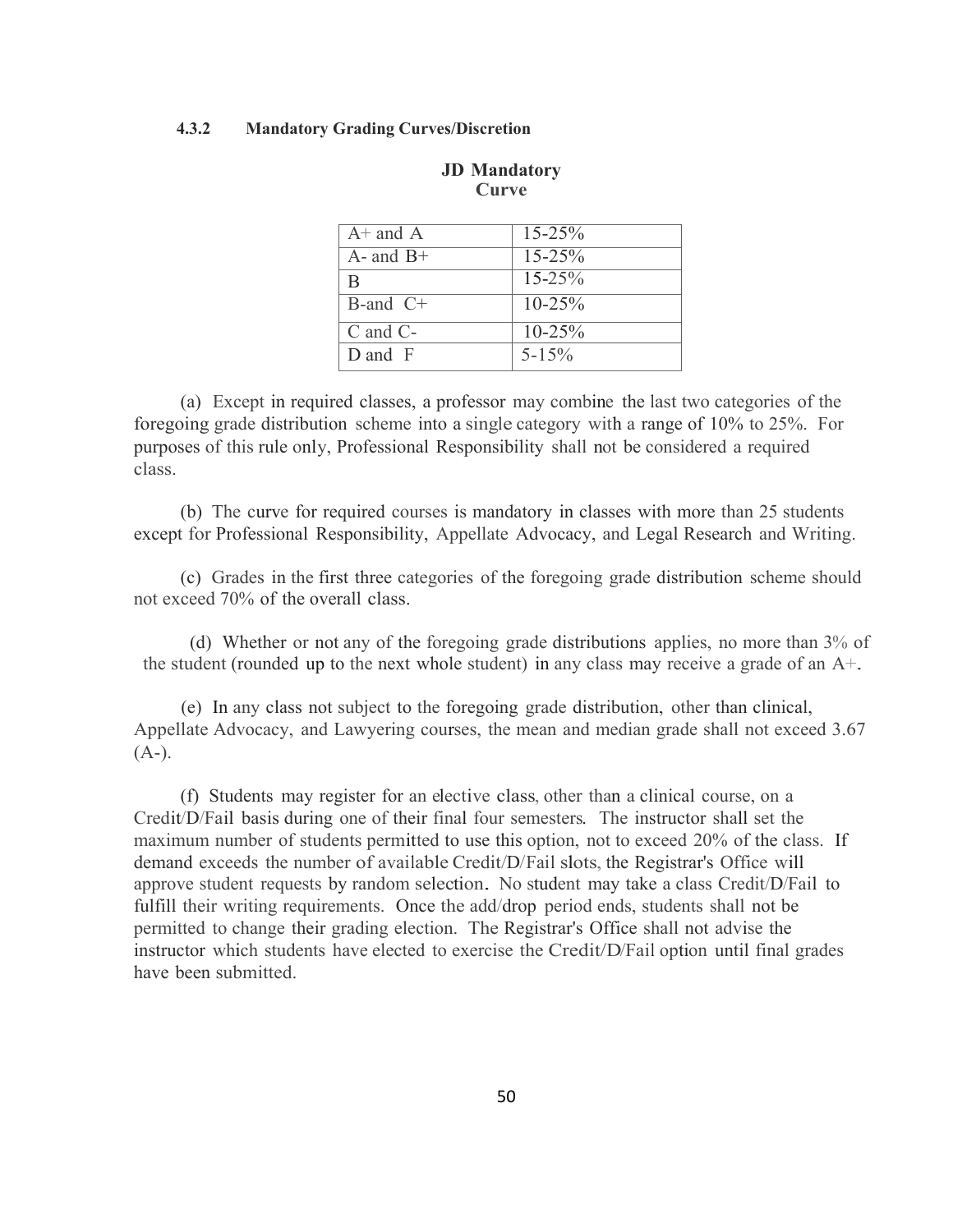### **4.3.3 Examination Policy**

### **4.3.3.1 Grade Deadlines/Posting**

Faculty will have one week to grade their first 42 exams, calculated from the day they receive them from the Registrar. After the first week of grading, faculty will have one day for every additional batch of six exams or fewer (deadlines do not include the period of Christmas Eve to New Year's Day).

Regardless of the timing calculated based on the above formula, for Fall semester grades, all grades for courses with final exams will be due by *the earlier of* the calculated time or the first day of Spring semester classes.

Individual grading deadlines will be given to faculty upon receipt of their completed examinations from the Office of Enrollment Services and will appear on the enclosed transmittal sheet. The deadline will begin 48 hours (business days) after the last student has sat for the exam, (this may depend on whether or not students have been rescheduled to a later date due to examination conflicts), or in the case of self-scheduled exams, 48 hours (business days) after the last day of the examination period, Friday, December 14th.

Faculty who submit their grades later are subject to a \$50 per day fine, to be donated to the public interest fellowship program.

## **4.3.3.2 Deadline for Non-Examination Grades**

The deadline for all grades for clinics, moot court, externships, journals, writing and skills courses, as well as Independent Research, will be determined by the Office of the Registrar on a semester basis.

## **4.3.3.3 Incomplete/Withdrawal Grades**

Grades of "I"(Incomplete) or "WD"(Withdrawal) will be entered on the exam number grade roster after faculty members submit their examination grades. Where faculty members do not have a grade to enter for a student, they should leave the space blank. Do not make notes on the grade rosters. Faculty should use other paper for notes and attach same to the grade rosters.

In any course for which a paper or written assignment is required, whether it be Legal Writing, a seminar, or any other course, such paper or written assignment must be completed and submitted to the faculty member no later than the last day of classes of the semester. Upon application, however, and upon good cause shown, the faculty member may grant an additional period for the completion of such paper. The additional period for the completion of said paper is not to end later than the last day of classes of the semester next following. In such case, the faculty member shall give written notice of the extension to the Associate Dean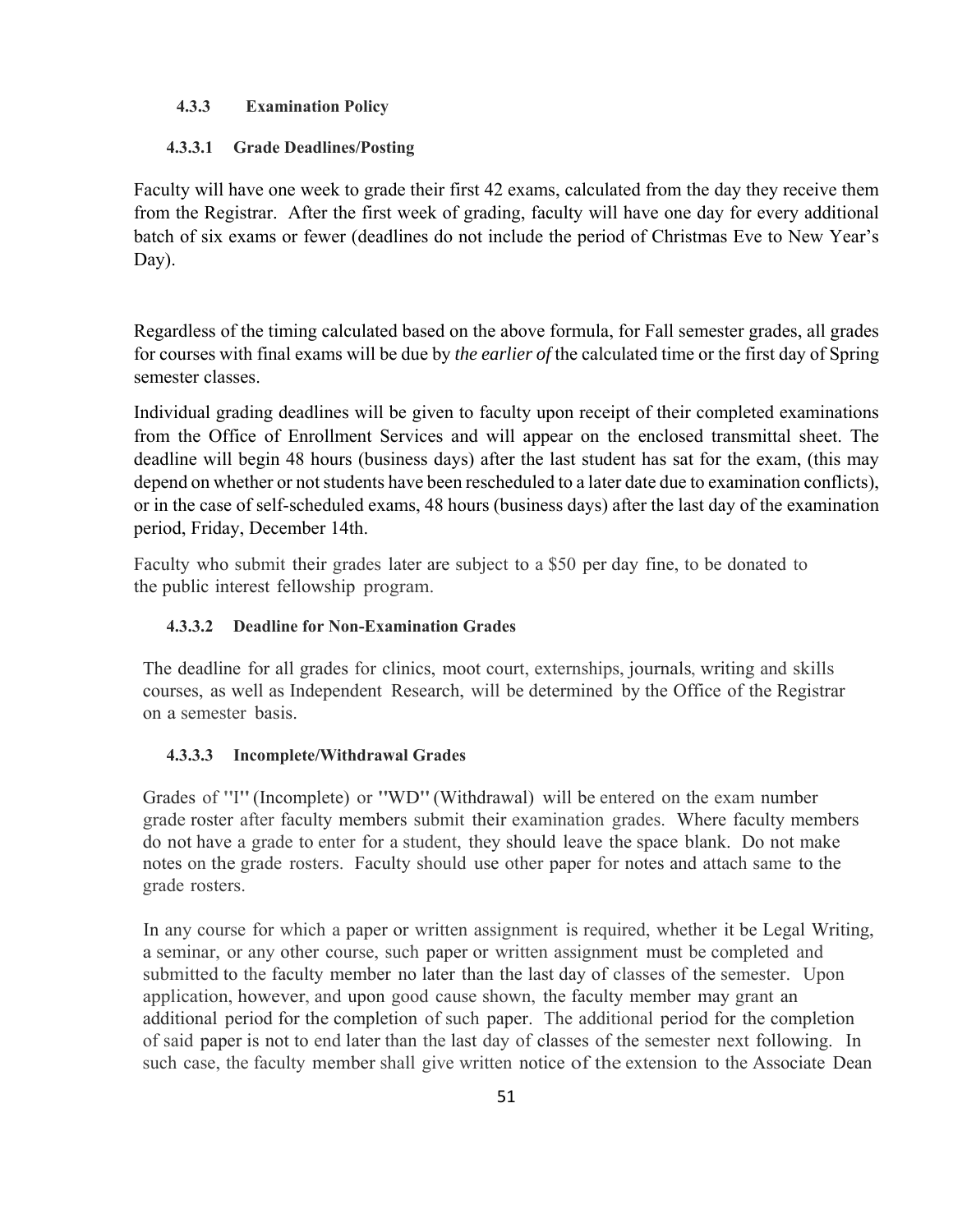prior to the examination period of the semester in which the course was given.

Clinical assignments must be completed to the satisfaction of the director of clinics within 45 days following the last day of classes in the semester.

In any course for which a paper or written assignment is required and in which a letter grade is given and the paper or written assignment has not been submitted as completed to the faculty member on or before the due date, a grade of F shall be entered, such grade to be considered for the purposes of averaging, like any other grade of F.

For any course for which an assignment, written or otherwise, is required and which a grade of Pass/D or F is given and the assignment has not been submitted as completed to the faculty member on or before the due date, a grade of F shall be entered. Such grade will be computed for purposes of averaging and will also be counted as a grade of F in computing the total credits of D and F received and the total number of credits attempted.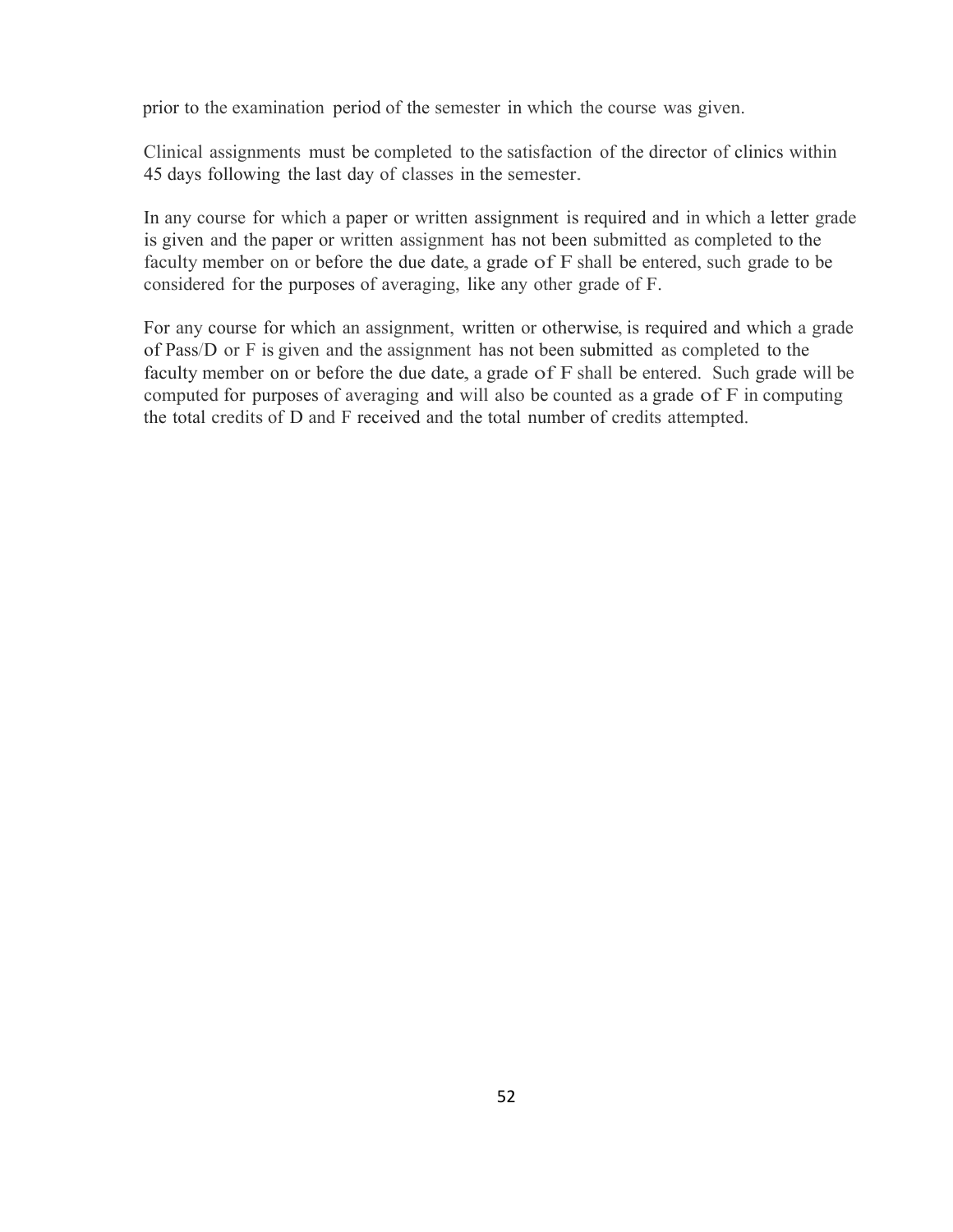### **4.3.3.4 Grade Changes**

Current policy does not permit a change of grade on the basis of a re-evaluation of an examination. Grade changes are permitted only where the faculty member discovers there has been a mechanical error in adding points on questions, transposing grades, etc. Faculty must submit evidence of the mechanical error.

## **4.3.3.5 Examination Answers**

All examination answers are to be retained by faculty members for one year, then may be discarded.

### **4.3.3.6 Open or Closed Book Policy**

Faculty policy dictates that final examinations be entirely open book (students are permitted to bring into the examination room any and all written materials) or entirely closed book (no materials permitted). Faculty who wish to have a limited closed book exam (students have access to certain materials) should submit those materials to the Registrar's Office. The Registrar's Office will reproduce the materials for distribution in the examination room.

## **4.3.3.7 Calculators**

Faculty should mandate that students may only use generic/basic calculators (ones that only do division, subtraction, and multiplication) if allowed at all. Strictly prohibited are calculators that can be used on cell phones, PDA's, graphing/engineering calculators, and any other potentially internet enabled or memory storing devices.

## **4.3.3.8 Availability During Examinations**

Full-time faculty are required to be present in the Law School at the time their examinations are administered unless another member of the faculty is also giving the same examination and is present in the building. If full-time faculty are unable to fulfill this availability for a particular examination, they must make arrangements with the Registrar of their whereabouts during the examination so they can be reached by phone if any questions or difficulties should arise.

Adjunct faculty need not be present during the examination, however, they must provide a phone

number where they may be reached.

#### **4.3.4 Class Attendance Policy**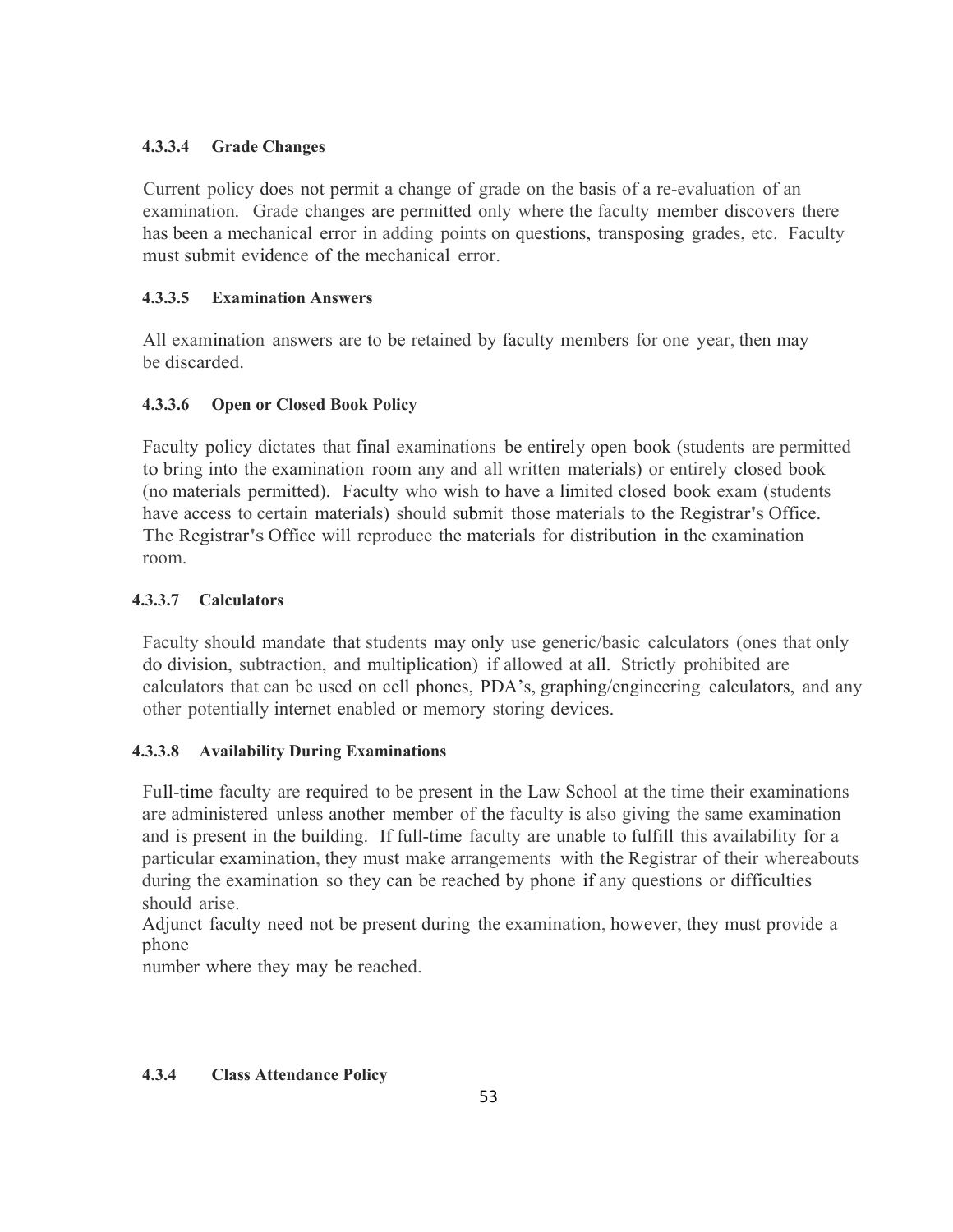The Law School has a standard Class Attendance Policy which requires students to attend a minimum of 75% of class sessions in a course or be administratively withdrawn from the course. Individual faculty members are free to adopt more stringent attendance policies. Each faculty member must announce, in writing, his or her policy regarding attendance, at the first class session of each semester.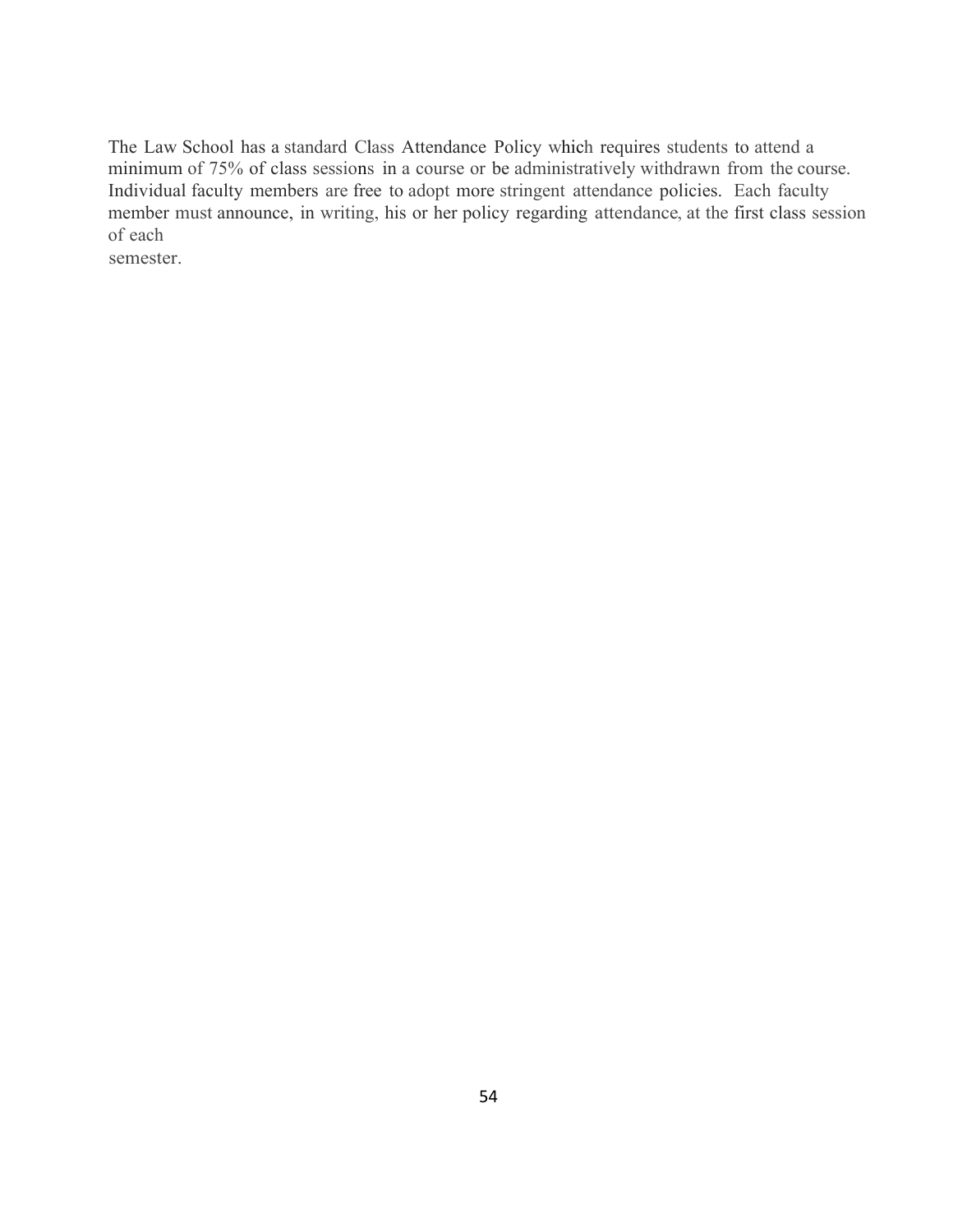Professors will be provided with attendance rosters which will be placed in his/her mailbox. The completed attendance rosters should be returned in either the drop box located on the fourth floor or the drop box located in the main lobby. Faculty may not excuse an absence. No absences beyond

25% are permitted, whether or not there is a good excuse. Faculty may, however, certify that a particular student was in fact in attendance, even though that attendance is not reflected on the attendance roster on that day. Faculty may also determine what counts as attendance (e.g. whether a student who arrives late or leaves early is permitted to sign the roster).

## **4.4 Sabbatical Leaves**

Source: In part University policy, in part Law School policy

The major purpose of a sabbatical leave is to provide the opportunity for continued professional growth and new or renewed intellectual achievement through study, research, scholarly writing, or professionally related travel. The number of sabbatical leaves awarded each year shall depend upon the university's financial ability to meet its continuing obligation to provide a balanced, quality academic program to its student body.

# **4.4.1 Eligibility**

All full-time tenured members of the faculty have the right to apply for sabbatical leave for each period of six (6) years of full-time faculty service with the university, exclusive of time on leave.

(a) Ordinarily, a faculty member shall take sabbatical leave in the seventh, fourteenth, twenty-first, etc. year with the university.

(b) If a sabbatical is taken with more than six years of credited full-time faculty service, those years in excess of six years are credited toward the eligibility requirement for the subsequent sabbatical. There must, however, be a minimum of four (4) years between the taking of sabbatical leaves.

(c) Probationary faculty members are not eligible for sabbatical leave.

(d) Up to two (2) years of faculty service at another accredited institution of higher learning at an unqualified rank may be credited in the letter of appointment toward a faculty member's application for sabbatical leave.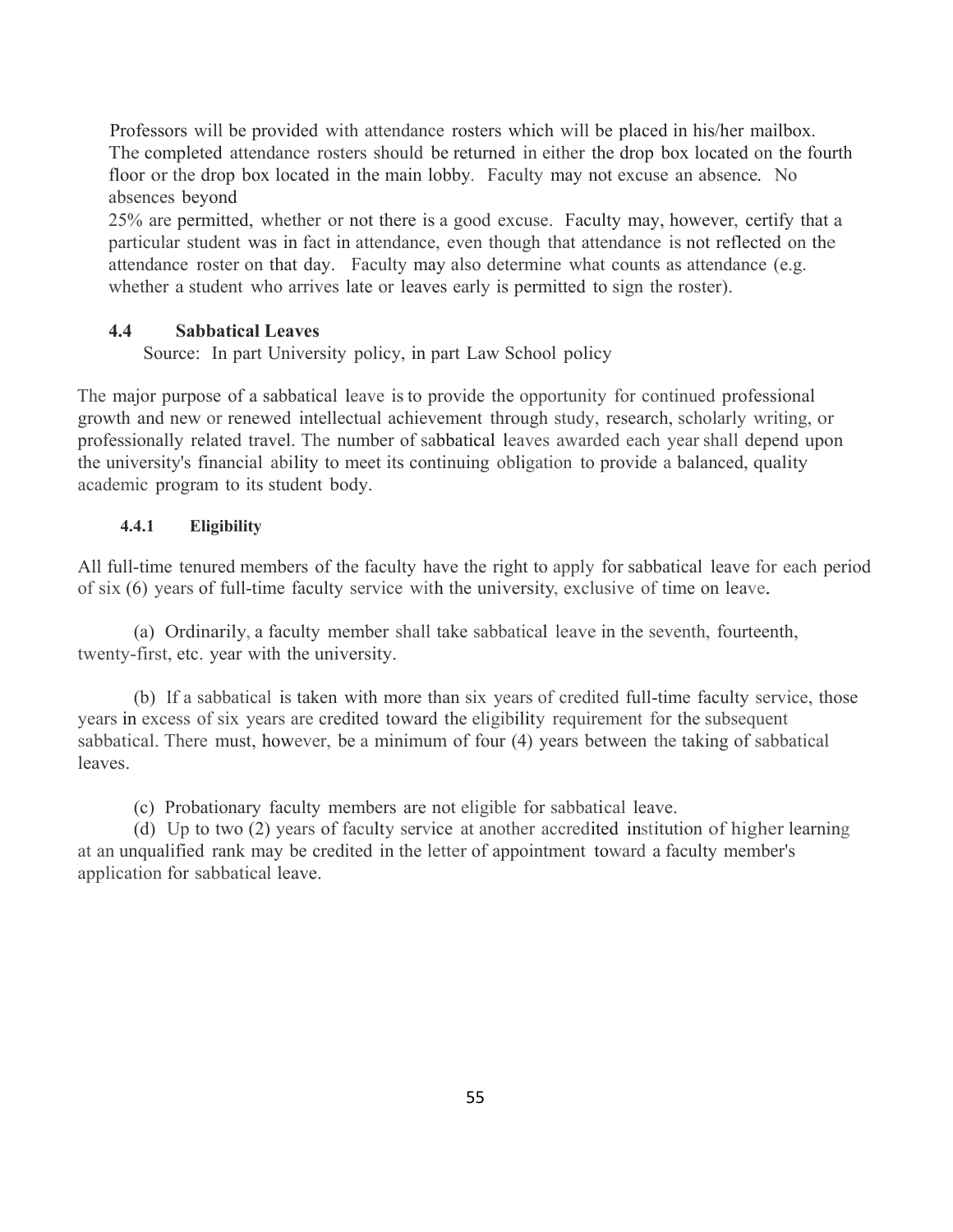#### **4.4.2 Application and granting procedure**

Every applicant must apply for sabbatical leave on forms provided by the Office of the Provost online at the main University website.

(a) Every applicant must state the purpose, as specifically as possible, in applying for sabbatical leave.

(b) Every application must state that the applicant shall continue to serve for at least one (1) year after expiration of the term of the leave unless this provision is waived in writing by the Provost.

(c) Applications must be submitted to the Law School's Rank and Tenure Committee by October 1 of the year preceding the academic year in which the leave is to be taken. However, a faculty member should plan and prepare a sabbatical well ahead of the time he or she submits the application to the department. Then, the Dean shall submit his/her recommendation to the Provost by December 1. The Provost shall take action on applications by the tenured faculty before January 15. The Provost shall not take action on any application by a faculty member who has also applied for tenure until a final affirmative tenure decision is rendered.

(d) At each step of the process the respective body or individual shall inform the applicant and all appropriate parties, in writing, of the recommendations made.

(e) The applicant has the right to appeal from the Dean to the Provost. Should an application for sabbatical leave be denied by the Provost on its merits, after approval by the Dean, the decision of the Provost is appealable to the president of the university.

(f) The department, college, or library endorsement must state that the work of the department, college, or library in which the applicant serves can be so arranged as to be carried forward effectively during the period of the leave. An endorsement should not be contingent upon replacing the applicant during the leave. If the sabbatical is rejected on grounds that a particular applicant's services are necessary, such an application shall not be rejected in a succeeding year on those grounds, nor shall this rejection prejudice the faculty member's eligibility under Section 4 . 4.1.

#### **4.4.3 Criteria for selection**

Every participant involved shall consider the advantages of such leave to the applicant and to the university. Primary consideration shall be given to the academic potential of the faculty member's proposal in terms of its contribution to the discipline, the intellectual development of the individual, or to the strengthening of the Law School or the university. A faculty member's choice of a one- semester or one-year sabbatical is not a criterion for selection.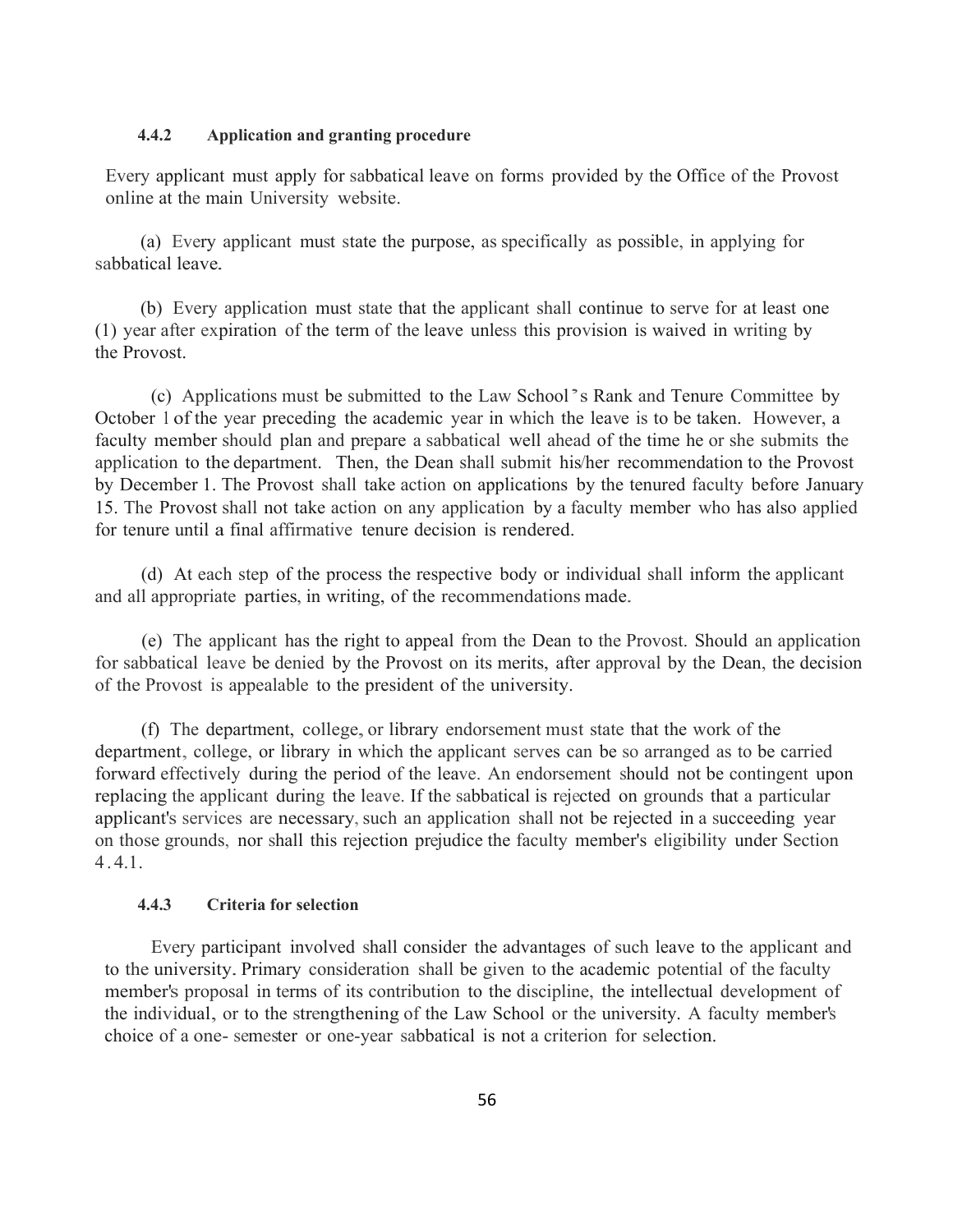The Law School's Rank and Tenure Committee must examine carefully the proposed sabbatical project and evaluate it critically before making a recommendation to the Dean. The Dean should weigh the impact of the faculty member's absence on its offerings and consider especially the need for, and expense of, replacement faculty.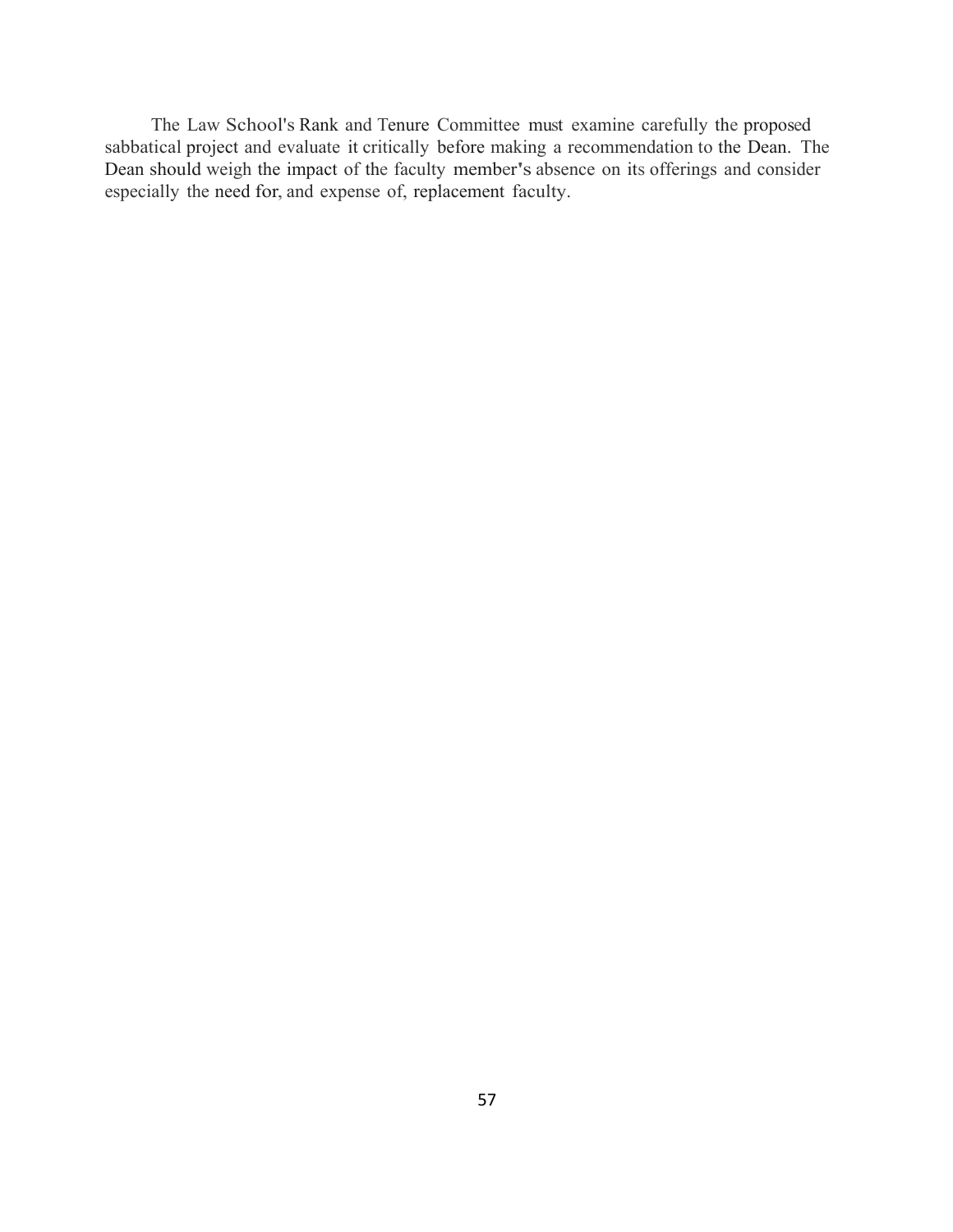### **4.4.4 Compensation and Expenses**

(a) Salary payments during sabbatical leave shall be three-quarters (3/4) pay if the leave is for one  $(1)$  year, and full pay if the leave is for one-half  $(1/2)$  year. Salary payments are calculated only on the faculty member's base salary.

(b) The granting of sabbatical leave shall not affect the applicant's tenure or any salary increment for which the applicant may be otherwise qualified.

(c) A faculty member on sabbatical leave shall be entitled to the continuation of pension and other fringe benefits provided by the university.

(d) A faculty member on sabbatical leave may accept remunerated employment only with the written approval of the Provost.

(e) A faculty member whose application has been finally approved may compete for University-funded travel and research money in conjunction with her/his sabbatical project.

# **4.4.5 Sabbatical Report**

At the conclusion of a sabbatical leave, the faculty member must submit copies of a report of his/her activities during the period of the leave to the Provost. If the sabbatical ends in the fall semester, the sabbatical report is due by February 15; if it ends in the spring semester, the report is due by July 1.

# **4.5 Childbearing/Primary Caregiver Policy**

Source: Law School Administration Policy

This policy applies to full-time tenure-track, tenured or long-term contract track faculty members who have a child arrive during their employ at Seton Hall Law School.

(a) Faculty members who bear children or who are primary caregivers may exercise one of the following options:

(1) 6 credits of teaching relief for either the semester in which the baby arrives or the following semester, provided that the faculty member is able to fulfill her teaching responsibilities for the previous semester.

(2) 3 credits of leave in the semester that the child arrives, and 3 credits of leave in the semester after the child arrives.

(b) The Associate Dean has the discretion to determine who qualifies as a primary caregiver.

# **4.6 Faculty Reimbursement Policies**

Source: Administration Policy 2018-2019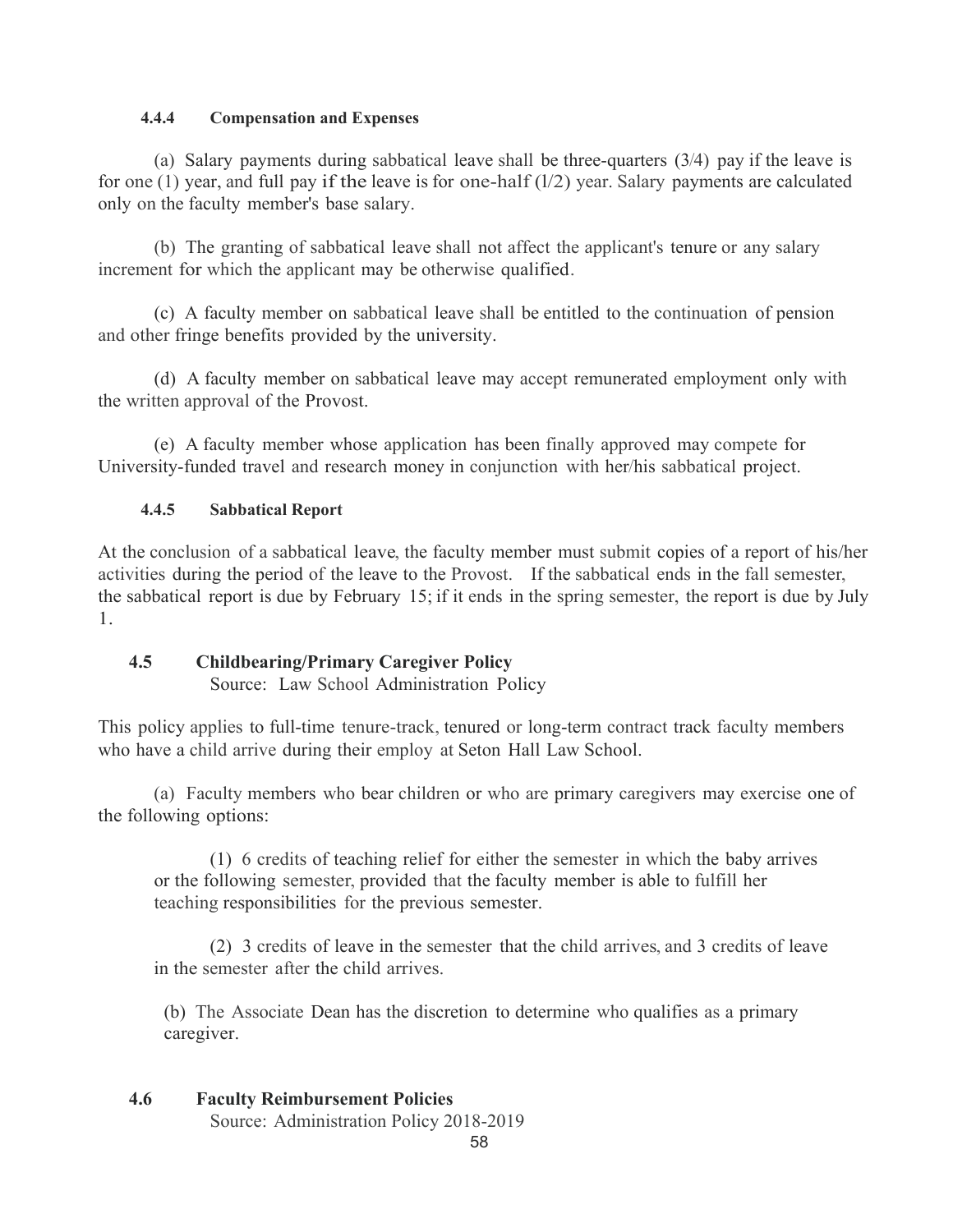# **4.6.1 Travel**

Faculty are reimbursed from a fund established each year by the Administration in an amount determined in consultation with the Budget Committee. The fund is divided equally among eligible tenured and tenure-track faculty, exclusive of those whose travel is paid out of Chair or similar funds. Funds unused by eligible faculty may be redeployed among other eligible faculty towards the end of the academic year.

# **4.6.2 Reprints**

The school pays for a reasonable number of article reprints.

# **4.6.3 Bar Membership**

The school pays for membership in the ABA, the AALS, the New Jersey State Bar Association, and one state's licensure fees.

# **4.6.4 Computers**

Faculty may receive one laptop as needed. Faculty must trade in the old laptop to receive the new one.

# **4.6.5 Professional Organizations**

The school will reimburse up to \$250 in membership fees in professional organizations that are necessary to the faculty member's work at Seton Hall Law School as law professor, e.g., ALI.

## **4.6.6 Social Events**

Faculty are not reimbursed for social events for students.

## **4.6.7 Entertainment**

Faculty are not reimbursed for entertainment unless they have been requested to entertain or have received prior approval from the Senior Associate Dean.

# **4.6.8 Grants and Fellowships**

Faculty must provide the award letter for a grant or fellowship to the Associate Dean. A determination will be made as to what portion of the grant of fellowship can be applied to the faculty member's salary and/or professional expenses.

# **4.7 Fellows Reimbursement Policies**

Policies for reimbursement of various expenses for fellows should be set out in the fellowship appointment letter.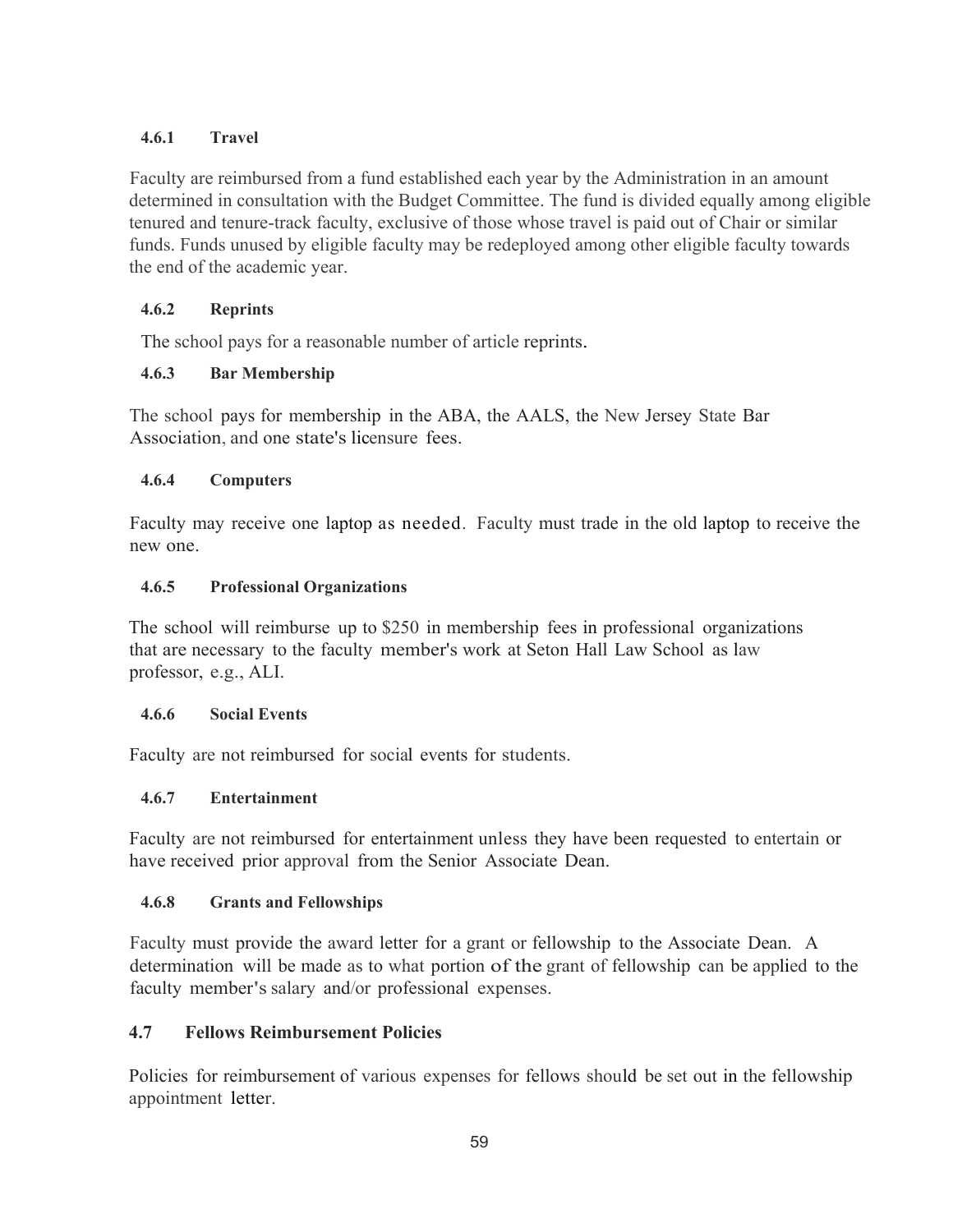#### **4.8 Selection of University Administrators**

#### **4.8.1 Faculty participation in searches for University President and Provost**

a. Authority for appointing the President of the University resides with the Board of Regents or its delegates. The Authority for appointing the Provost of the University resides with the President and the Board of Regents

b. The faculty of the School of Law shall participate in the search process created by the responsible authorities for the President and Provost of the University.

c. There shall be search and screen committees the positions of President and Provost of the University.

d. At least one faculty member from the School of Law shall be appointed to the search and screen committees formed in connection with searches for the positions of President and Provost of the University. The faculty member(s) shall be appointed with the advice of the Dean and faculty of the School of Law.

# SECTION 5: FACULTY GRIEVANCE COMMITTEE RULES

Source: This and the following section were adopted by the faculty in October 2019.

## **5.1 Scope**

- a) This section applies to all matters involving:
	- 1. Allegations of impermissible conduct by a faculty member, the Dean, or an Associate Dean, asserted by members of the Law School community, including Trustees, Regents, officers, students, faculty, administrators, staff members, employees, applicants, vendors, and guests, where such impermissible conduct shall consist of:
		- i. Arbitrary, capricious or substantially unfair application of any rule or regulation of the law school; or
		- ii. Conduct in violation of the University's "Policy Against Sexual Misconduct, Sexual Harassment, and Retaliation" or the University's "Policy Against Discrimination, Harassment and Retaliation."
- b) If the complaint implicates a member of the Faculty Grievance Committee ("the Committee"), the Law School Dean ("Dean"), or the Associate Dean for Academics ("the Associate Dean"), the implicated person shall recuse himself or herself throughout the investigation, hearing, and appeal process. If the complaint is brought against the Dean under subsection  $5.1(a)(1)(ii)$  (or if the Dean is otherwise recused), the Committee shall retain an independent investigator external to Seton Hall to fulfill the investigatory functions of subsection 5.5.3 and the Senior Associate Dean shall assume the responsibilities of the Dean for purposes of handling that complaint. If the complaint is brought against the Associate Dean (or if the Associate Dean is otherwise recused), the Dean shall appoint another individual to assume the responsibilities of the Associate Dean for purposes of handling that complaint.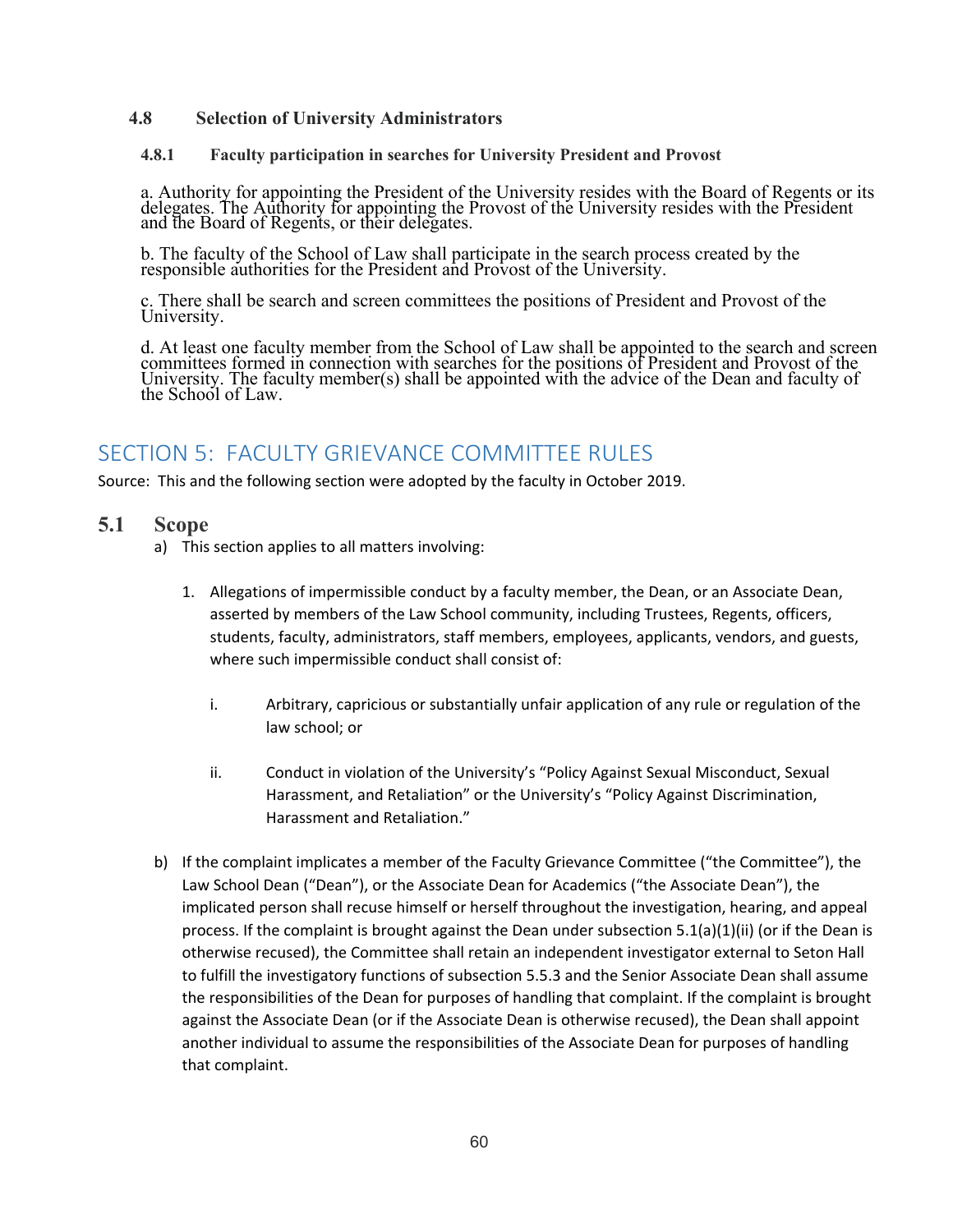c) Except as stated above, the Committee has no jurisdiction over grading or over the administration of the rules and regulations of the law school.

# **5.2 Faculty Grievance Committee**

# **5.2.1 General Operations**

- a) The Committee shall have the power to prescribe regulations and guidelines not inconsistent with the rules set forth in this section, including but not limited to reasonable timelines and limitations not already specified in this section in order to achieve prompt resolution of all complaints.
- b) When conducting general business, such as prescribing generally applicable regulations and guidelines for hearings and other committee proceedings, the Committee shall not have the power to act unless the majority of its membership is present. All such decisions shall be made by majority vote of those present.

# **5.2.2 Case Adjudication**

- a) When the Associate Dean first refers to the Committee a matter pertaining to a particular complaint, the Chair shall identify at random two other non‐recused members of the Committee to serve with the Chair on the "case panel," which shall represent the Committee for purposes of acting on all matters arising from that complaint. Once the case panel is identified, the Chair shall immediately notify the Associate Dean and the parties as to the composition of the panel.
- b) In any case involving allegations of grave misconduct that, if proven, could reasonably support the imposition of suspension, dismissal, or other severe sanction, each party may move to replace one (1) member of the case panel without cause, provided that each party submits his or her motion within five (5) days of receiving notification of the panel composition.
- c) The parties shall have the opportunity at any time to move to strike a member of the case panel for good cause. In the event that a party makes such a motion, the panel as a whole shall decide whether good cause exists to replace the panel member.
- d) Each member of the panel shall have the power to recuse himself or herself for good cause.
- e) In the event that a member of the panel is removed or recused, a replacement member of the panel shall be identified at random from those members of the Committee who have not been assigned to the case panel. In the event that the Chair of the Committee is replaced, the panel shall select one of its own members to preside over the case and to assume all powers and responsibilities of the Chair in relation to that case.
- f) In the event that a panel member is replaced and a party has not yet exercised a peremptory challenge to which he or she is entitled, that party may exercise the peremptory challenge against the replacement panel member within five (5) days of being notified of the replacement.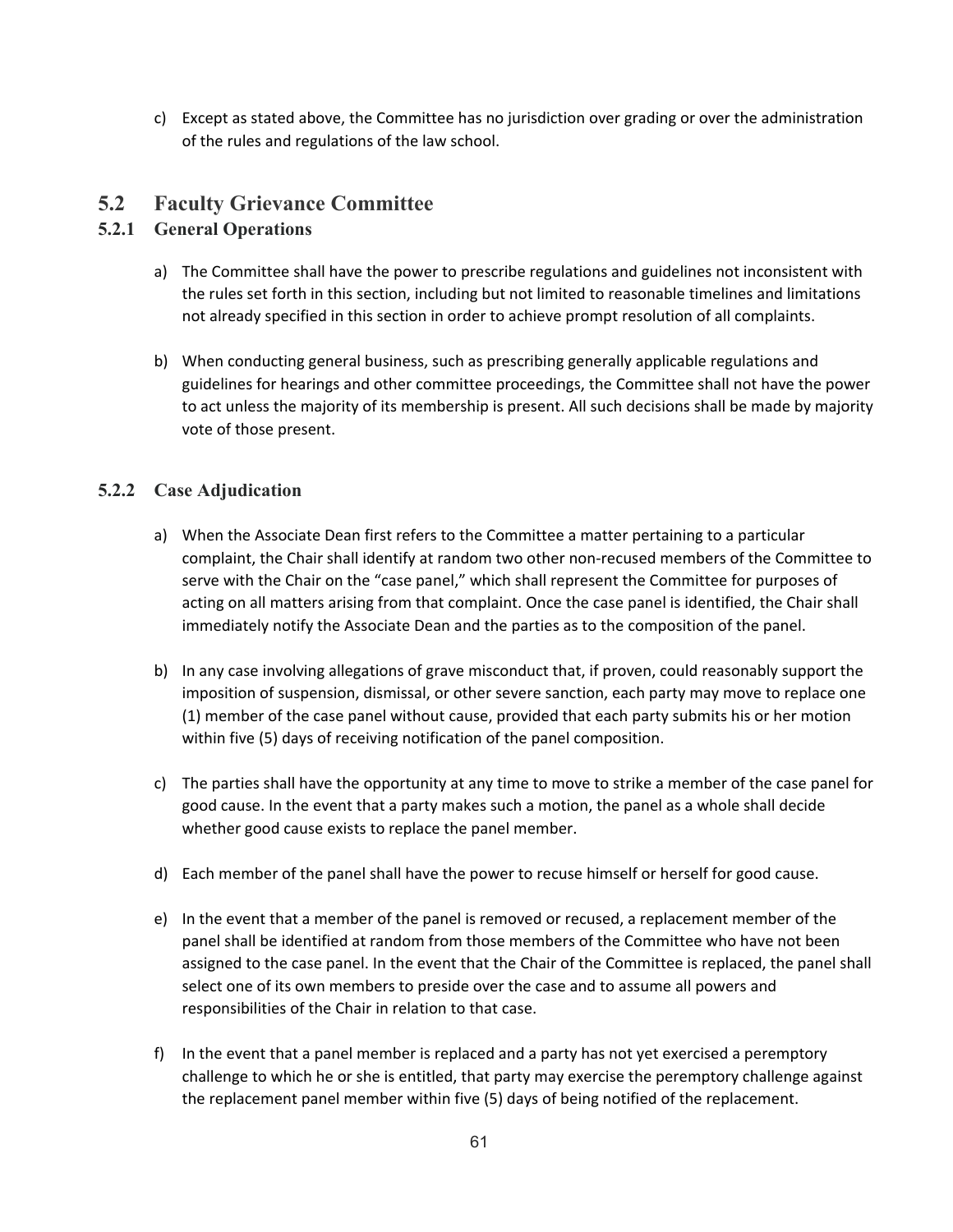- g) The case panel shall not have the power to act unless all three members of the panel are present.
- h) Unless otherwise indicated, all decisions of the panel shall be made by majority vote.

# **5.3 Pre-Complaint Procedures**

- a) Anyone intending to file a complaint alleging a violation pursuant to subsection  $5.1(a)(1)$  is encouraged first to make an appointment with the Associate Dean to review the matter.
- b) A Law School employee who observes or receives information that a possible violation of subsection 5.1(a)(1)(ii) has occurred shall report that information to the Dean or an associate dean, consistent with the requirements of the Policy Against Sexual Misconduct, Sexual Harassment and Retaliation.

# **5.4 Informal Procedures**

- a) If the Associate Dean determines that informal resolution of a reported matter would result in a prompt, fair, and adequate resolution for the parties involved, the Associate Dean may propose to the person who has reported the allegation that he or she may elect to pursue an informal process.
- b) An informal process may be used only if consented to by both the person reporting the allegation and the person alleged to have committed the violation, and either party may terminate any informal process at any time, without penalty.
- c) No person reporting that he or she was subject to an act of sexual assault (as defined by the Seton Hall Policy Against Sexual Misconduct, Sexual Harassment and Retaliation) shall be asked to mediate or reach a resolution of the report directly with a person alleged to have committed the assault.
- d) The Associate Dean must inform anyone alleging a violation under subsection 5.1(a) that he or she may initiate a formal complaint at any time, regardless of what steps are being or have been taken pursuant to an informal process.

# **5.5 Complaint Process**

## **5.5.1 Complaints**

- a) Upon satisfaction of the requirements set forth by subsection 5.3, an individual may file a formal complaint with the Associate Dean.
- b) The complaint shall be:
	- 1. In writing; and

2. Signed by the complainant, except that in the case of a complaint alleging impermissible conduct under subsection 5.1(a)(1)(ii), the complaint may be signed and submitted by any person on behalf of the complainant, including by the Dean or an associate dean.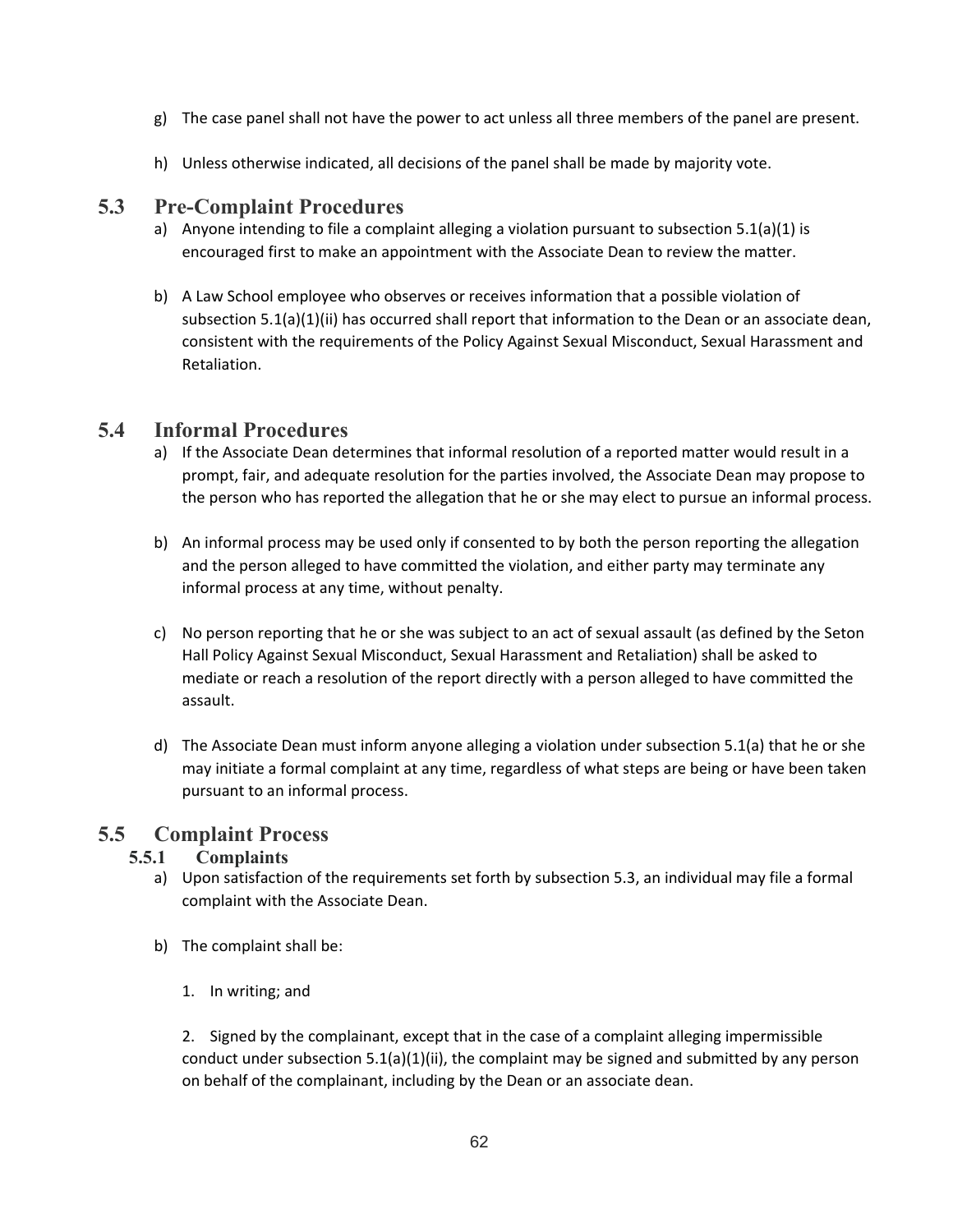- c) A complaint alleging misconduct under subsection  $5.1(a)(1)(ii)$  may be filed at any time. All other complaints shall be filed within 180 days after the occurrence of the last event giving rise to the complaint. If a complaint subject to the 180‐day limit is filed beyond this time period, the complainant must allege facts demonstrating that it was impossible to do so earlier or that unusual circumstances justify the delay, taking into account the reasons for the delay, and whether the delay unduly prejudices the respondent.
- d) Any member of the Law School community, including Trustees, Regents, officers, students, faculty, administrators, staff members, employees, applicants, vendors, and guests, may file a complaint.
- e) Simultaneous with the filing of the complaint, the complainant shall send a signed copy of the complaint to all persons against whom relief is sought, except that in the case of a complaint alleging impermissible conduct under subsection 5.1(a)(1)(ii), an associate dean shall provide the complaint to the person against whom the complaint is made.

### **5.5.2 Answer**

After receipt of the complaint, any person against whom relief is sought shall have 15 days in which to respond to the allegations in the complaint. The case panel may extend the time to answer by an additional 10 days if it finds that the 15‐day limit would impose a hardship. The response shall be in writing, filed with the Associate Dean, and served upon the complainant.

## **5.5.3 Actions upon Receipt of the Complaint; Investigation**

- a) The Associate Dean shall review the complaint and the answer. If the Associate Dean determines that a complaint is not within the jurisdiction of the Committee, or that the complaint, viewed in the light most favorable to the complainant, fails to allege conduct prohibited by subsection 5.1(a), the Associate Dean shall report that determination with reasons to the case panel. The case panel may overrule the Associate Dean's decision by a majority vote. If the Associate Dean's decision is not overruled by the panel, the Associate Dean shall dismiss the complaint and so inform the complainant in writing. By written notice to the Chair within fifteen days of receiving notice of that dismissal, the complainant may request and shall receive de novo review of the dismissal by the case panel.
- b) If the Associate Dean chooses not to dismiss the complaint, the Associate Dean shall commence an investigation of the allegations set forth in the complaint.
- c) For any complaint alleging impermissible conduct under subsection  $5.1(a)(1)(ii)$ , the Associate Dean may at any point in the process retain an independent investigator external to Seton Hall University to conduct the investigation, but not before simultaneously notifying both parties as to the decision to retain an independent investigator and providing both parties an equal opportunity to provide input regarding the selection of the independent investigator.
- d) The investigation shall adhere to the following requirements:
	- 1. The parties shall be promptly and simultaneously notified of the initiation of any investigation.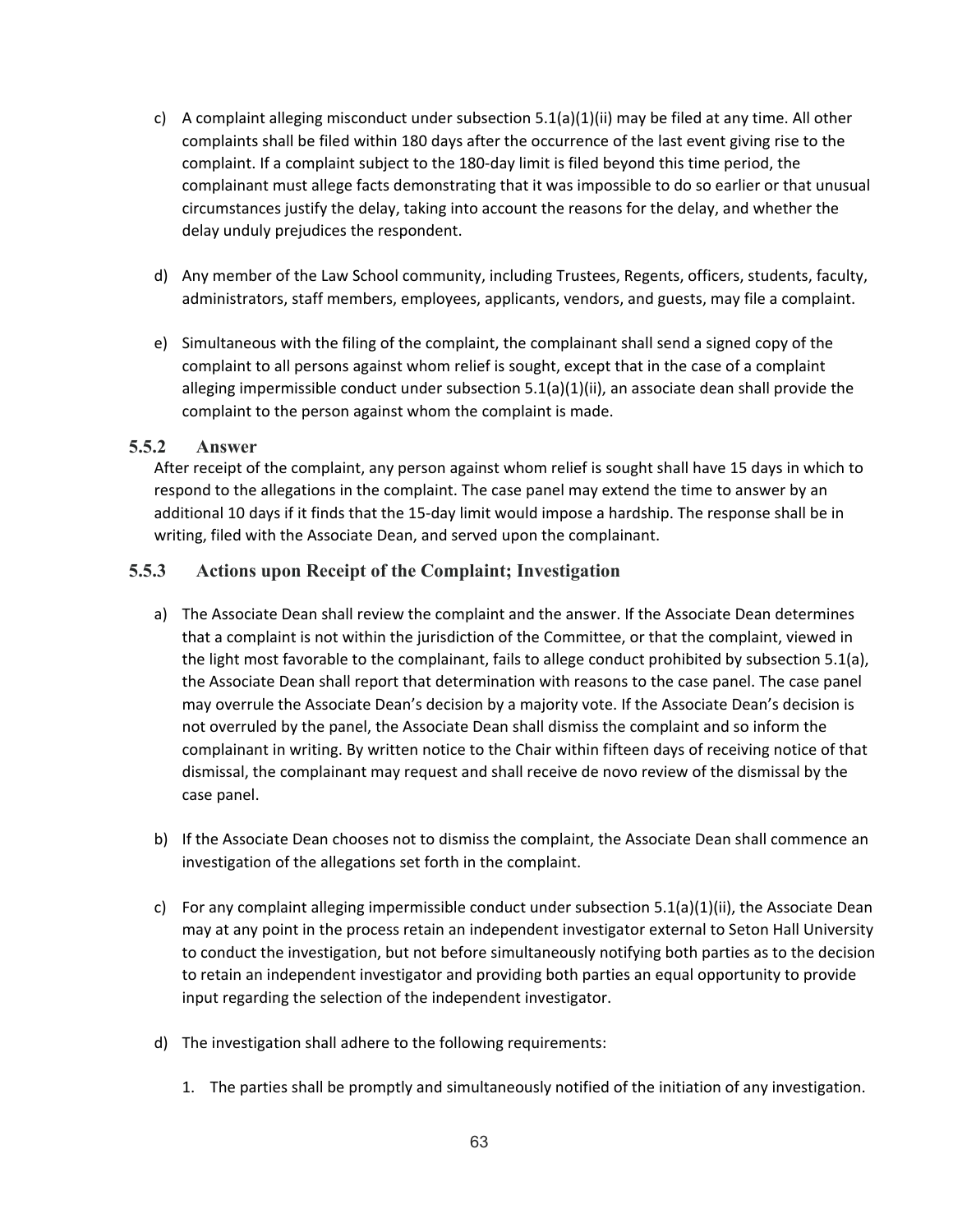- 2. Each party shall have the right to be represented by an advisor of his or her choosing throughout the course of the investigation.
- 3. The parties shall have the right to suggest witnesses to be interviewed during the course of the investigation and present documentary evidence to be considered during the course of the investigation.
- 4. Unless extraordinary circumstances warrant otherwise, the investigation shall include individual interviews of the complainant, respondent, and any witnesses.
- 5. The investigator shall prepare an initial report that summarizes the relevant evidence and sets forth proposed factual findings in light of that evidence.
- 6. The initial report shall be shared promptly and equally with the complainant and the respondent.
- 7. Upon receiving the initial report, each party shall have an opportunity:
	- (i) To meet with the Associate Dean together with any investigator; and/or
	- (ii) To respond in writing to the report's conclusions; and/or
	- (iii) To request the gathering of additional evidence.
- 8. The Associate Dean, in consultation with any other investigator, shall determine whether to revise the report and/or pursue additional investigation in light of the parties' submissions.
- 9. Following the parties' responses to the initial report (and additional investigation, if any, and/or the making of subsequent changes, if any, to that report) the Associate Dean shall produce a final investigative report to the case panel. The Associate Dean shall also make the final investigative report available to each party. The parties shall have the opportunity to file with the panel a written response to the final investigative report.
- 10. Neither the initial report nor the final report shall contain any conclusions as to whether the respondent has engaged in conduct prohibited by subsection 5.1(a).
- 11. In addition to the provisions set forth above, in all matters involving allegations of impermissible conduct under subsection  $5.1(a)(1)(ii)$ , the parties shall be accorded equal rights at each stage of the process.
- e) Upon receipt of the final investigative report, the case panel may act as follows:
	- 1. In the event that the panel concludes that the report is incomplete, the panel may return the report to the Associate Dean with a description of the additional evidence that the panel believes needs to be gathered. At that point, the Associate Dean, in consultation with any other investigator, shall gather the additional evidence required and issue the report pursuant to the procedures set forth in subsection 5.5.3(d)(9).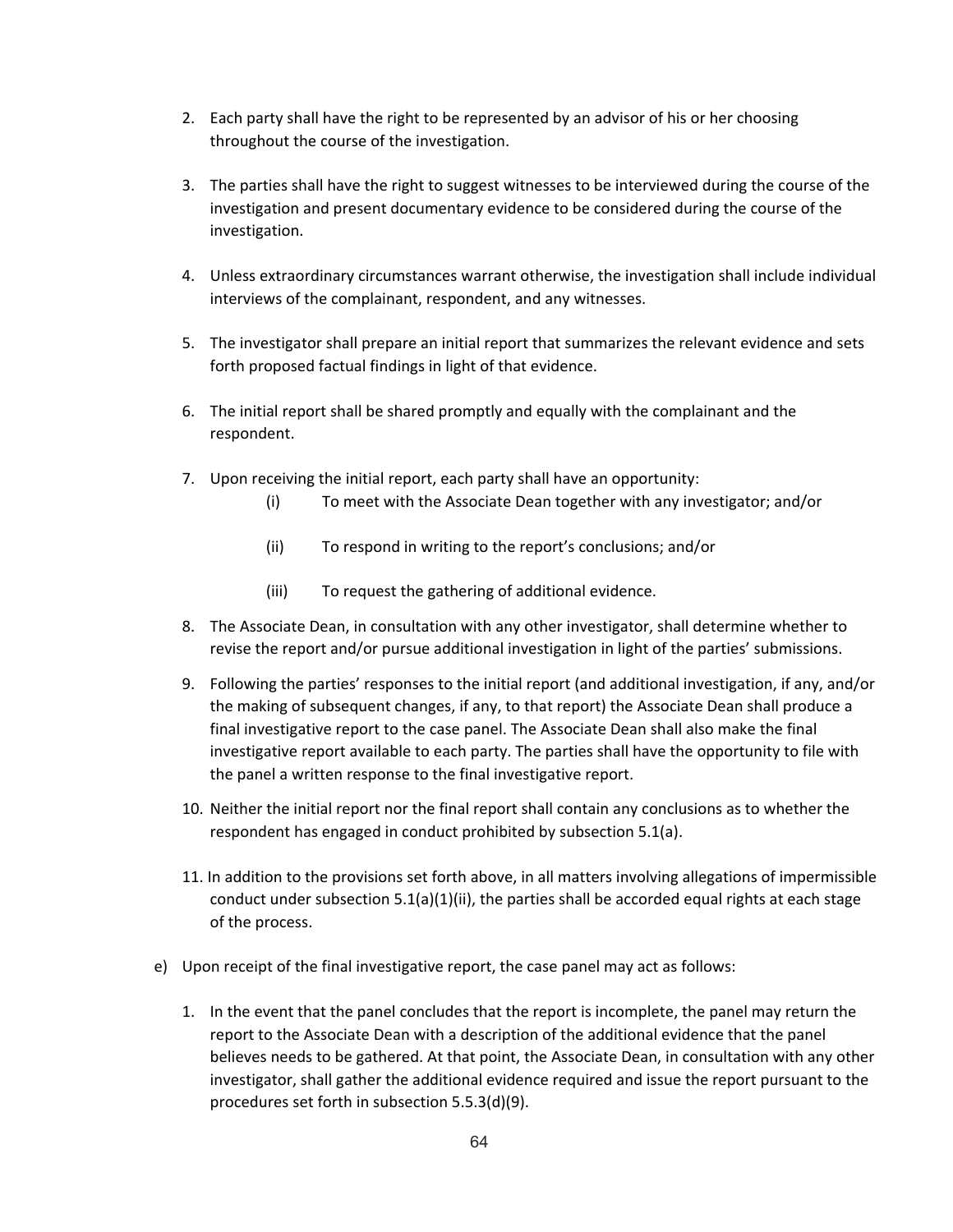- 2. Except in cases involving impermissible conduct under subsection 5.1(a)(1)(ii), the case panel may render a decision without a formal hearing.
- 3. The case panel may hold a formal hearing.

### **5.5.4 Interim Measures**

In a case brought pursuant to subsection  $5.1(a)(1)(ii)$  or other emergent cause, the respondent may be suspended with pay by the Dean or assigned to other duties during the pendency of the case, if the Dean deems that there is potential harm to others or to the Law School if the respondent continues in his/her current duties. The Dean may also determine and implement other appropriate interim measures as the circumstances of the case warrant.

# **5.6 Hearing Process**

- a) In all cases in which the case panel decides to conduct a formal hearing, the panel shall concurrently give all parties at least 10 days' written notice of the scheduled hearing. The notice shall include a list of witnesses (if any) that the panel plans to have testify at the hearing or documentary evidence the panel plans to consider at the hearing. The parties shall have the opportunity to respond to that notice. In the event the case panel makes any changes to its list of witnesses and/or evidence to be considered at the hearing, it shall promptly notify both parties of any such changes, but any such additions will not re-start the 10-day clock. Either party may request a reasonable extension to prepare for a witness added less than three days prior to a hearing.
- b) The case panel may, if it so chooses, conduct a pre‐hearing session with the parties to simplify the issues, effect stipulations of facts, provide for the exchange of documentary or other information, and achieve such other appropriate pre-hearing objectives as will make the hearing fair, effective, and expeditious.
- c) Upon written notice to all parties, with due regard to the rights of the parties, and to the extent permitted by law, the case panel may invite or permit other interested persons to be present or to participate in the hearing.
- d) Extensions of time or rescheduling requests by the parties may be granted by the Chair for good cause.
- e) In any case involving allegations of grave misconduct that, if proven, could reasonably support the imposition of suspension, dismissal, or other severe sanction, the Law School shall provide the Committee with independent counsel external to Seton Hall University.
- f) A complete and verbatim record of the hearing will be kept. At the conclusion of the hearing, the full record, together with all documents or other materials that have been introduced during the hearing, will be made available to either party for copying at the requesting party's cost.
- g) The complainant and respondent shall have the following rights: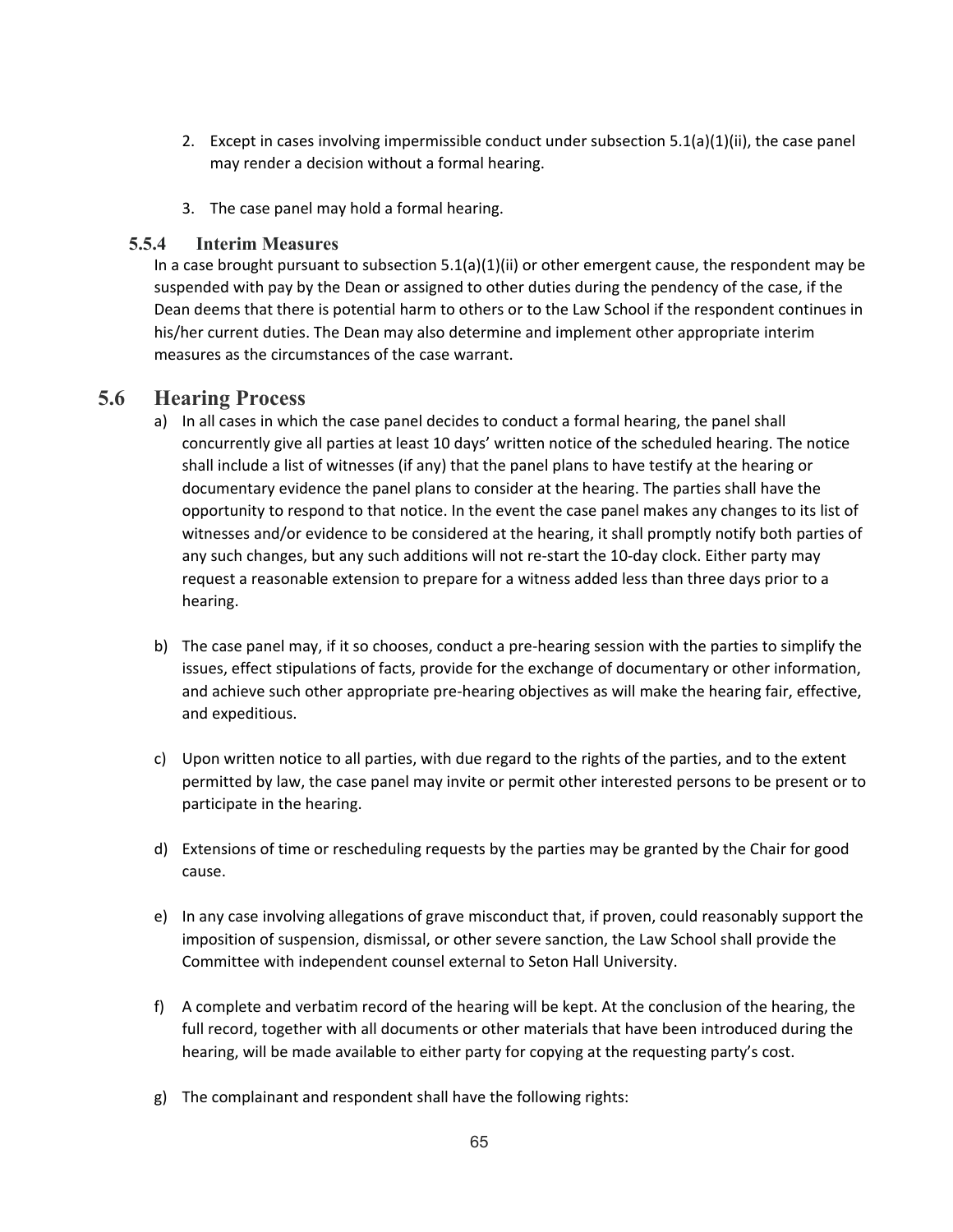- 1. The right to represent themselves or to select a representative from among the law school faculty or student body or to select other legal counsel.
- 2. The right to testify on their own behalf.
- 3. The right to cross-examine any witness questioned by the case panel, except that in cases involving allegations of sexual assault, dating violence, domestic violence, or stalking under the University Policy Against Sexual Misconduct, Sexual Harassment and Retaliation, the respondent may not directly cross‐examine the complainant but rather may instead cross‐ examine the complainant through a representative or submit specific questions to be asked of the complainant by the case panel.

# **5.7 Decisions**

## **5.7.1 Initial Decisions**

- a) For all complaints, a violation may be found only if sustained and supported by the preponderance of the evidence.
- b) If the case panel finds that a violation has occurred, the panel shall issue a decision explaining the basis of its determination and may award such relief as is authorized by and consistent with the rules and regulations of the Law School, except that the panel may not impose suspension, dismissal, or any other severe sanction for grave misconduct unless it has first held a hearing pursuant to subsection 5.6 or the respondent has agreed to the specified sanction.
- c) In all cases the case panel shall render a written decision and serve copies on all parties in interest and file a copy with the Dean.
- d) The case panel's decision becomes final 15 days after service and filing, unless:
	- 1. Reconsideration is sought under subsection 5.7.2; or
	- 2. An appeal is taken under subsection 5.7.3; or
	- 3. The panel has recommended the imposition of suspension, dismissal, or another severe sanction.
- e) The deliberations of the case panel in reaching any decision under these rules are confidential.
- f) The case panel shall notify all parties in writing of all decisions. The panel may notify any other persons whom the panel determines should receive notice of its decisions.
- g) If the case panel proposes to base its decision in whole or in part upon any facts not contained in the record before it*,* the panel shall notify the parties of such facts and permit them an opportunity to comment in writing prior to any decision on the matter.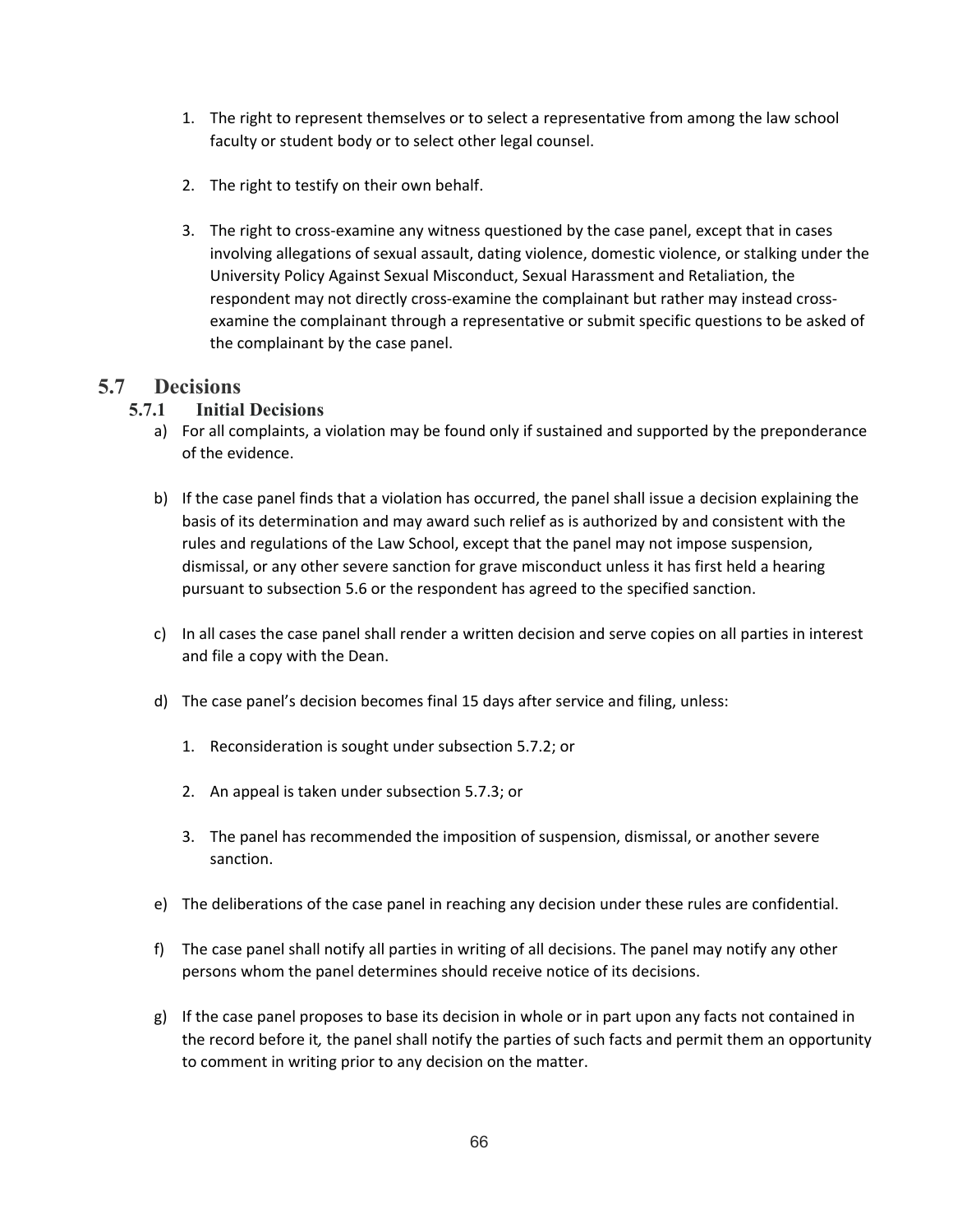h) If the case panel has not acted upon a complaint within 60 days, the Chair shall provide a status report to the parties that indicates the expected date of action by the panel.

## **5.7.2 Reconsideration of Decisions**

- a) The Dean or any party in interest may, within 10 days of receiving a decision from the case panel, request that it be reconsidered by filing with the panel, and serving on all parties in interest, a written statement setting forth the grounds for reconsideration.
- b) The Dean or any other party in interest may respond to the request for reconsideration within 10 days. The case panel shall act promptly upon the request for reconsideration and give written notice of its action to the Dean and all parties in interest.
- c) The Dean has the power to disapprove the reconsidered decision within 5 days, except that the Dean shall have no power to disapprove of such reconsidered decision if the Dean is implicated in a complaint as set forth in subsection 5.1(b).

### **5.7.3 Appeal to the Faculty**

- a) The Dean or any party in interest has the right to appeal a final decision to the faculty in the following cases only:
	- 1. Where the Dean has sought reconsideration under subsection 5.7.2, or has disapproved the case panel's decision after reconsideration under subsection 5.7.2; or
	- 2. Where a member of the case panel has filed a written dissent; or
	- 3. Where the Dean is implicated in the complaint and the case panel renders a final decision; or
	- 4. Where the case panel has imposed suspension, dismissal, or another severe sanction.
- b) Any appeal shall be initiated by filing with the Chair a Notice of Appeal setting forth the grounds for the appeal within 20 days of the service of the final decision.
- c) Upon receiving a Notice of Appeal pursuant to subsection 5.7.3(b), the Chair shall cause the matter to be placed on the agenda of the next faculty meeting.
- d) Any faculty members who are implicated in a complaint, who participated in the investigation of the case, or who served on the case panel are not eligible to participate in any faculty decision in that case. Any faculty members who have not received prescribed training are not eligible to participate in any faculty decision in a case involving impermissible conduct under subsection 5.1(a)(1)(ii).
- e) Except as provided by subsection 5.7.3(g), and when a quorum is present, the faculty, by majority vote of those present, may decide the matter with or without further hearing and may affirm, reverse, or modify the decision or remand the matter with instructions for further proceedings.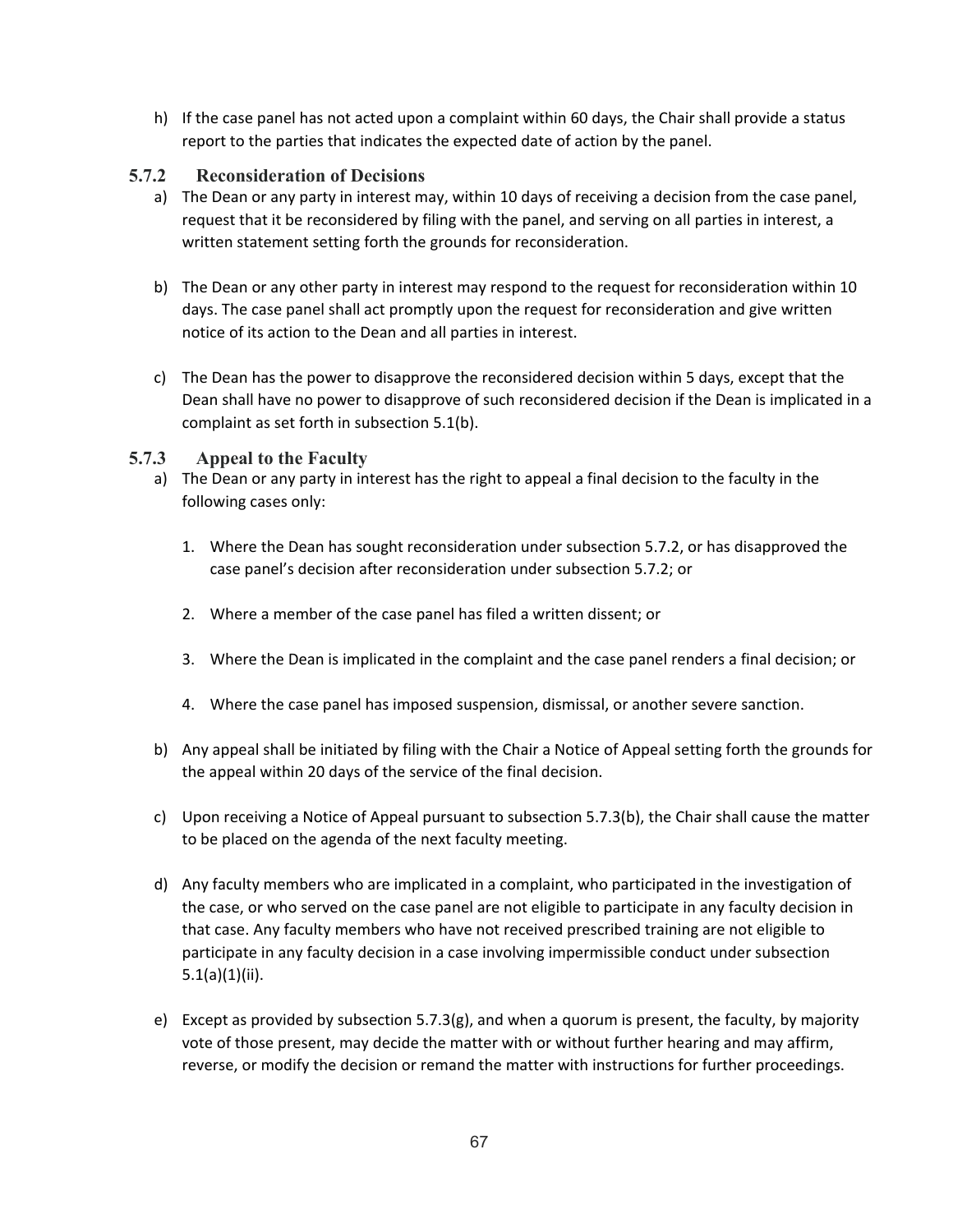- f) For purposes of a faculty decision under this section, a quorum of the faculty shall consist of a majority of faculty members eligible to participate in that decision.
- g) In any appeal involving a suspension, dismissal, or another severe sanction, the following requirements shall apply:
	- 1. The decision of the case panel shall be subject to review by the tenured faculty eligible to participate in a faculty decision under this section.
	- 2. The complainant and respondent shall be afforded an opportunity to address the participating faculty, but they shall not be present for the ensuing deliberations and vote of the body.
	- 3. The participating faculty may impose the proposed sanction only by at least 2/3rds vote of those present.

### **5.7.4 Service**

Service of all materials on all parties shall be by electronic or paper mail and shall be effective upon mailing.

### **5.7.5 Confidentiality**

- a) All members of the Committee shall keep in confidence all aspects of each case.
- b) All records of the case panel's proceedings shall be kept confidential, unless the Dean or the full faculty authorizes otherwise consistent with the requirements of the Family Educational Rights and Privacy Act (FERPA).
- c) Findings of discrimination shall be reported by the Senior Associate Dean to the University's Office of Compliance.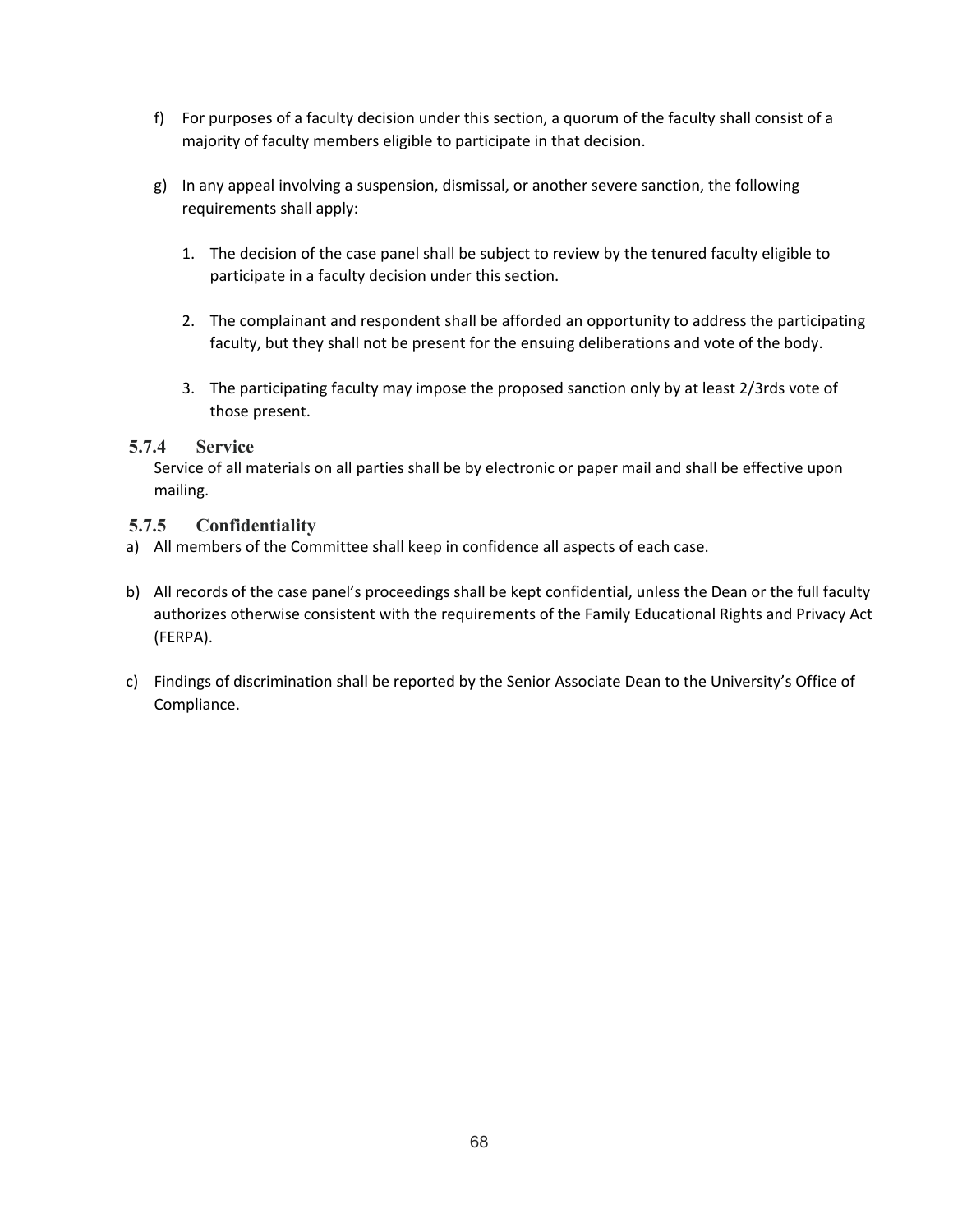# SECTION 5A: GRADING COMPLAINTS COMMITTEE RULES

## **5A.1 Jurisdiction**

- a) The Grading Complaints Committee ("the Committee") has jurisdiction to hear student allegations of arbitrary, capricious or bad-faith grading procedures, such as a breach of anonymity, a professor's failure to read the examination, materially misleading examination terms, an examination wholly unrelated to course content, or other procedure that is egregiously unfair. The Committee shall have no jurisdiction to review the substantive grade decision of another faculty member, only to hear allegations challenging a faculty member's grading procedures. An arbitrary grading procedure is not established by the absence of a model answer, the fact that the professor has not provided a written explanation of the grade provided, or by comparison of the grades with the grades for other papers. The Committee shall have no jurisdiction to re-evaluate, re-grade, or rescore a student's examination. The Committee shall have jurisdiction to recommend relief under this subdivision only if the Committee finds that a faculty member's grading procedure was arbitrary, capricious, or in bad faith.
- b) If the complaint implicates a member of the Committee, the Committee shall accept jurisdiction, but the implicated member shall recuse himself or herself throughout the committee and appeal process. The Chair shall replace that person with another individual eligible to serve as a member of the Committee.
- c) Except as stated above, the Committee has no jurisdiction over grading or over the administration of rules and regulations of the law school.
- d) No decision of the Committee shall be made nor any hearing held unless there is a quorum present, which shall consist of a majority of the Committee membership. A majority of such quorum shall consist of full time tenured or tenure track faculty.

## **5A.2 Pre-Complaint Procedures**

A student intending to file a complaint shall first make an appointment with the professor to review the examination. If after meeting with the professor, the student believes that jurisdiction may exist under Section 5A.1, the student shall then make an appointment with an Associate Dean to review the matter. After meeting with an Associate Dean, the student may then file a complaint with the Committee.

## **5A.3 Complaint Process**

### **5A.3.1 Complaints**

a) The jurisdiction of the Committee is invoked only by the filing of a complaint with the Chair.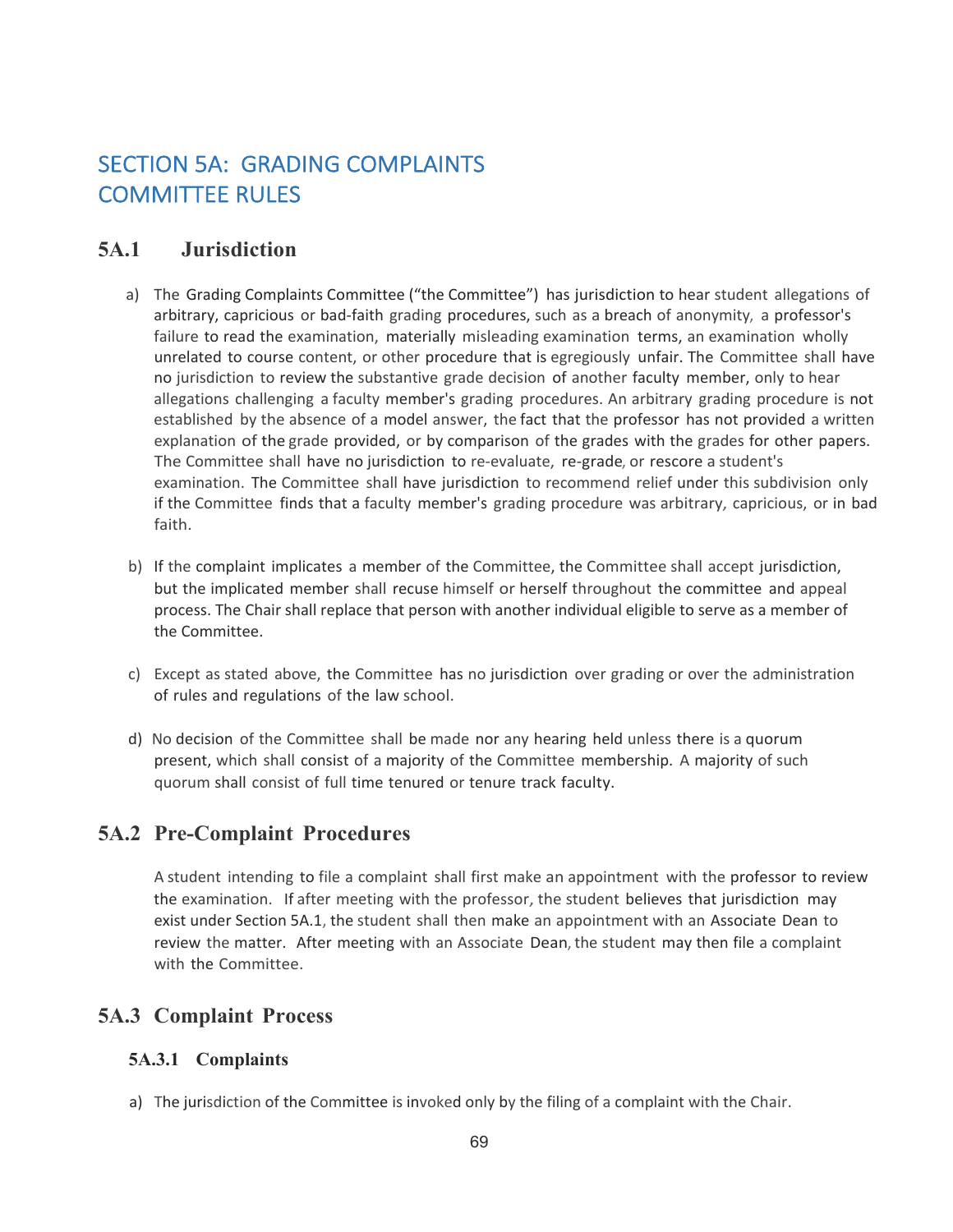#### b) The complaint shall:

- 1. be in writing;
- 2. be signed by the complainant;
- 3. state as fully as possible the facts and the nature of the evidence on which the student misconduct or grievance is based;
- 4. state the relief requested; and
- 5. state how and when the pre-compliant procedures set forth in section 5A.2 were satisfied.
- c) The complaint shall be filed within 60 days after the occurrence of the last event giving rise to the complaint. If the complaint is filed beyond this time period, the complainant must allege facts demonstrating that it was impossible to do so earlier or that extraordinary circumstances prevented the complainant from acting sooner.

## **5A.3.2 Answer**

After receipt of the complaint, any person against whom relief is sought, shall have 15 days in which to respond to the allegations in the complaint. In cases of hardship, the time to answer may be extended an additional 10 days. The response shall be in writing, filed with the Chair, and served upon the complainant.

## **5A.3.3 Actions Upon Receipt of the Complaint**

- a) Initial Review of Complaint–The Chair shall initially review all complaints. If the Chair determines that a complaint is not within the jurisdiction of the Committee or on its face is insubstantial, the Chair shall report that determination with reasons to the Committee. The Committee may overrule the Chair's decision by a majority vote. If the Chair's decision is not overruled by the Committee, the Chair shall dismiss the complaint and so inform the complainant in writing. By written notice to the Chair within fifteen days of receiving notice of that dismissal, the complainant may request and shall receive de novo review of the dismissal by the Committee.
- b) Upon receipt of the complaint and answer, if any, and the report of any investigation, if any, the Committee may:
	- 1. dismiss the matter;
	- 2. refer the matter to another Committee;
	- 3. conduct a formal hearing;
	- 4. decide the merits of the dispute based on the papers submitted, subject to the provisions of 5A.4.1(a);
	- 5. informally meet with the parties to resolve or decide the matter;
	- 6. invite additional written statements from the parties or any other person the Committee deems appropriate;
	- 7. order a further investigation of the matter; or
	- 8. proceed in any other manner the Committee deems appropriate.
- c) The Committee shall notify all parties in writing of all Committee decisions. The Committee may notify any other persons whom the Committee determines should receive notice of its decisions.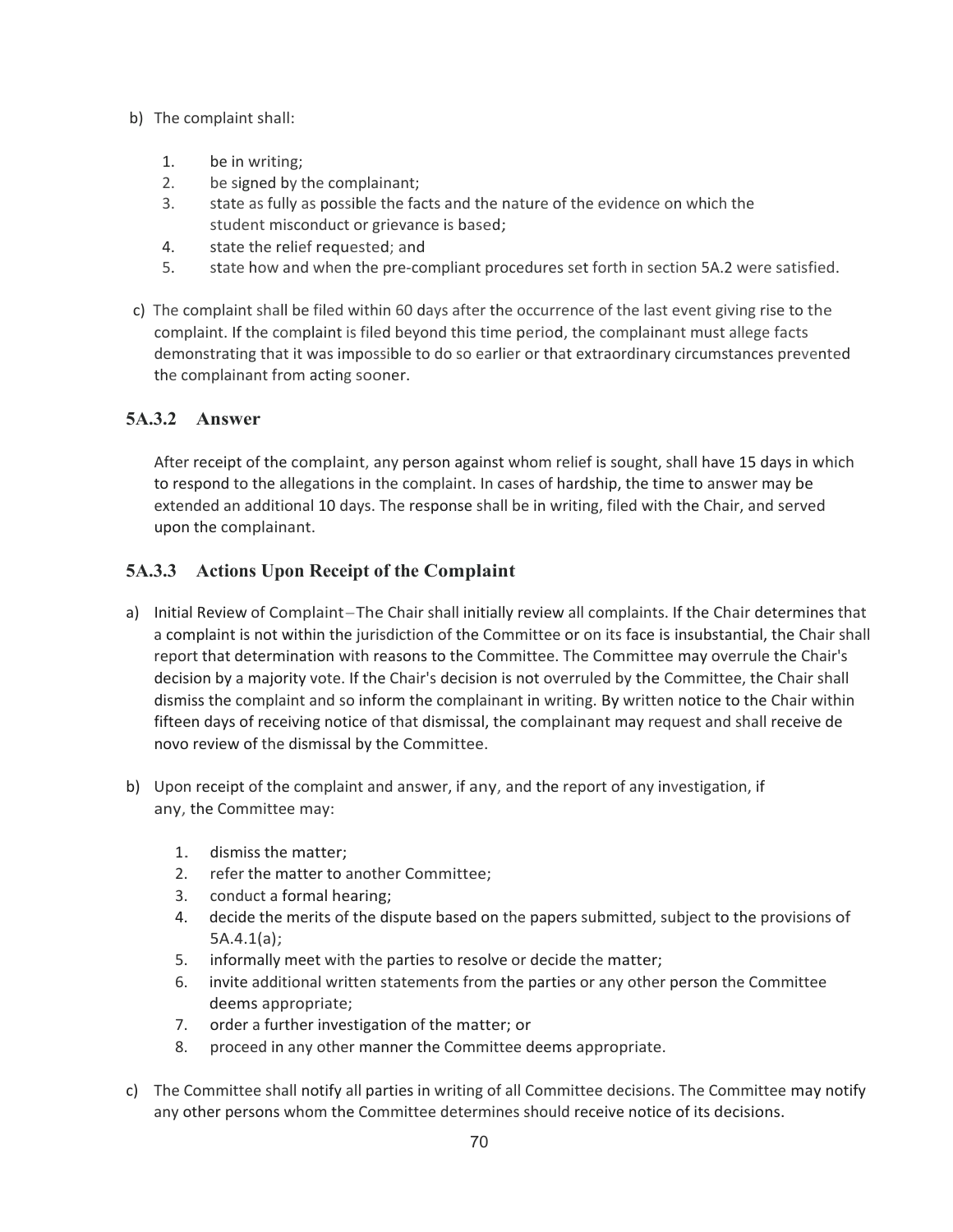- d) All decisions of the Committee under this section shall be made by a majority of the Committee members present and in accordance with the provisions of 5A.1(d).
- e) If the Committee proposes to base its decision in whole or in part upon any facts not contained in the record before it, the Committee shall notify the parties of such facts and permit them an opportunity to comment in writing prior to any decision on the matter.
- f) If the Committee has not acted upon a complaint within 60 days, the Committee Chair shall provide a status report to the parties that indicates the expected date of Committee action.

## **5A.4 Hearing Process**

To the extent feasible and practicable, the Committee shall conduct any formal hearing under this Section in accordance with the requirements set forth in Rule 5.6 of the Faculty Grievance Committee rules.

## **5A.5 Decisions**

### **5A.5.1 Committee Decisions**

To the extent feasible and practicable, the Committee shall render its decisions under this Section in accordance with the requirements set forth in Rule 5.7.1 of the Faculty Grievance Committee rules.

#### **5A.5.2 Reconsideration of Decisions**

To the extent feasible and practicable, the reconsideration of decisions rendered under this Section shall be governed by the requirements set forth in Rule 5.7.2 of the Faculty Grievance Committee rules.

### **5A.5.3 Appeal to the Faculty**

To the extent feasible and practicable, appeals to the faculty of decisions rendered under this Section shall be governed by the requirements set forth in Rule 5.7.3 of the Faculty Grievance Committee rules, provided that a faculty member shall have the right to appeal to the faculty a decision finding as arbitrary, capricious or in bad faith the grading procedure by that faculty member.

#### **5A.5.4 Service**

To the extent feasible and practicable, the service of all papers shall be governed by the requirements set forth in Rule 5.7.4 of the Faculty Grievance Committee rules.

#### **5A.5.5 Confidentiality**

To the extent feasible and practicable, the confidentiality of Committee proceedings shall be governed by the requirements set forth in Rule 5.7.5 of the Faculty Grievance Committee rules.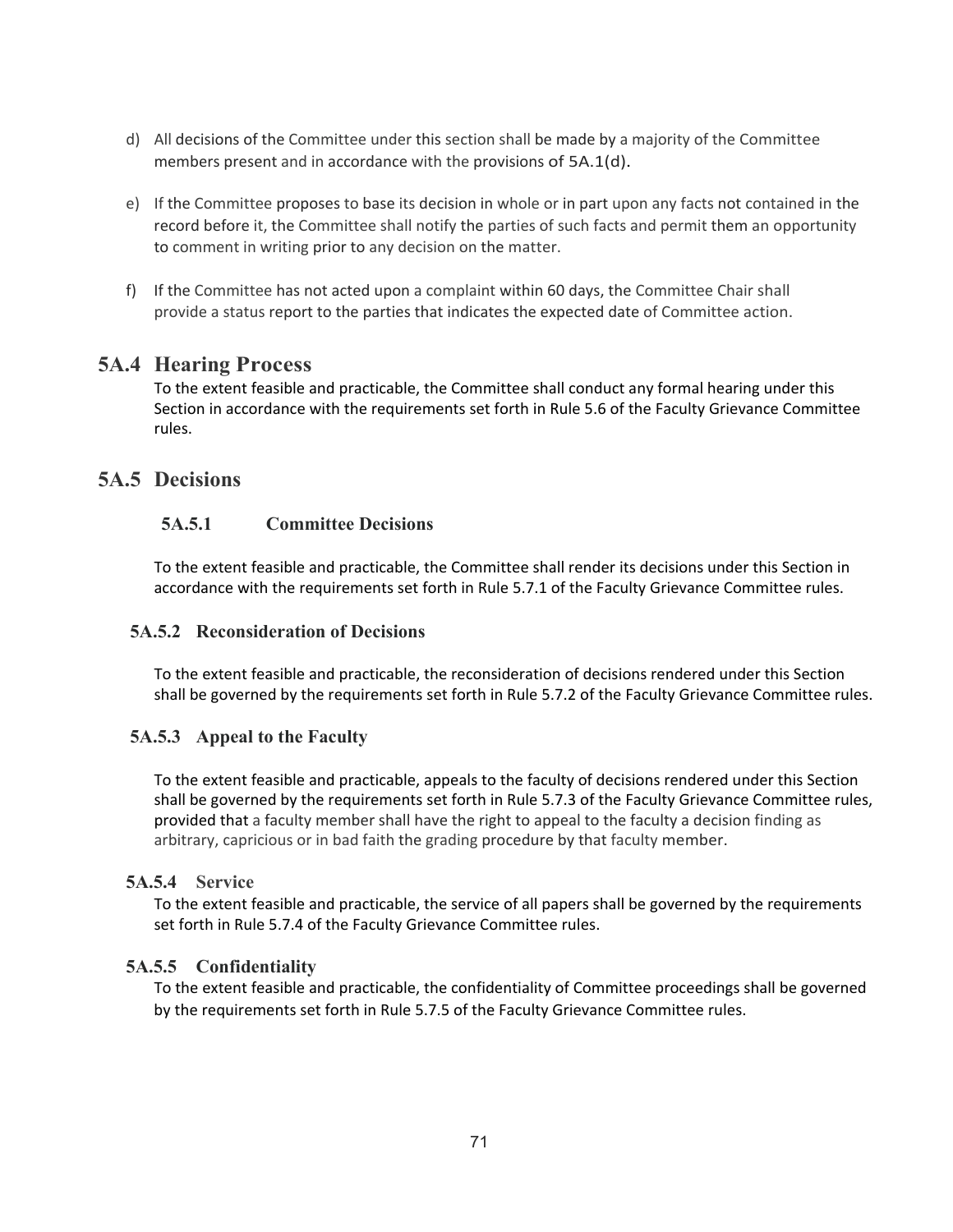## Appendix I

**2.4 Hiring, Reviewing and Retention of Long Term Clinical Contract Faculty**  Source: Faculty resolution, January 18, 2002 [note, may have been superseded and may therefore require re-authorization]

(a) The long term contract track shall be comprised of full time clinical faculty whose positions are specifically identified as such at the time they are hired. No position will be designated a long-term contract position unless it is funded by law school money, an endowment, or long- term grants such as the New Jersey Legal Services Fund.

(b) All long term contract hiring shall be through the usual Faculty Appointments Committee process.

(c) For the first five years of employment, all long term contract track clinical faculty will receive yearly probationary contract identical or substantially similar to those of the tenure track faculty. No member of the long term contract track clinical faculty shall be given a subsequent probationary contract if the faculty member fails to make satisfactory progress toward the standards set forth in this document, as determined by the Dean, who shall consult with the Director and review the evaluations performed by the Director and faculty in accordance with paragraphs (e) and (f). The timing of notification of non-renewal shall conform to university standards applicable to tenure track faculty.

(d) All current full time clinical faculty hired prior to July 1, 2000, are approved for the long term contract track and shall be given credit, at their option, towards their initial five year probationary period for any of their years of full time clinical employment prior to July 1, 2000.

(e) The Director of the Center for Social Justice shall evaluate each member of the long term contract clinical faculty on an annual basis in accordance with the evaluation standards set forth in this document. These evaluations shall be filed with the Dean and the Associate Dean and copies shall be supplied to the Center for Social Justice Committee.

(f) In addition to the Director's annual evaluation, each member of the long term contract clinical faculty shall be evaluated at the end of the faculty member's second and fourth year in the initial five year probationary period by a two member team of the tenured faculty. These evaluations shall be conducted in accordance with the evaluation standards set forth in this document. After a clinical faculty member has been awarded a long term contract, the two member faculty evaluation shall be conducted at the end of the faculty member's third year of each five year contract. The Associate Dean shall designate the tenured faculty to conduct these evaluations. These faculty evaluations shall be filed with the Dean and the Associate Dean and copies shall be supplied to the Director of the Center for Social Justice and the Center for Social Justice Committee.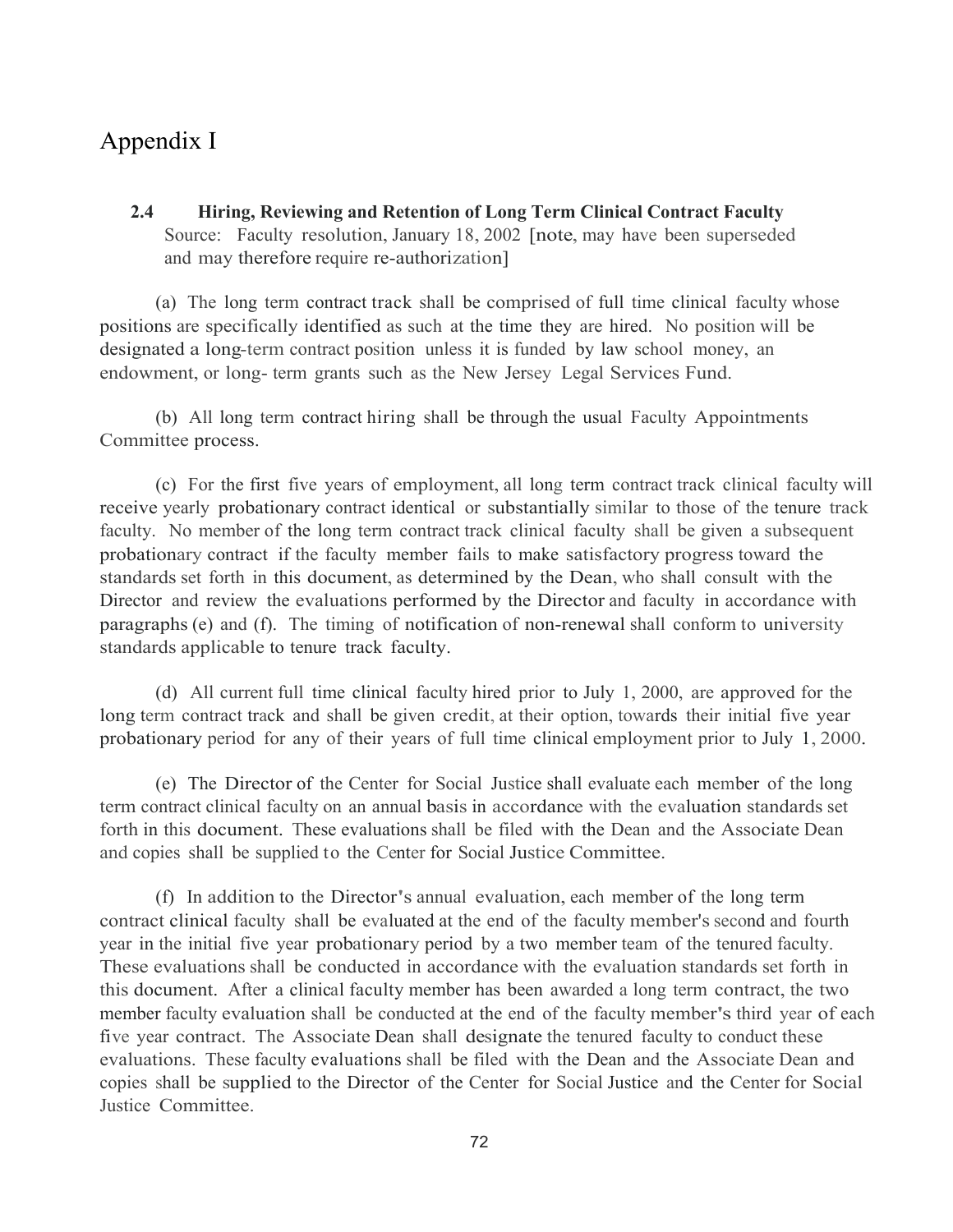(g) During the fifth or sixth probationary year, a long term contract track clinical faculty member may apply, on or before October 1, for a renewable five year term contract. The

standards for long term contracts shall include excellent lawyering, teaching, scholarship, and service. The requirement of excellent scholarship shall be evidenced by at least one publication in a law review or other independently professionally published work, which may be supplemented by significant briefs or outstanding written class materials, each of which demonstrates the requisite high quality.

(h) No five-year contract shall be granted unless approved by both the Director and the Dean. The Director shall act in consultation with the Center for Social Justice Committee. If approved by the Director, the Director shall forward, on or before November 1, the application, all evaluations by the Director and the faculty made pursuant to paragraphs (e) and (f), and the Director's recommendation, to the Chair of the Rank and Tenure Committee. The Rank and Tenure Committee shall review these materials, employing a process substantially similar to that used for tenure track faculty. The Chair of the Center for Social Justice Committee shall participate as a member of the Rank and Tenure Committee in this process. The Rank and Tenure Committee shall make a recommendation regarding contract approval to the tenured faculty and clinical faculty with long-term contracts. Upon receipt of the recommendation of the Rank and Tenure Committee, the tenured faculty and clinical faculty with long-term contracts shall make a recommendation to the Dean regarding long term contract approval.

(i) A long term contract track clinical faculty member who is not granted a five-year long term contract by his or her sixth year shall be given a one year terminal contract for the following academic year.

(j) During the fifth year of a five-year contract, a long term contract clinical faculty member may apply, on or before October 1, for another renewable five-year contract. The standards and processes for granting renewal shall be those set forth for the granting of an initial long term contract.

(k) A long term contract may be terminated by the University based on

1. a decision to reduce or terminate a program or a faculty position through program review procedures initially undertaken by the faculty of the Law School, or

2. a decision to reduce or terminate a program or faculty position because of unforeseen, severe, drastic, or emergency institutional situations.

(l) Either a probationary or a long term contract may be terminated by the University at any time for just cause.

(m) The establishment of this long term contract track for full-time clinical faculty does not preclude the hiring of other clinical faculty, or fellows into positions of a limited duration.

### **2.4.1 Evaluation Standards for Hiring Long Term Clinical Faculty**

73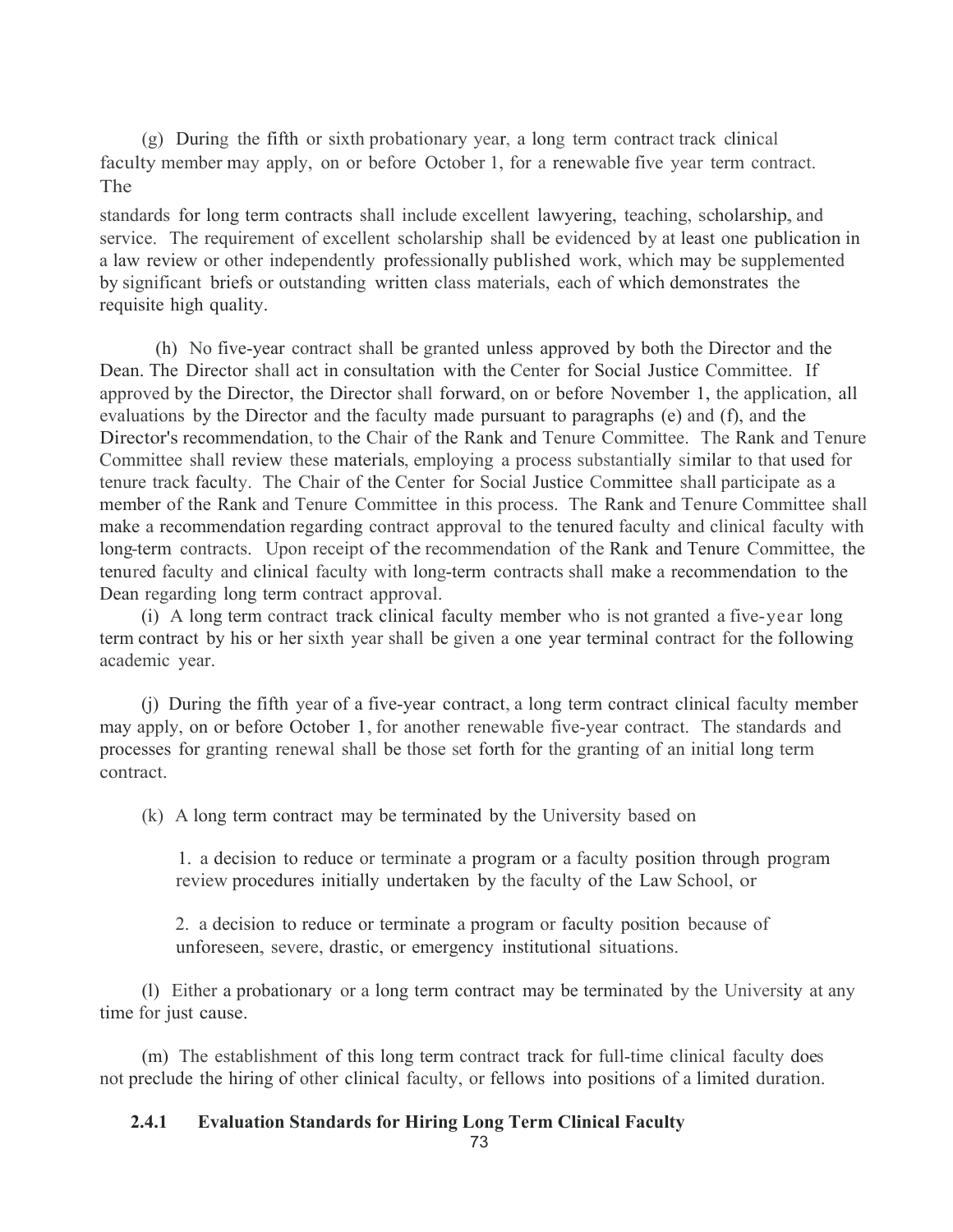# **2.4.1.1 Evaluation of Lawyering**

The lawyering evaluation shall consider: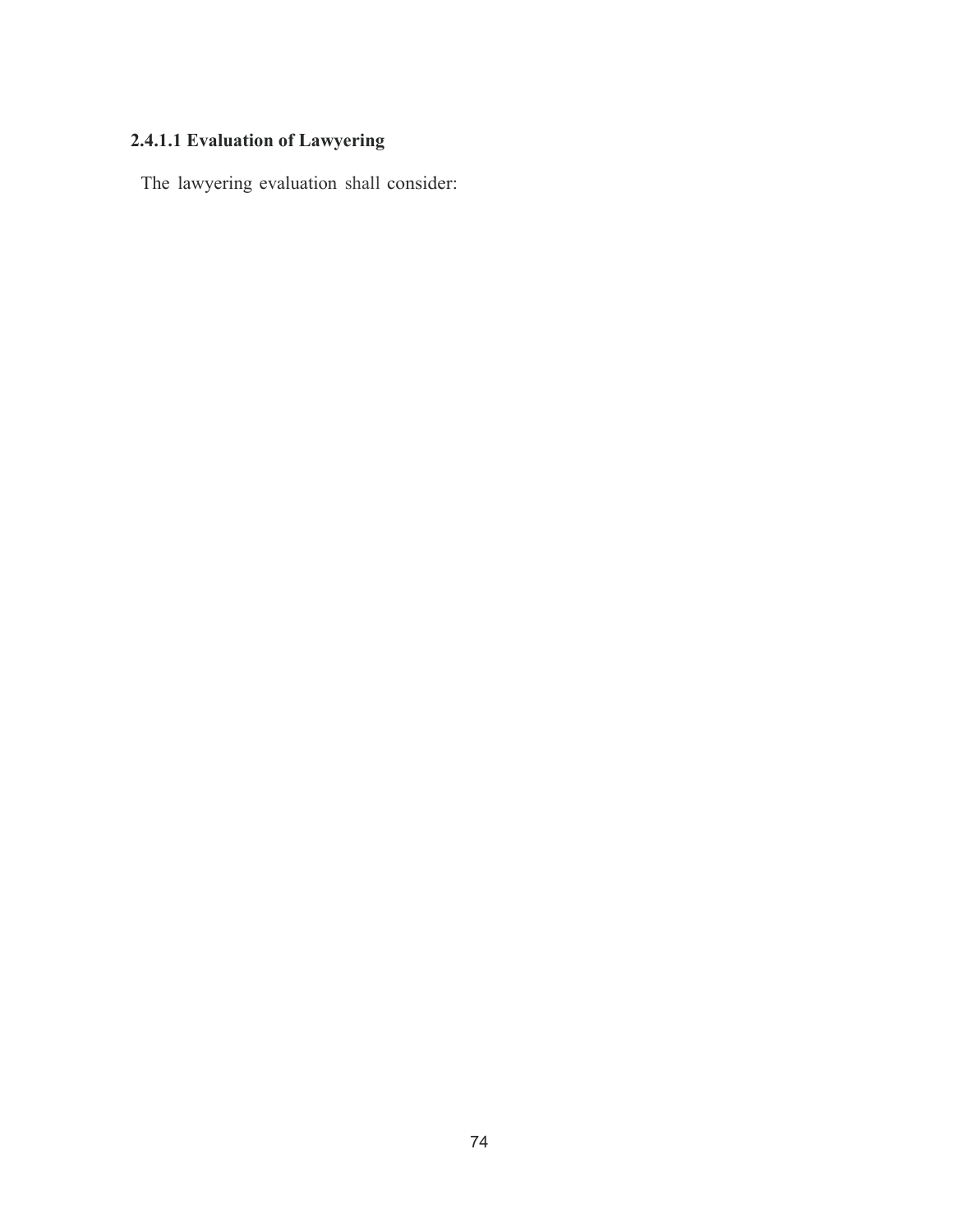(a) client relationships, including interviewing, counseling & communication skills;

(b) planning of representation, including exercising the problem-solving skills of developing objectives of the representation, case theory and strategy, and planning for dealing with contingencies;

(c) legal research and analysis, including command of both relevant substantive and procedural law and written work;

(d) fact gathering and investigation, including presenting persuasive fact narratives, compiling documents, and following up with witnesses;

(e) other litigation skills, including negotiation skills, as well as behavior with judges and attorneys;

(f) case management, including ability to meet deadlines, engage in preparation, maintain files, and provide a quick response in emergencies;

(g) sensitivity to ethical questions, including knowledge of the ethics rules and an ability to recognize and respond to ethical dilemmas;

(h) compliance with overall clinic policies, including restrictions on the outside practice of law, maintenance of attorney license, etc.

#### **2.4.1.2 Evaluation of Teaching**

The teaching evaluation shall take into account:

(a) student supervision, including thorough preparation of students before court appearances, supervising students' research and writing, engaging in regular, complete case reviews, and maintaining ongoing contact with students as needed, i.e., being regularly available to students and providing step-by-step assistance;

(b) classroom teaching skills, including preparation of class sessions, class materials, and syllabus, as well as a balancing the teaching of both substance and advocacy/lawyering skills;

(c) sensitivity and attention to pedagogical issues, such as developing a range of cases to give students a broad experience of lawyering, and teaching students to be selfcorrecting reflective practitioners;

(d) engaging in scholarship where appropriate to enhance the above activities;

(e) participating in clinic-wide pedagogical activities as needed, such as working to improve the curriculum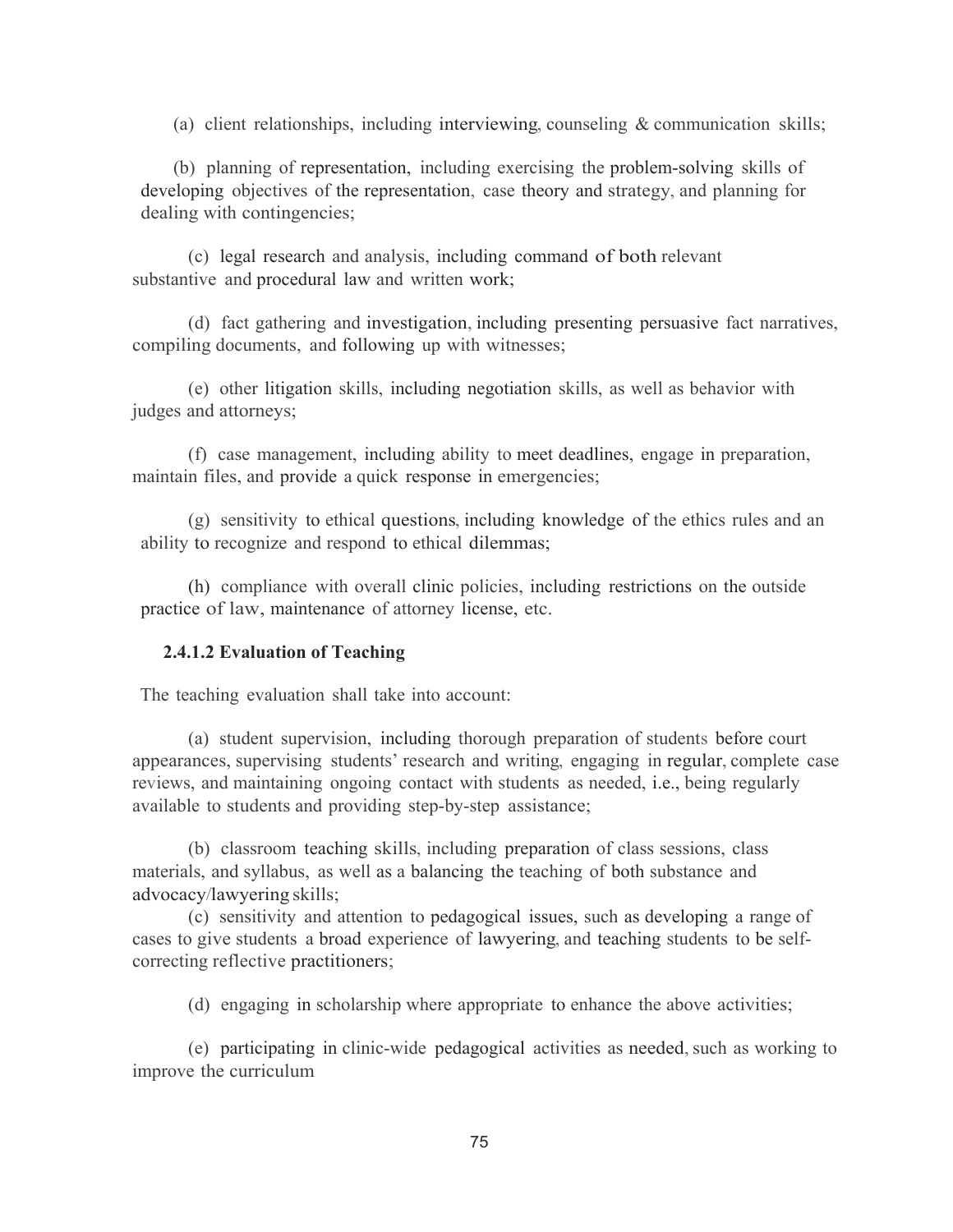#### **2.4.1.3 Evaluation of Scholarship**

The scholarship evaluation shall take into account:

(a) writing skills, including clarity, organization, persuasiveness, accuracy, and other written communication skills;

(b) analytical ability, including an in-depth understanding of relevant areas of the law and ability to apply that understanding and insight effectively to particular cases and legal issues;

(c) ability to develop a broad perspective on the relevant area of the law, including an understanding of its relationship to lawyering, professional role and responsibility, and the legal system in general

#### **2.4.1.4 Evaluation of Service to the Law School and the Profession**

Evaluation of service shall take into account:

(a) contributing to development of the clinical program and cooperating with other faculty as needed, including sharing expertise, covering for other colleagues during authorized absences, assuming administrative work as appropriate, attending meetings, etc.;

(b) developing an awareness of the social justice issues involved in representation, and encouraging continued involvement in pro bono activities;

(c) participation in improving the profession through service activities, involvement in professional organizations, etc.

#### **2.4.2 Evaluation Process**

Faculty evaluations of each long term contract clinician will be conducted by a two person team of the tenured faculty.

1. The faculty team will begin the evaluations by interviewing the clinician who will prepare a written self-report outlining the clinician's accomplishments in the clinic and setting goals for the next year.

2. The faculty team will review files, sit in on or review videotapes of a case review session (after settling confidentiality issues), attend a court appearance or its equivalent, attend or videotape a client interview with the client's permission, review curricular materials, attend a classroom session, obtain feedback from students and judges, and consider official student evaluations.

3. The evaluation shall seek to evaluate the clinician's methods in the complete context of the clinician's activities as a whole rather than focusing on separate individual components.